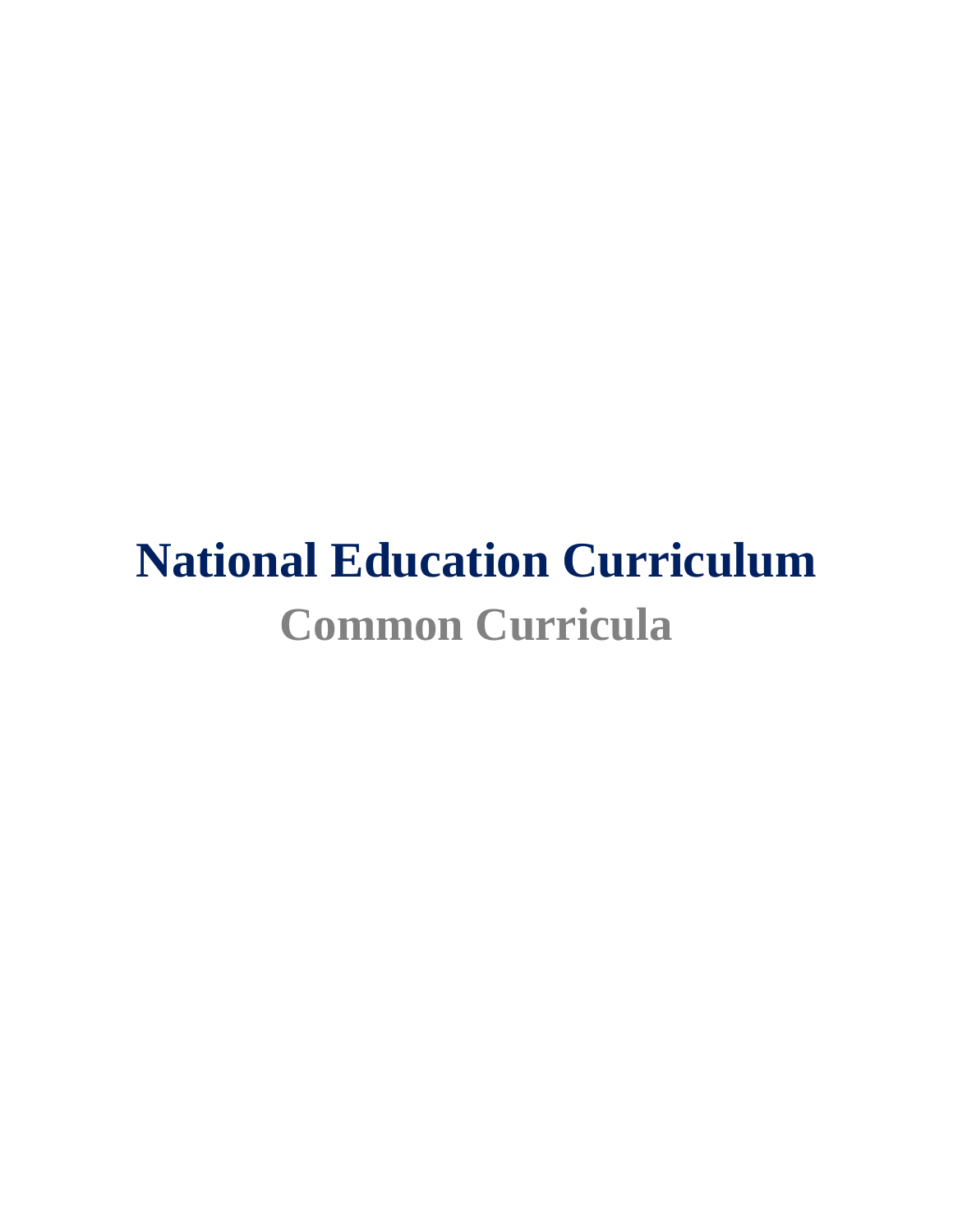# **Table of Contents**

<span id="page-1-0"></span>

| I.  |  |  |  |
|-----|--|--|--|
| П.  |  |  |  |
| Ш.  |  |  |  |
| IV. |  |  |  |
| V.  |  |  |  |
|     |  |  |  |
| I.  |  |  |  |
| П.  |  |  |  |
| Ш.  |  |  |  |
|     |  |  |  |
|     |  |  |  |
| I.  |  |  |  |
| П.  |  |  |  |
| Ш.  |  |  |  |
| IV. |  |  |  |
| V.  |  |  |  |
| VI. |  |  |  |
|     |  |  |  |
|     |  |  |  |
|     |  |  |  |
| L.  |  |  |  |
| П.  |  |  |  |
| Ш.  |  |  |  |
| IV. |  |  |  |
| V.  |  |  |  |
|     |  |  |  |
|     |  |  |  |
|     |  |  |  |
|     |  |  |  |
| I.  |  |  |  |
| П.  |  |  |  |
| Ш.  |  |  |  |
| IV. |  |  |  |
| V.  |  |  |  |
|     |  |  |  |
| I.  |  |  |  |
| П.  |  |  |  |
| Ш.  |  |  |  |
| IV. |  |  |  |
| V.  |  |  |  |
|     |  |  |  |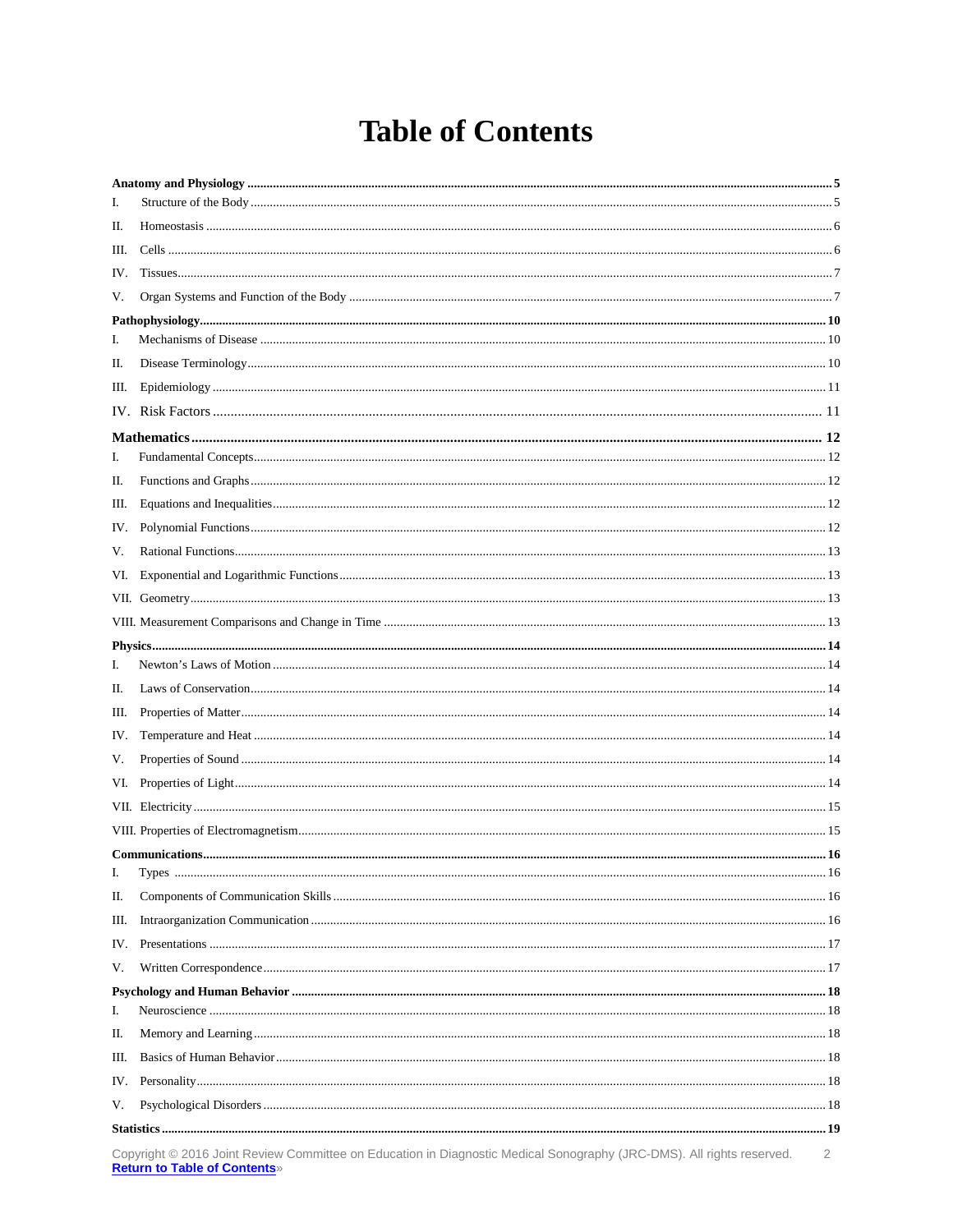| I.  |  |
|-----|--|
| П.  |  |
| П.  |  |
| IV. |  |
| V.  |  |
| VI. |  |
|     |  |
|     |  |
|     |  |
| I.  |  |
| П.  |  |
| Ш.  |  |
| IV. |  |
| V.  |  |
|     |  |
| I.  |  |
| П.  |  |
| Ш.  |  |
| IV. |  |
| V.  |  |
|     |  |
|     |  |
|     |  |
|     |  |
| I.  |  |
| П.  |  |
| Ш.  |  |
| IV. |  |
| V.  |  |
| VI. |  |
|     |  |
|     |  |
| IX. |  |
| Х.  |  |
| XI. |  |
|     |  |
|     |  |
|     |  |
|     |  |
|     |  |
|     |  |
|     |  |
|     |  |
| I.  |  |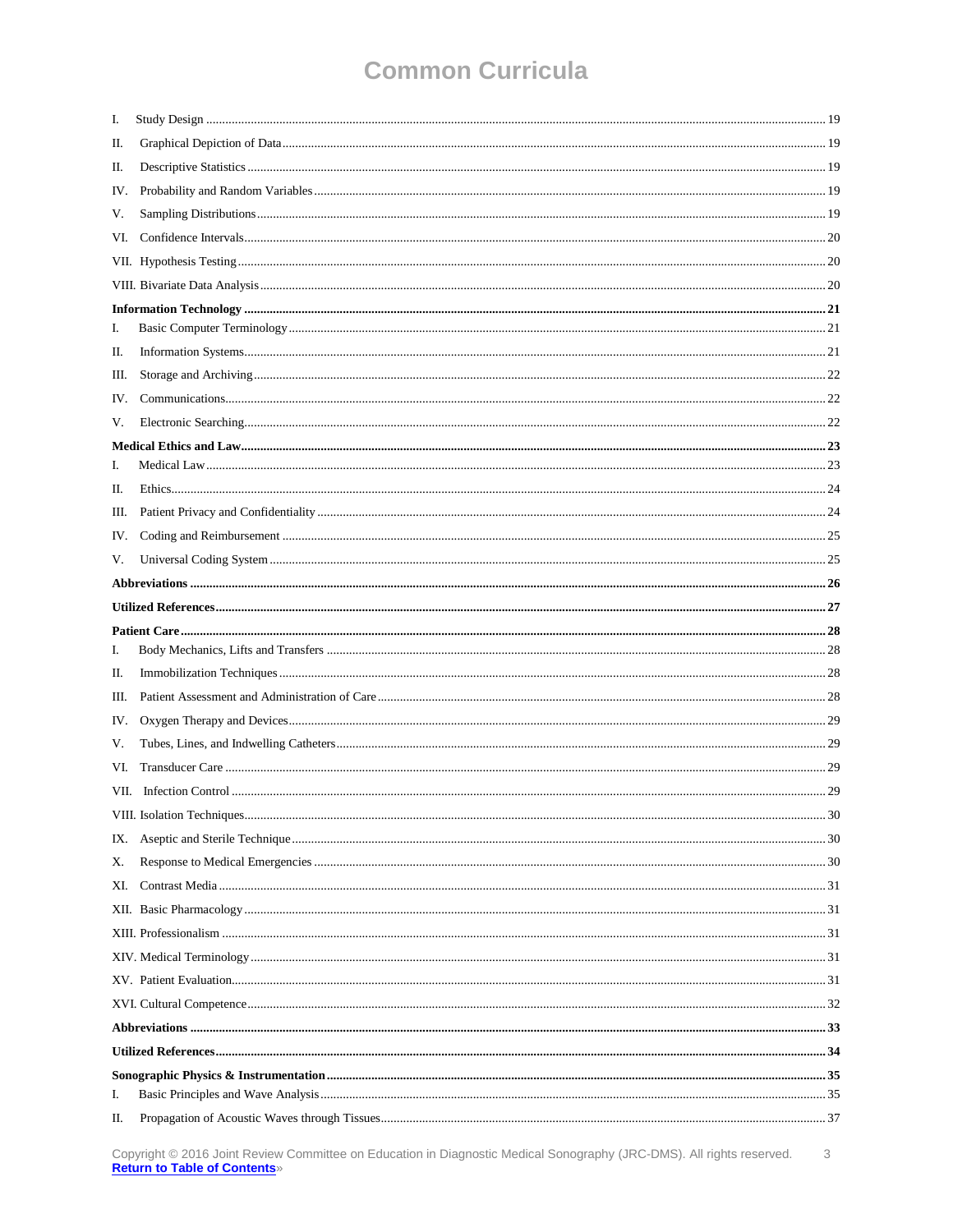| Ш.  |  |  |  |
|-----|--|--|--|
| IV. |  |  |  |
| V.  |  |  |  |
| VI. |  |  |  |
|     |  |  |  |
|     |  |  |  |
|     |  |  |  |
|     |  |  |  |
|     |  |  |  |
|     |  |  |  |
|     |  |  |  |
| Π.  |  |  |  |
| Ш.  |  |  |  |
| IV. |  |  |  |
| V.  |  |  |  |
| VI. |  |  |  |
|     |  |  |  |
|     |  |  |  |
|     |  |  |  |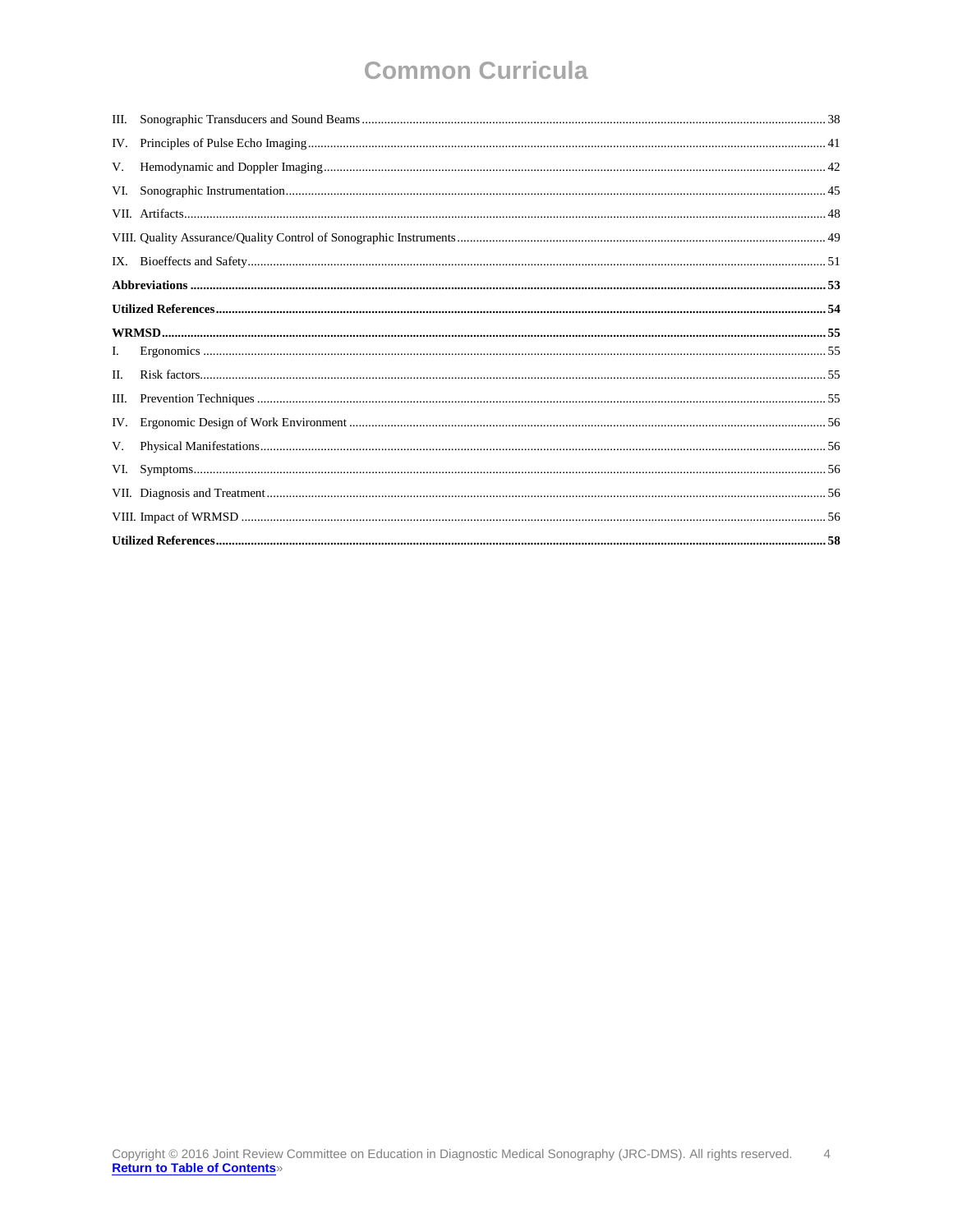### **Anatomy and Physiology**

<span id="page-4-0"></span>**Rationale:** Comprehensive knowledge of anatomy and physiology is a fundamental prerequisite to medical sonographic imaging. The essential components of the study of an anatomy and physiology curriculum are listed below.

- 1. Discuss the structural levels of organization, anatomical components and physiology
- 2. Define terminology and relationships related to anatomical directions, planes and body cavities
- 3. Define homeostasis and its importance on the human body
- 4. Describe the anatomy and physiology of each of the organ systems of the body

### <span id="page-4-1"></span>**I. Structure of the Body**

- A. Structural Levels of Organization
	- 1. Chemical level
	- 2. Cellular level
	- 3. Tissues
	- 4. Organs
	- 5. Systems
- B. Anatomic Position
	- 1. Supine
	- 2. Prone
	- 3. Trendelenberg
	- 4. Decubitus
	- 5. Up-right
- C. Anatomic Directions
	- 1. Superior/inferior
		- a. Cranial/caudal
	- 2. Anterior/posterior
	- 3. Medial/lateral
	- 4. Proximal/distal
	- 5. Superficial/deep
- D. Planes or Body Sections
	- 1. Sagittal
		- a. Midsagittal
		- b. Parasagittal
	- 2. Coronal
	- 3. Transverse
- E. Body Cavities
	- 1. Ventral
		- a. Thoracic cavity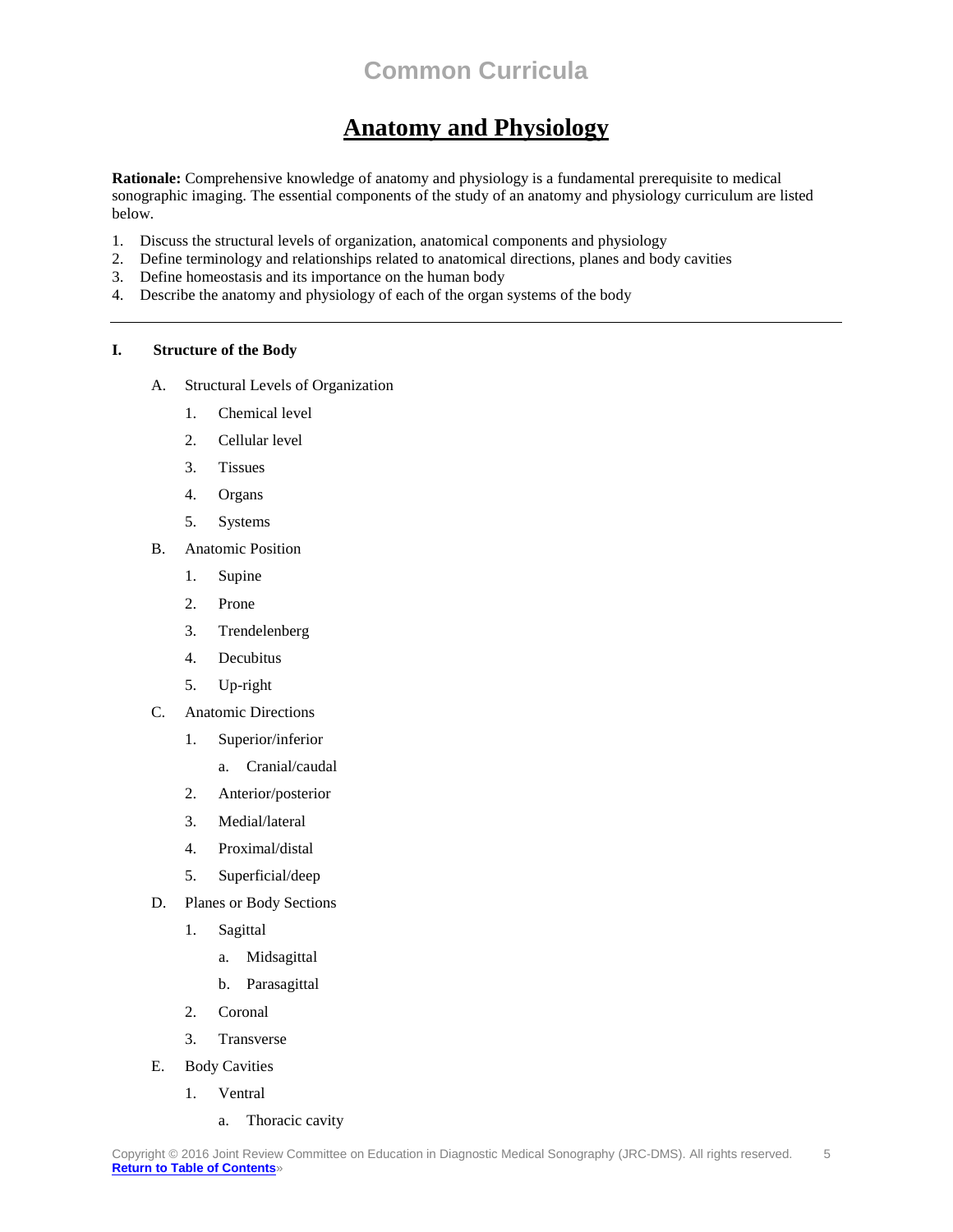- i) Mediastinum
- ii) Pleural
- b. Abdominopelvic cavity
	- i) Abdominal
	- ii) Pelvic
	- iii) Peritoneal/retroperitoneal
- c. Abdominopelvic regions
	- i) Nine regions
		- Right and left hypochondriac regions
		- Epigastric region
		- Right and left lumbar regions
		- Umbilical region
		- Right and left iliac regions
		- Hypogastric region
	- ii) Four quadrants
		- Right upper
		- Right lower
		- Left upper
		- Left lowe
- 2. Dorsal
	- a. Cranial cavity
	- b. Spinal cavity

### <span id="page-5-0"></span>**II. Homeostasis**

- A. Definition
- B. Significance

#### <span id="page-5-1"></span>**III. Cells**

- A. Characteristics
	- 1. Size and shape
	- 2. Composition
	- 3. Structural parts of the cell
	- 4. Relationship of cell structure and function
- B. Membranes
	- 1. Passive transport
	- 2. Active transport
	- 3. Cell transport and disease
- C. Reproduction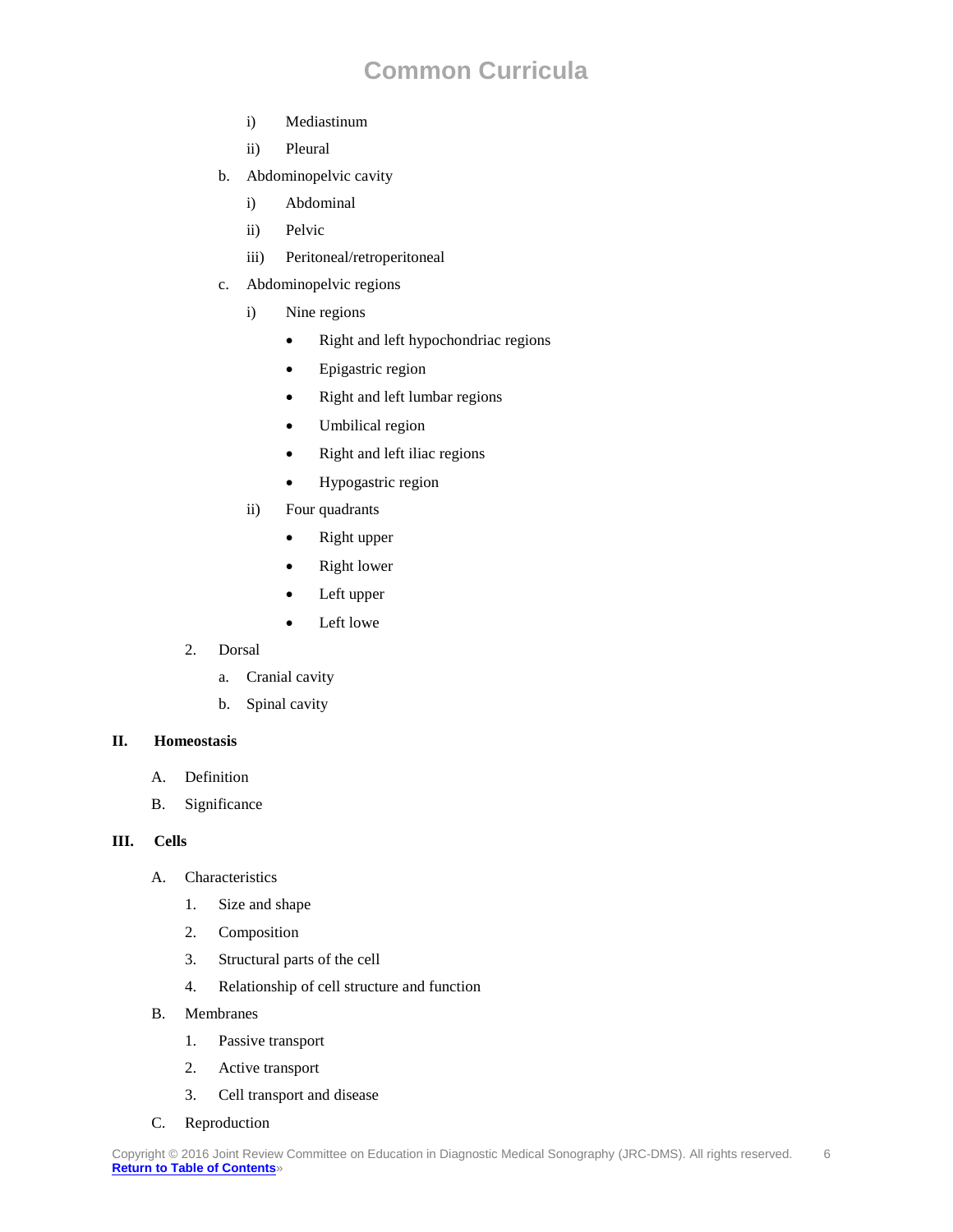- 1. DNA
- 2. DNA replications
- 3. Mitosis
- 4. Cell division
- 5. Genetic code
- 6. Changes in cell growth and reproduction
- 7. Inheritance and disease

### <span id="page-6-0"></span>**IV. Tissues**

- A. Epithelial Tissue
- B. Connective Tissue
- C. Muscle Tissue
- D. Nervous Tissue
- E. Tissue Repair

### <span id="page-6-1"></span>**V. Organ Systems and Function of the Body**

- A. Integumentary
	- 1. Skin
	- 2. Hair
	- 3. Nails
	- 4. Sense receptors
	- 5. Sweat glands
	- 6. Oil glands
- B. Musculoskeletal
	- 1. Bones
	- 2. Joints
	- 3. Muscles
	- 4. Tendons and ligaments
	- 5. Cartilage
- C. Nervous
	- 1. Brain
	- 2. Spinal cord
	- 3. Nerves
- D. Cardiovascular (Circulatory)
	- 1. Heart
	- 2. Circulation
		- a. Systemic
		- b. Pulmonary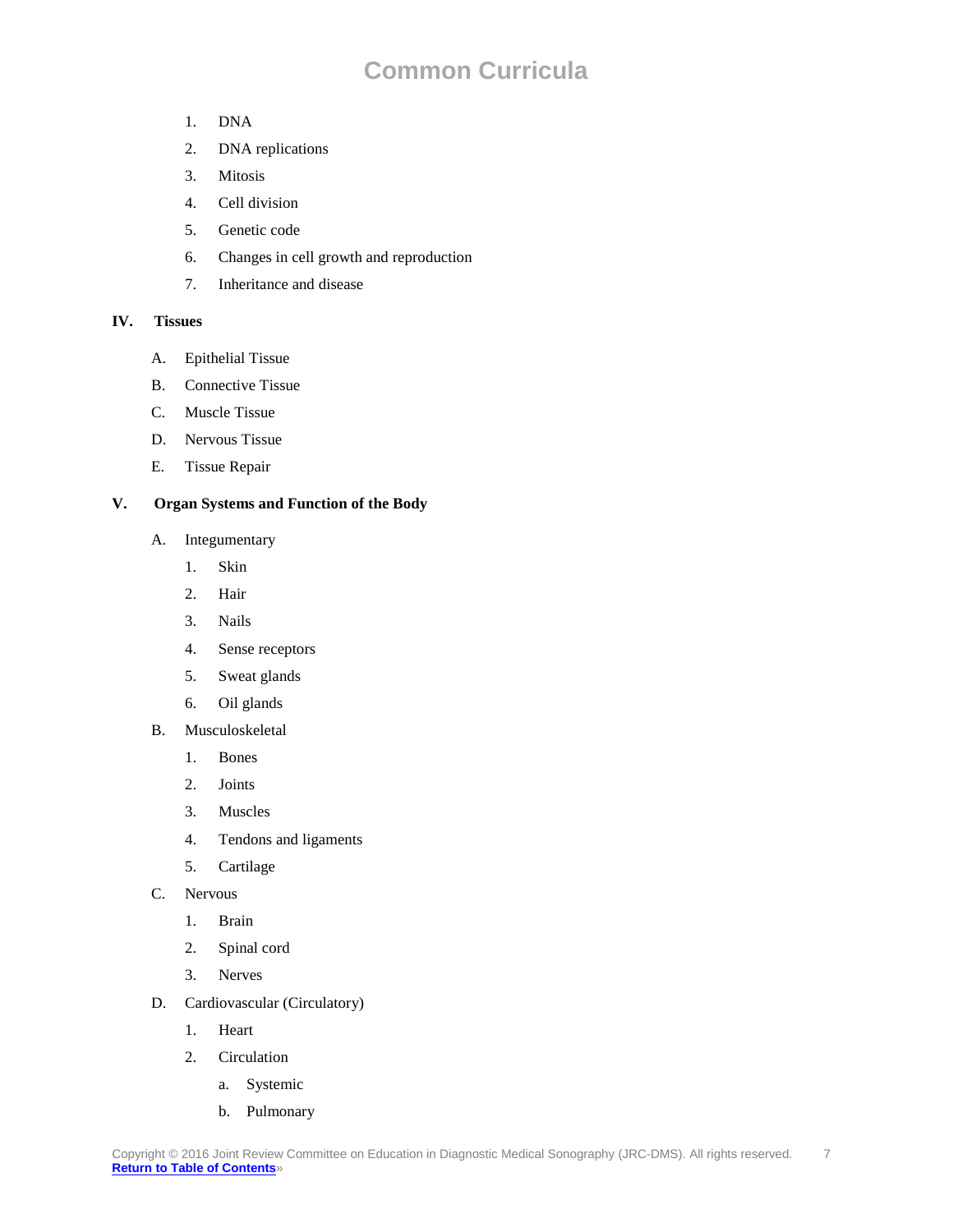- c. Hepatic portal
- d. Fetal
- 3. Blood pressure
- 4. Pulse
- E. Endocrine
	- 1. Pituitary gland
	- 2. Pineal gland
	- 3. Hypothalamus
	- 4. Thyroid gland
	- 5. Parathyroid gland
	- 6. Thymus
	- 7. Adrenals
	- 8. Pancreas
	- 9. Ovaries
	- 10. Testes
- F. Lymphatic and Immune
	- 1. Lymph nodes
	- 2. Lymph vessels
	- 3. Thymus
	- 4. Spleen
	- 5. Tonsils
- G. Respiratory
	- 1. Nose
	- 2. Pharynx
	- 3. Larynx
	- 4. Trachea
	- 5. Bronchi
	- 6. Lungs
- H. Digestive
	- 1. Primary organs
		- a. Mouth
		- b. Pharynx
		- c. Esophagus
		- d. Stomach
		- e. Small intestine
		- f. Large intestine
		- g. Rectum
		- h. Anal canal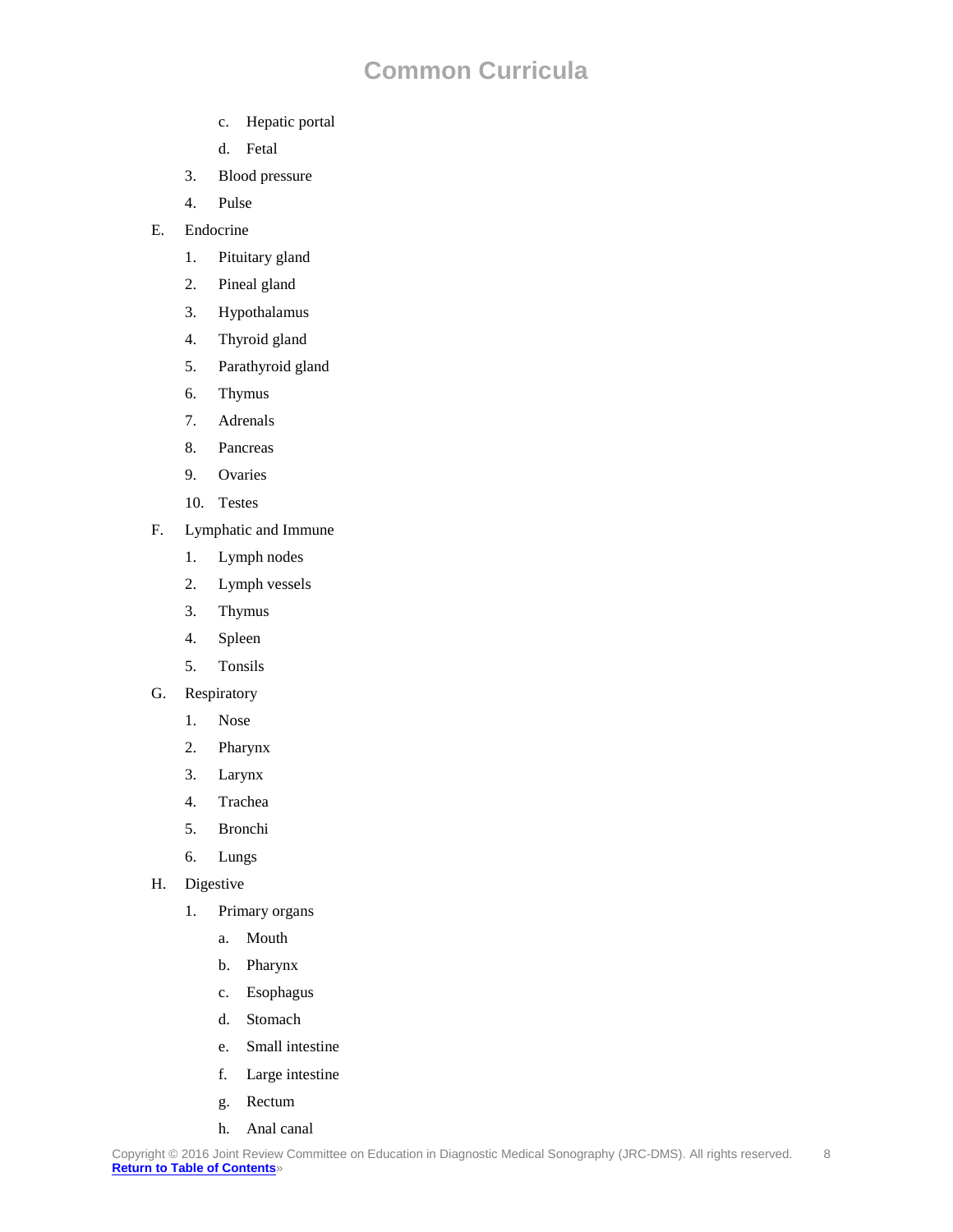- 2. Secondary organs
	- a. Teeth
	- b. Salivary glands
	- c. Tongue
	- d. Liver
	- e. Gallbladder and bile ducts
	- f. Pancreas
	- g. Appendix
- I. Urinary
	- 1. Kidneys
	- 2. Ureters
	- 3. Urinary bladder
	- 4. Urethra
- J. Reproductive
	- 1. Female
		- a. Ovaries
		- b. Uterus
		- c. Fallopian tubes
		- d. Vagina
		- e. Vulva
	- 2. Male
		- a. Testes
		- b. Vas deferens
		- c. Epididymis
		- d. Urethra
		- e. Prostate
		- f. Seminal vesicles
		- g. Penis
		- h. Scrotum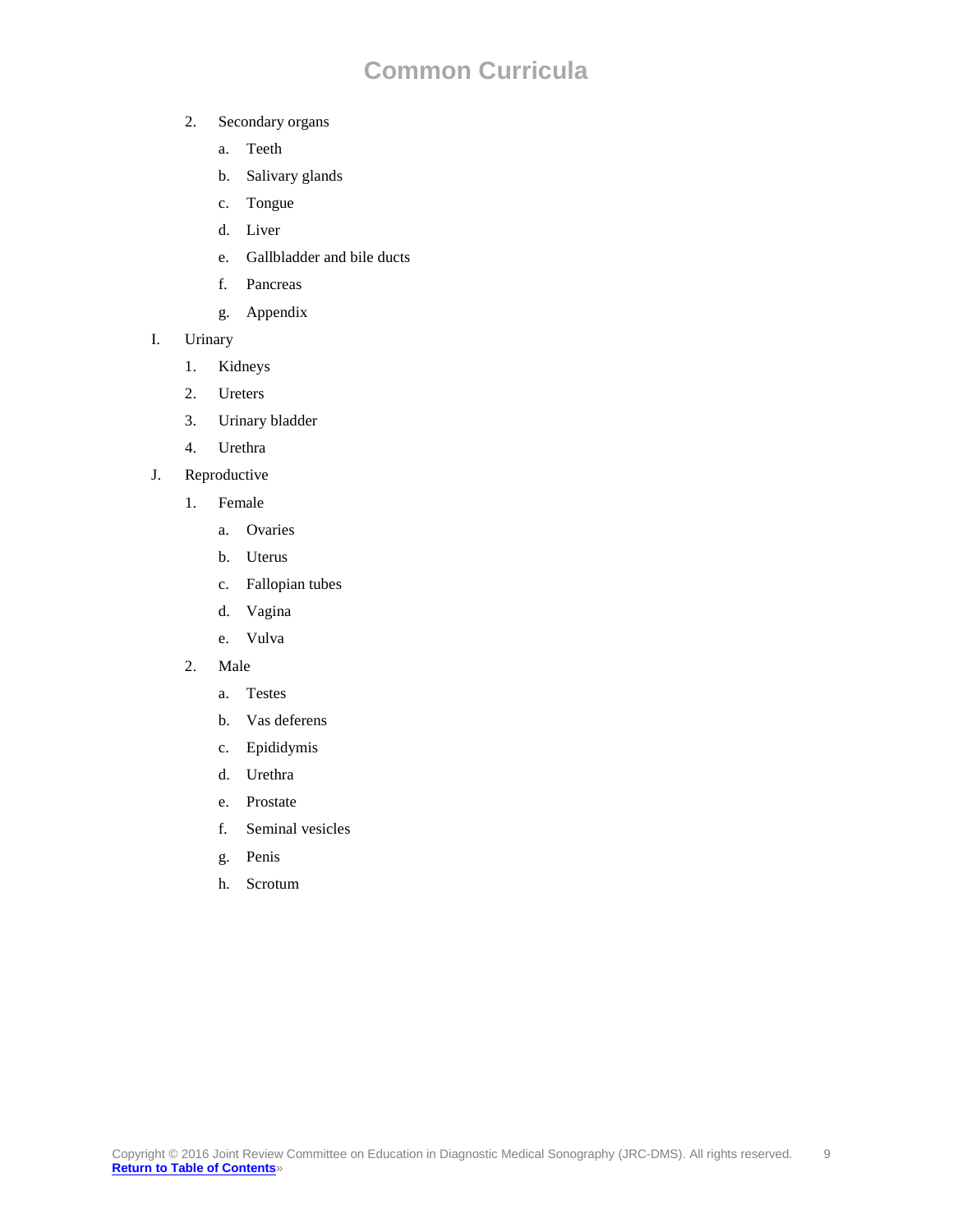# **Pathophysiology**

<span id="page-9-0"></span>**Rationale:** Sonographers require a comprehensive knowledge of anatomic versus physiologic abnormalities to assist in the identification and diagnosis of disease. The study of pathophysiology is a branch of pathology, the general study of disease. Disease can be described as abnormality in body function that threatens well-being. The essential components of the study of pathophysiology are listed below.

- 1. List and describe the basic mechanisms of disease and risk factors associated with disease
- 2. List and describe the categories of pathogenic organisms and how they cause disease
- 3. Distinguish between the terms benign and malignant as they apply to tumors
- 4. Outline the events of inflammatory response and explain its role in disease

### <span id="page-9-1"></span>**I. Mechanisms of Disease**

- A. Infectious
	- 1. Virus
	- 2. Prions
	- 3. Bacteria
	- 4. Fungi
	- 5. Protozoa
- B. Neoplastic
	- 1. Benign
	- 2. Malignant
- C. Degenerative/Multifactorial
	- 1. Atherosclerosis
- D. Inflammatory
- E. Autoimmune
- F. Others
	- 1. Nutritional
	- 2. Congenital versus acquired
	- 3. Physical and chemical agents

### <span id="page-9-2"></span>**II. Disease Terminology**

- A. Signs
- B. Symptoms
- C. Syndrome
- D. Acute
- E. Chronic
- F. Etiology
- G. Idiopathic
- H. Iatrogenic
- I. Communicable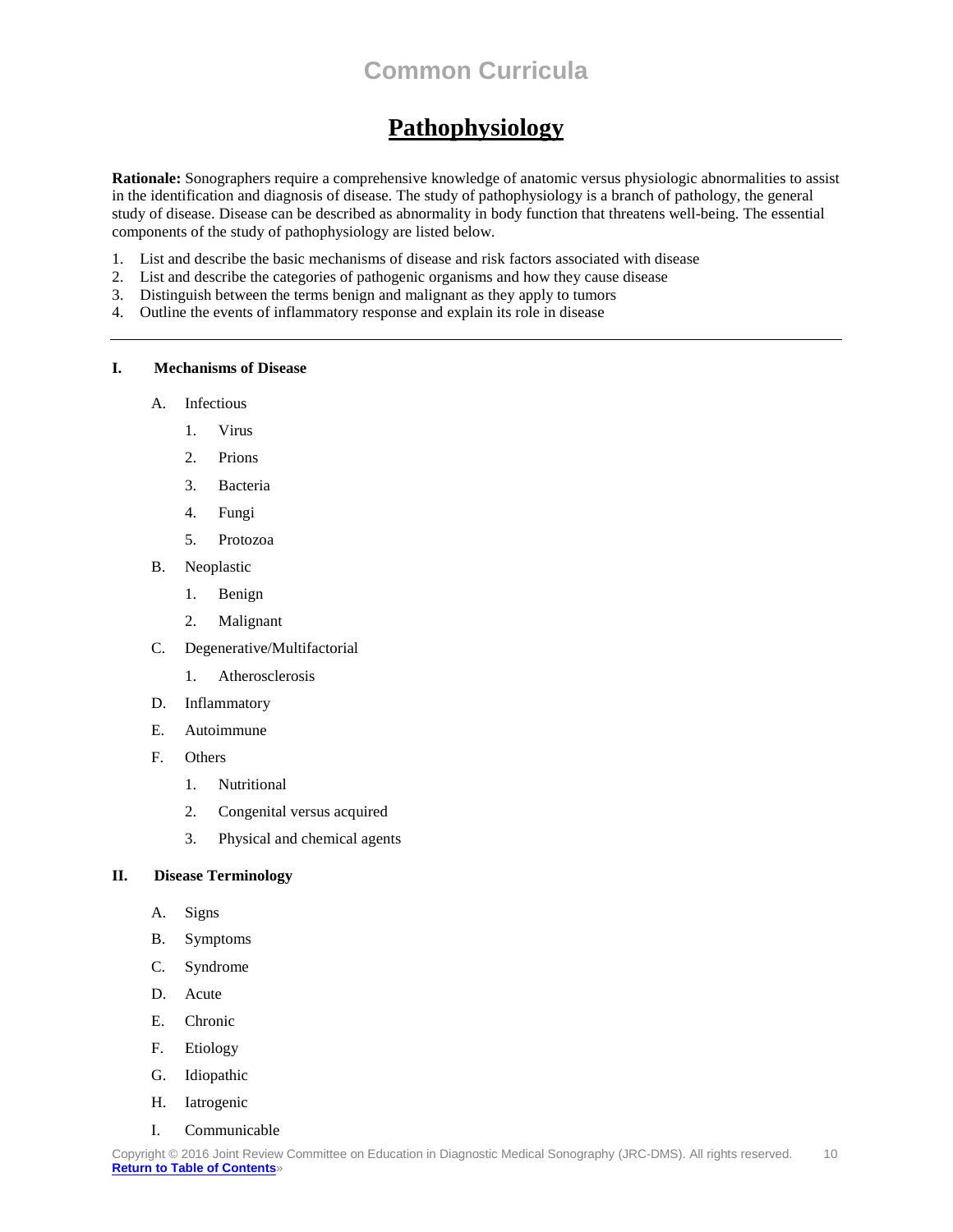- J. Pathogenesis
- K. Incubation
- L. Remission
- M. Primary
- N. Metastasis
- O. Morbidity
- P. Mortality

### <span id="page-10-0"></span>**III. Epidemiology**

- A. Endemic
- B. Epidemic
- C. Pandemic

### <span id="page-10-1"></span>**IV. Risk Factors**

- A. Genetic
- B. Age
- C. Lifestyle
- D. Stress
- E. Environmental
- F. Preexisting Condition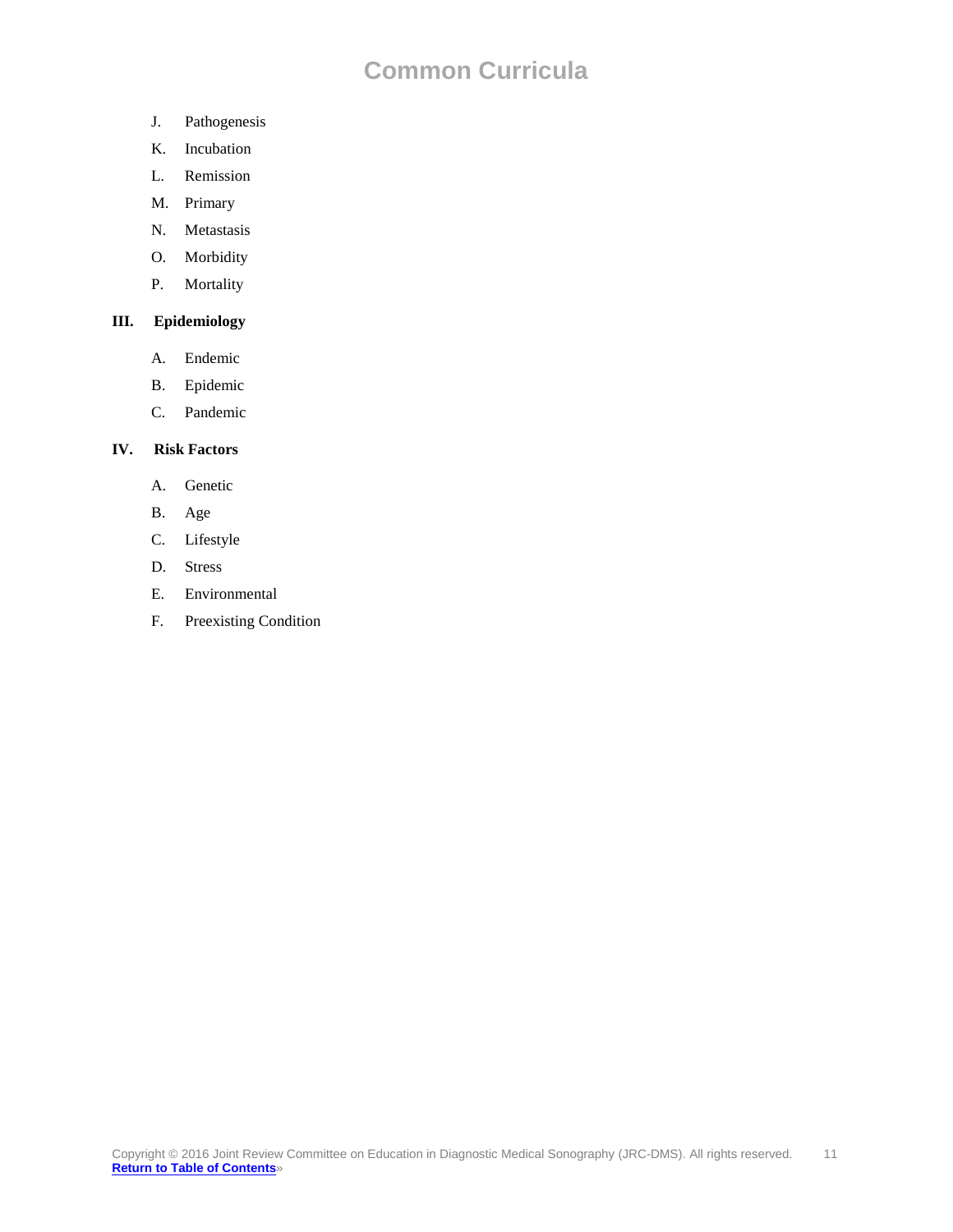# **Mathematics**

<span id="page-11-0"></span>**Rationale:** In order for sonographers to be successful in applying knowledge of physics, a solid background in mathematics is essential. The study of physics, acoustic physics, and application for measurement and quantitative analysis of anatomical structures using sonography requires a prerequisite knowledge of mathematics. The essential components of a mathematics curriculum are listed below.

- 1. Perform operations of algebraic expressions
- 2. Graph linear and quadratic functions
- 3. Solve equations and inequalities algebraically and graphically
- 4. Graph polynomial, rational, algebraic, exponential and logarithmic functions
- 5. Solve exponential and logarithmic equations
- 6. Describe fundamental geometric concepts and formulas

### <span id="page-11-1"></span>**I. Fundamental Concepts**

- A. Real Numbers
- B. Basic Rules of Algebra
- C. Radicals and Rational Exponents
- D. Polynomials
- E. Factoring
- F. Ordinal versus Linear Number System

### <span id="page-11-2"></span>**II. Functions and Graphs**

- A. Functions
- B. Combinations of Functions
- C. Inverses of Functions
- D. Graphs of Linear Functions
- E. Graphs of Quadratic Functions

### <span id="page-11-3"></span>**III. Equations and Inequalities**

- A. Intercepts and Zeros of Functions
- B. Solving Equations
	- 1. Algebraically
	- 2. Graphically
- C. Solving Inequalities
	- 1. Algebraically
	- 2. Graphically

### <span id="page-11-4"></span>**IV. Polynomial Functions**

- A. Quadratic Functions
- B. Polynomial Functions of Higher Degree

Copyright © 2016 Joint Review Committee on Education in Diagnostic Medical Sonography (JRC-DMS). All rights reserved. 12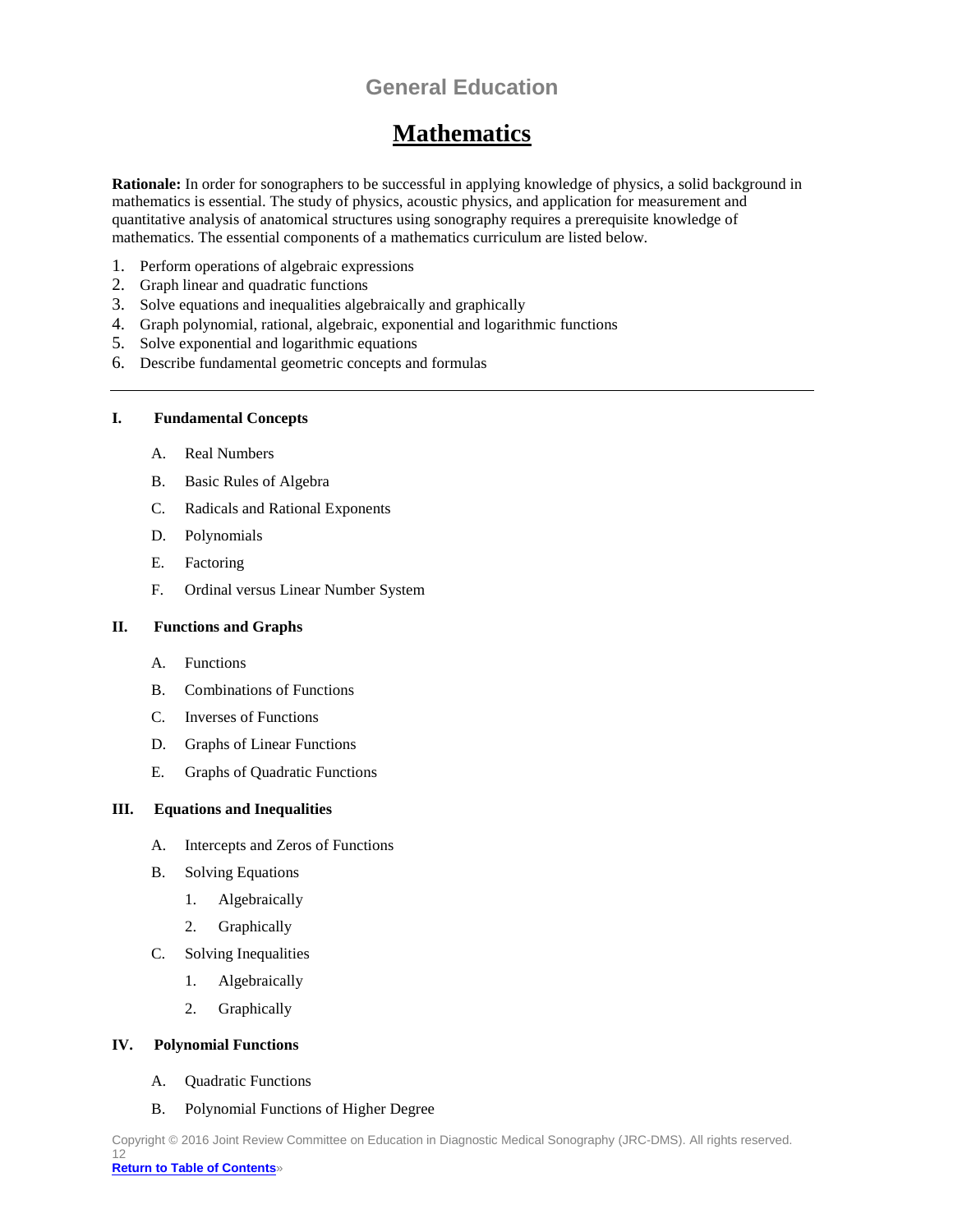- C. Synthetic Division
- D. Real Zeros of Polynomials

### <span id="page-12-0"></span>**V. Rational Functions**

A. Partial Fractions

### <span id="page-12-1"></span>**VI. Exponential and Logarithmic Functions**

- A. Graphs
- B. Equations
- C. Models

### <span id="page-12-2"></span>**VII. Geometry**

- A. Fundamental Concepts and Formulas
	- 1. Linear measurements
	- 2. Circles and spheres
		- a. Radius
		- b. Diameter
		- c. Circumference
		- d. Area
		- e. Orthogonal planes
	- 3. Volumes
		- a. Spherical
		- b. Ellipsoidal
		- c. Cylindrical
		- d. Pyramidal and conical
		- e. Irregular volumes
		- f. Methods of measuring volumes
			- i) Calculation from linear perpendicular measurements
			- ii) Calculation by Simpson's Rule

### <span id="page-12-3"></span>**VIII. Measurement Comparisons and Change in Time**

A. Ratios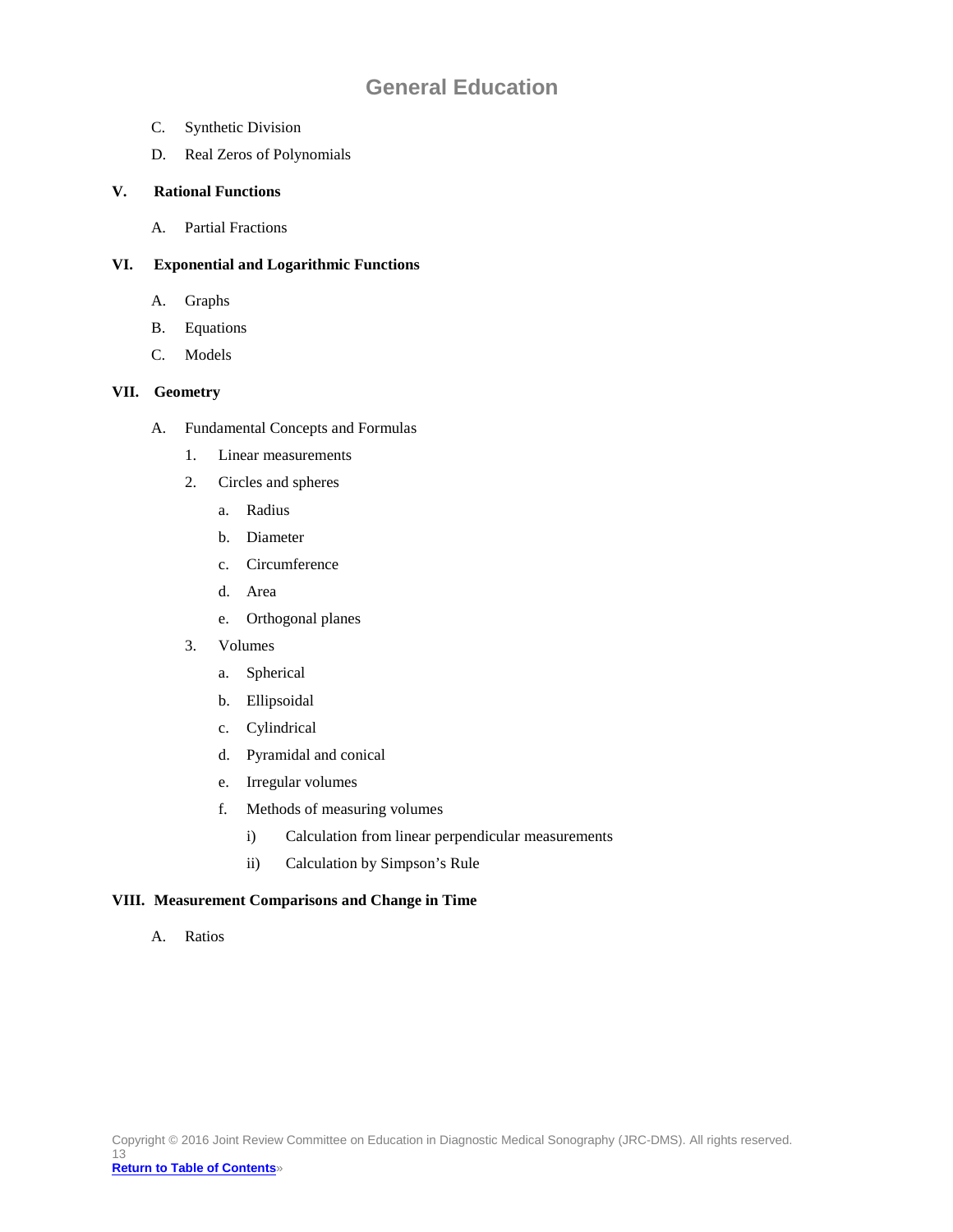# **Physics**

<span id="page-13-0"></span>**Rationale:** Mastery of general physics is an essential prerequisite to the study of acoustic physics. The essential components of a physics curriculum are listed below.

- 1. Discuss Newton's laws of motion
- 2. Describe the properties of solids, liquids, and gases
- 3. Identify the characteristics of sound and the wave properties of sound
- 4. Describe the properties of heat and light
- 5. Discuss the behavior of electric charges and electromagnetic charges

### <span id="page-13-1"></span>**I. Newton's Laws of Motion**

- A. Inertia
- B. Acceleration
- C. Reciprocal Action

### <span id="page-13-2"></span>**II. Laws of Conservation**

- A. Momentum
- B. Energy
- C. Angular Momentum

### <span id="page-13-3"></span>**III. Properties of Matter**

- A. Solids
- B. Liquids
- C. Gases

#### <span id="page-13-4"></span>**IV. Temperature and Heat**

- A. Thermal Energy and Thermodynamics
- B. Heat Transfer

### <span id="page-13-5"></span>**V. Properties of Sound**

- A. Waves
- B. Frequency Ranges
	- 1. Infrasound
	- 2. Audible
	- 3. Ultrasound

### <span id="page-13-6"></span>**VI. Properties of Light**

- A. Color
- B. Reflection and Refraction
- C. Emission

Copyright © 2016 Joint Review Committee on Education in Diagnostic Medical Sonography (JRC-DMS). All rights reserved. 14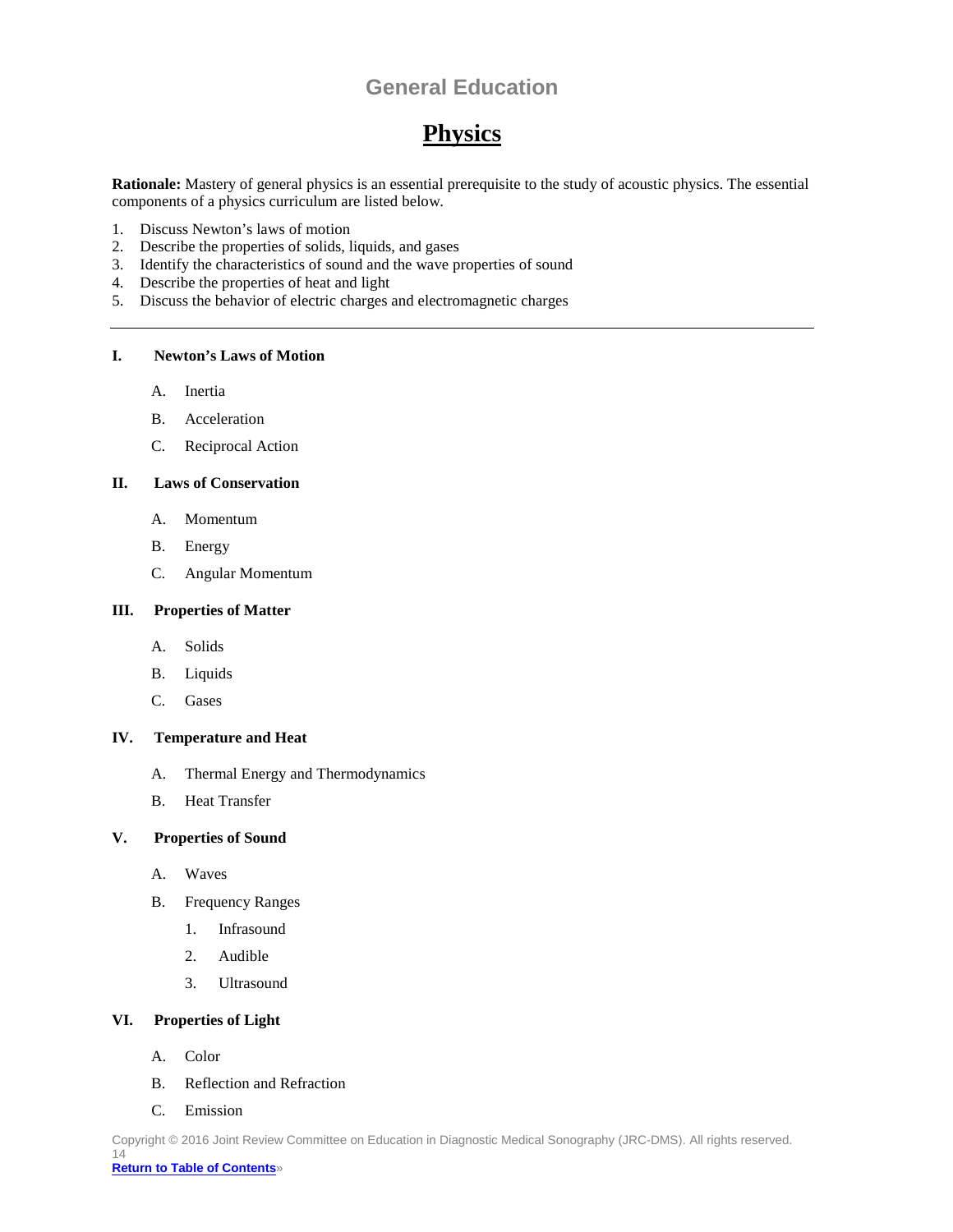### <span id="page-14-0"></span>**VII. Electricity**

- A. Charge and Force
- B. Current and Ohm's Law

### <span id="page-14-1"></span>**VIII. Properties of Electromagnetism**

- A. Waves
- B. Frequency Spectrum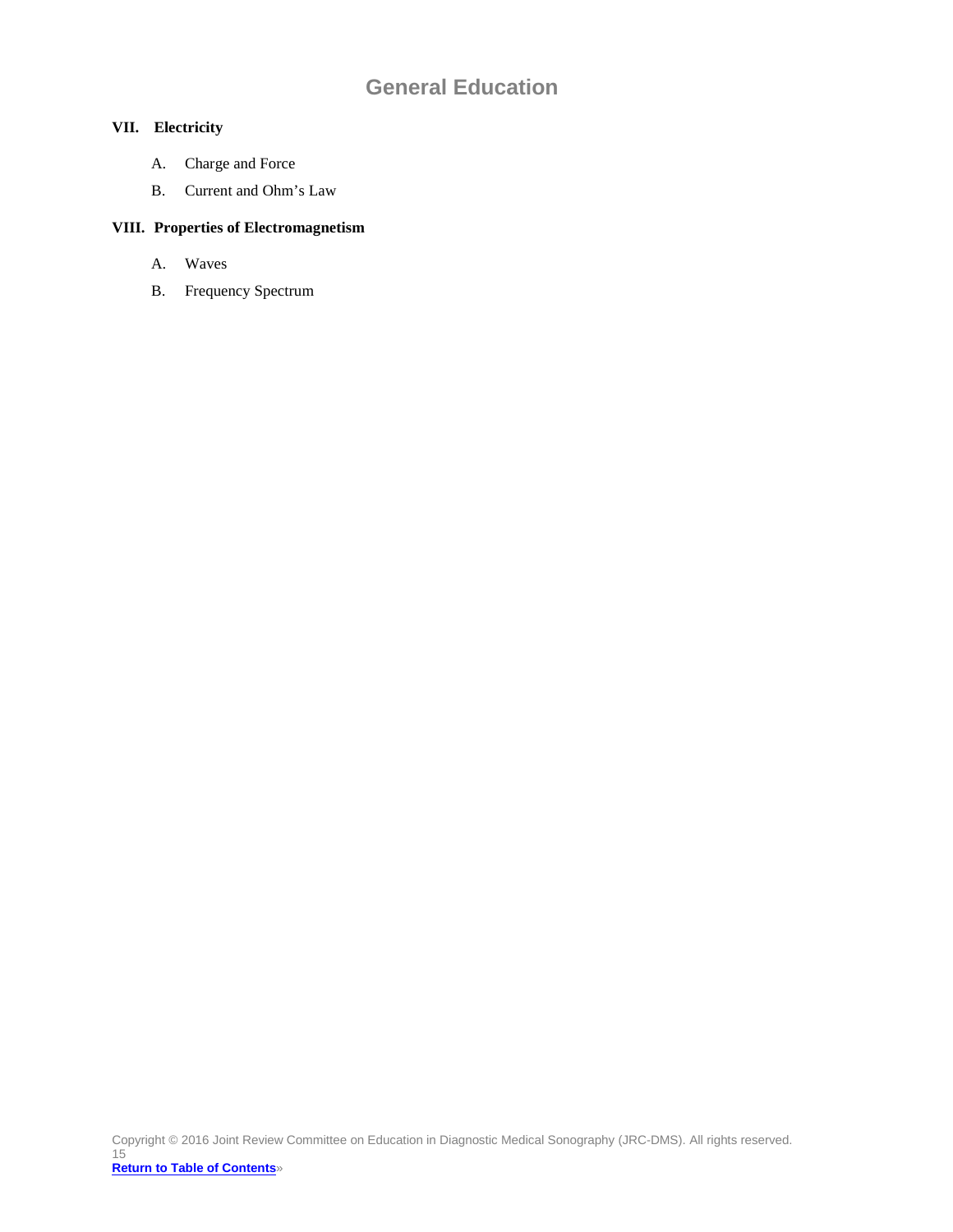### **Communications**

<span id="page-15-0"></span>**Rationale:** Sonographers must be able to effectively communicate with patients, the public and the health care team. The essential components of a communications curriculum are listed below.

- 1. Differentiate the various types of communication
- 2. Relate the effectiveness of good interpersonal skills 3. Discuss communication skills required within an org
- 3. Discuss communication skills required within an organization
- 4. Describe the process and skills for creation and delivery of quality presentations
- 5. Demonstrate ability to compose formal written documents

#### <span id="page-15-1"></span>**I. Types**

#### A. Verbal

- 1. Vocal characteristics
- 2. Vocabulary
- B. Written
	- 1. Formal
	- 2. Informal
- C. Non-Verbal
	- 1. Expressive behaviors
	- 2. Body language
- D. Listening
	- 1. Passive
	- 2. Active

### <span id="page-15-2"></span>**II. Components of Communication Skills**

- A. Cognition
- B. Emotion
- C. Persuasion
- D. Impact
- E. Communication Barriers

### <span id="page-15-3"></span>**III. Intraorganization Communication**

- A. Direction of Communication
	- 1. Top-down
	- 2. Bottom-up
	- 3. Side-to-side
- B. Team Development
	- 1. Stages of development
	- 2. Member responsibilities

Copyright © 2016 Joint Review Committee on Education in Diagnostic Medical Sonography (JRC-DMS). All rights reserved. 16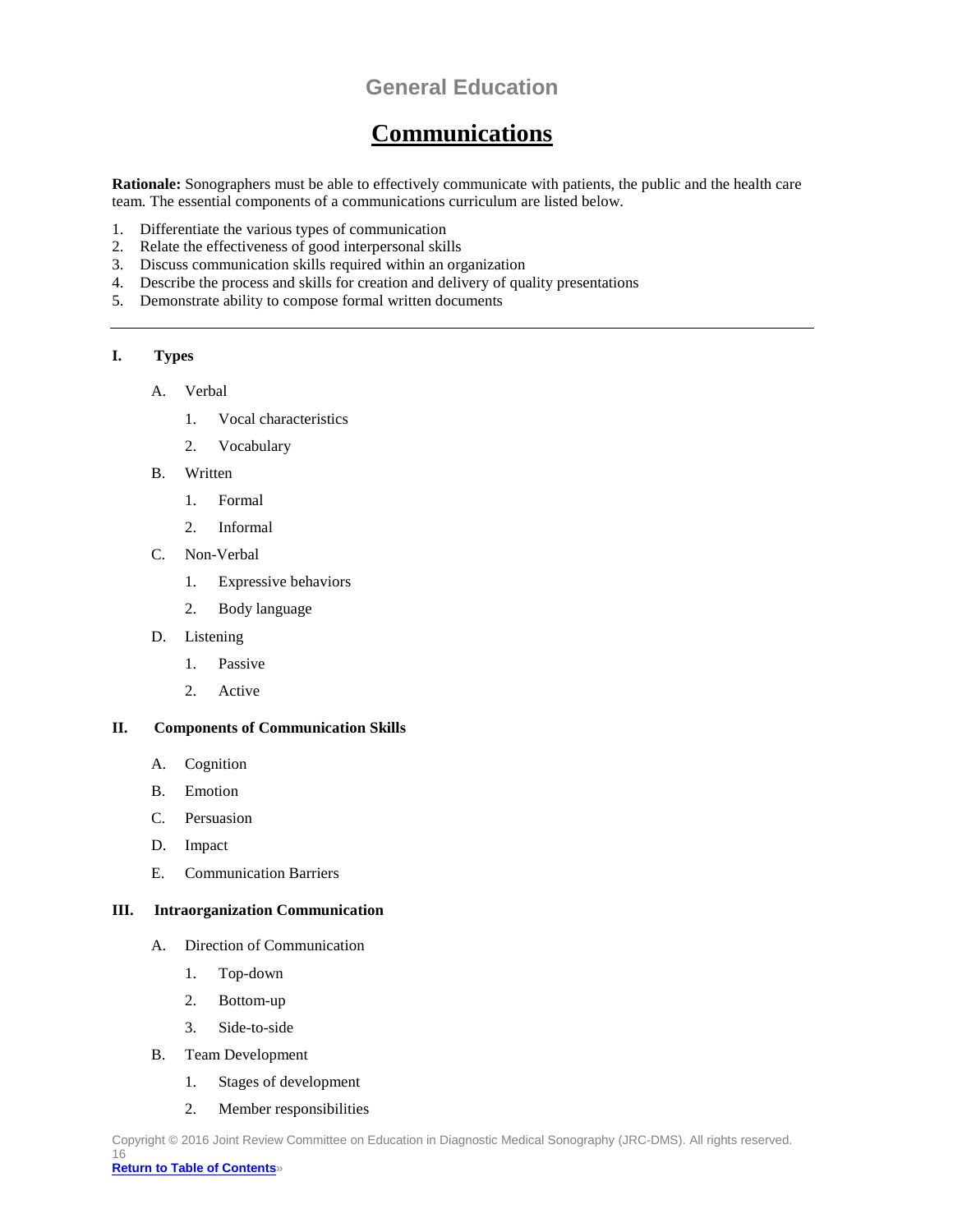- C. Conflict
	- 1. Contributing factors
	- 2. Resolution

### <span id="page-16-0"></span>**IV. Presentations**

- A. Audience
	- 1. One-to-one
	- 2. Small group
	- 3. Large group
- B. Preparation
	- 1. Goals for audience
	- 2. Delivery format
	- 3. Visual aids
	- 4. Content
- C. Delivery
	- 1. Verbal
	- 2. Non-verbal

### <span id="page-16-1"></span>**V. Written Correspondence**

- A. Formal
- B. Informal
- C. Reports
- D. Resume/Cover Letter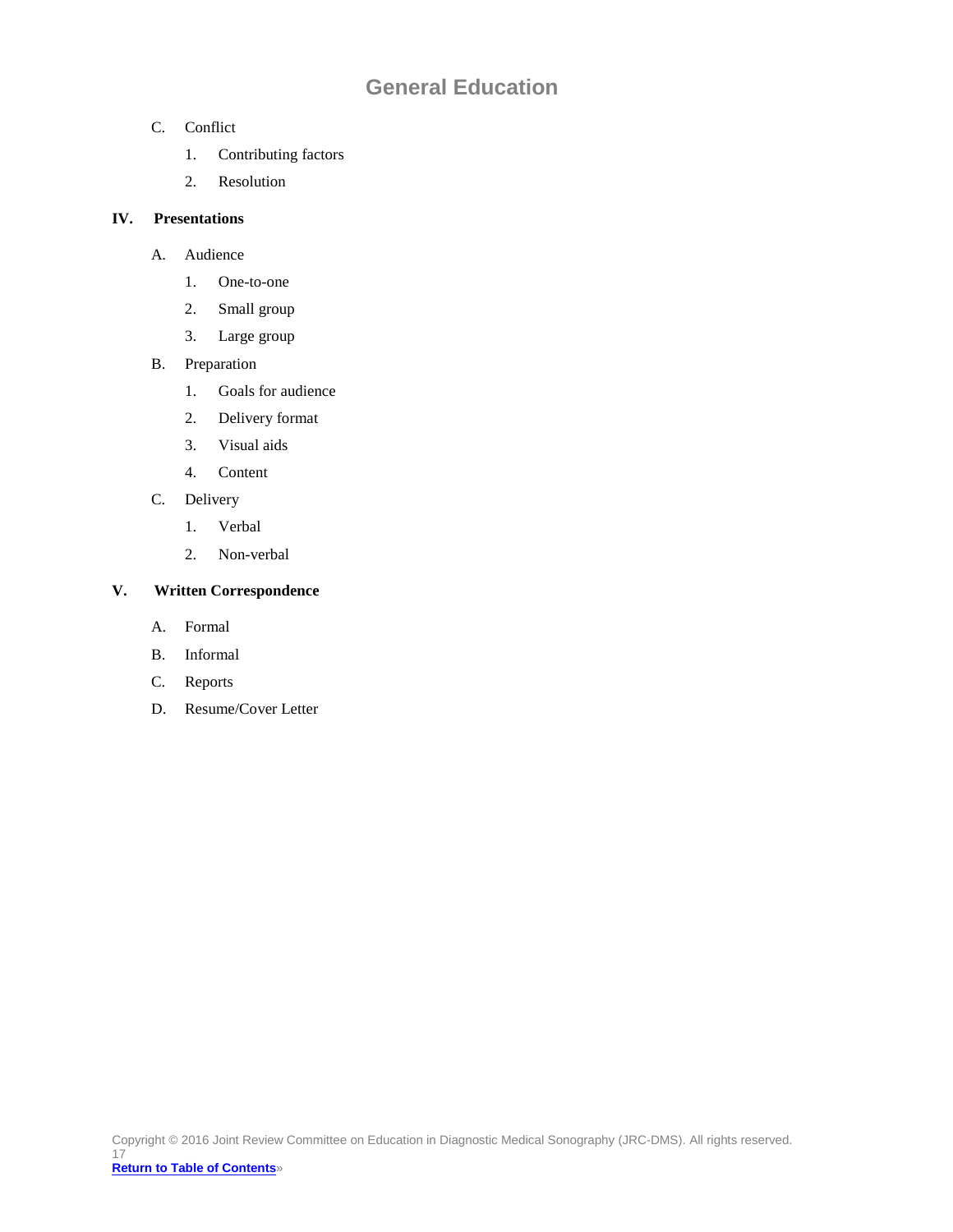### **Psychology and Human Behavior**

<span id="page-17-0"></span>**Rationale:** Sonographers require an understanding of the effects of personality, age, gender, culture, and conditions on human behavior in order to effectively interact with patients and the health care team. The essential components of a psychology curriculum are listed below.

- 1. List the physiological, cognitive, and affective foundations of behavior 2. Define the social basis for behavior
- 2. Define the social basis for behavior
- 3. Discuss various personality traits

### <span id="page-17-1"></span>**I. Neuroscience**

- A. Nervous System
- B. Functional Anatomy
- C. Sensory Processes

### <span id="page-17-2"></span>**II. Memory and Learning**

- A. Developmental Stages
- B. Theories of Learning

### <span id="page-17-3"></span>**III. Basics of Human Behavior**

- A. Motivation
- B. Emotion
- C. Sensation and Perception
- D. Attachment, Morality, Identity
- E. Gender and Identity

#### <span id="page-17-4"></span>**IV. Personality**

- A. Attitudes and Attribution
- B. Impressions and Influences
- C. Adaptation
- D. Culture

#### <span id="page-17-5"></span>**V. Psychological Disorders**

- A. Categories
- B. Treatments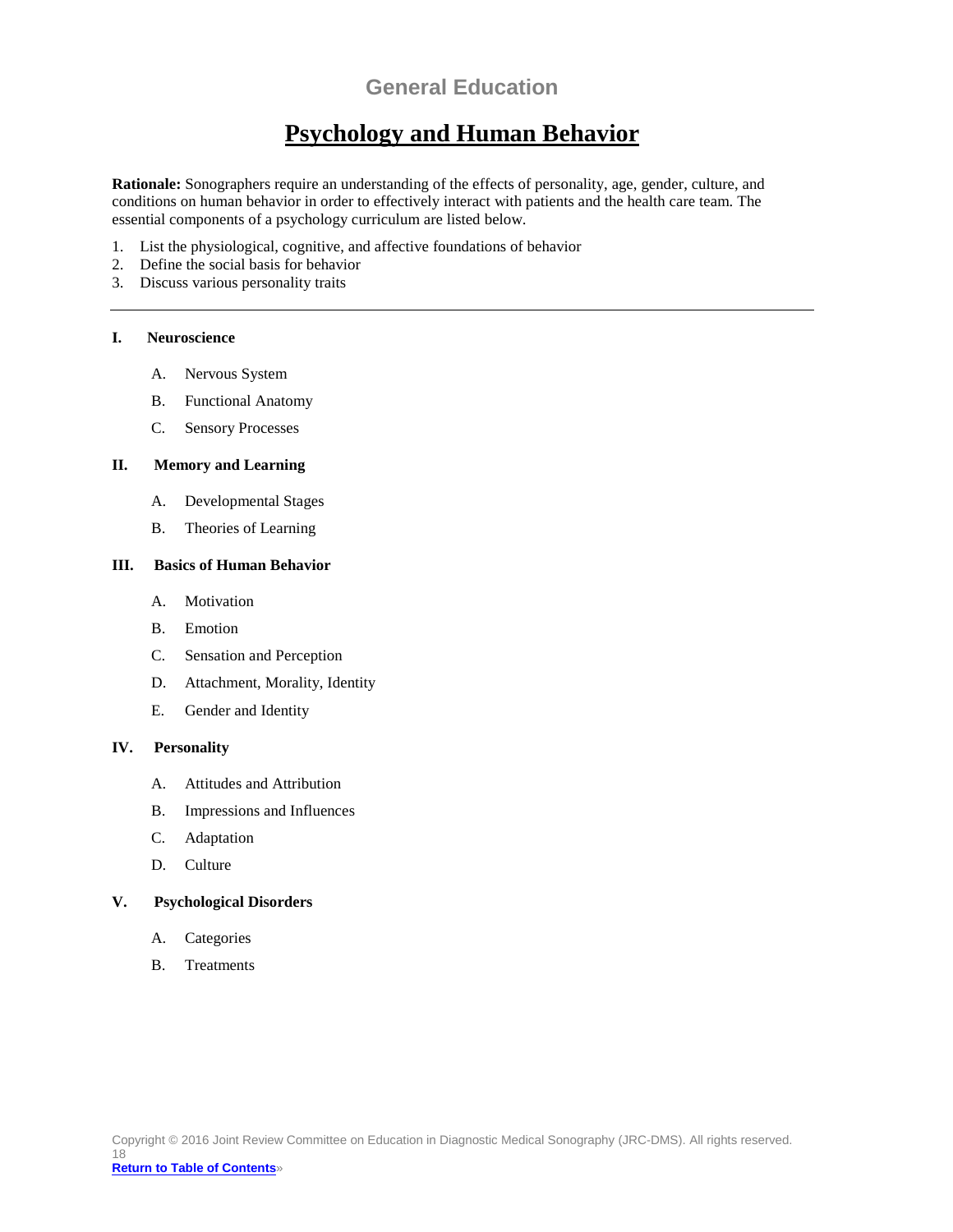# **Statistics**

<span id="page-18-0"></span>**Rationale:** Sonographers must interpret data relevant to the profession. An understanding of statistical methodology and terminology is important to enhance critical thinking and for continued professional growth. The essential components of a statistics curriculum are listed below.

- 1. Describe methods of study design<br>2. Evaluate a variety of graphs utilize
- 2. Evaluate a variety of graphs utilized to plot statistical data
- 3. Define commonly used statistical terminology
- 4. Analyze statistical data in professional journals and publications

#### <span id="page-18-1"></span>**I. Study Design**

- A. Types of Data
- B. Sampling
- C. Surveys and Observational Studies
- D. Comparative Studies

### <span id="page-18-2"></span>**II. Graphical Depiction of Data**

- A. Frequency Distributions
- B. Bar Charts
- C. Pie Charts
- D. Histograms
- E. Dot Plots
- F. Stem Plots

### <span id="page-18-3"></span>II. **Descriptive Statistics**

- A. Measures of Central Tendency
- B. Measures of Variability

#### <span id="page-18-4"></span>**IV. Probability and Random Variables**

- A. Relative Frequency
- B. Basic Properties
- C. Estimating Probabilities Empirically

### <span id="page-18-5"></span>**V. Sampling Distributions**

- A. Normal
- B. Gaussian
- C. Chi-square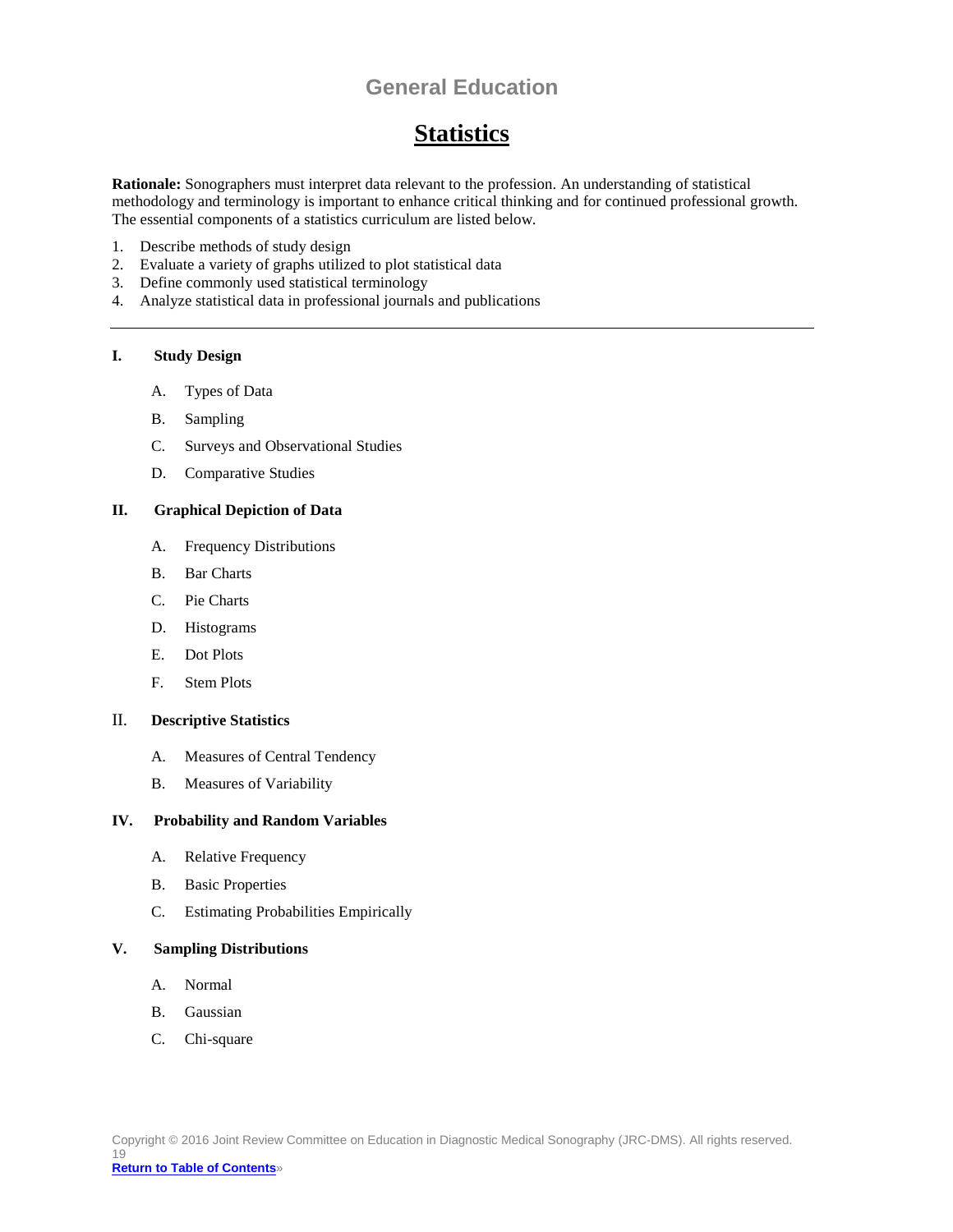### <span id="page-19-0"></span>**VI. Confidence Intervals**

- A. Point Estimation
- B. Population Mean
- C. Population Proportion

### <span id="page-19-1"></span>**VII. Hypothesis Testing**

- A. Test Procedures
- B. Testing Errors

### <span id="page-19-2"></span>**VIII. Bivariate Data Analysis**

- A. Scatter Plots
- B. Pearson Correlation Coefficient
- C. Simple Linear Regression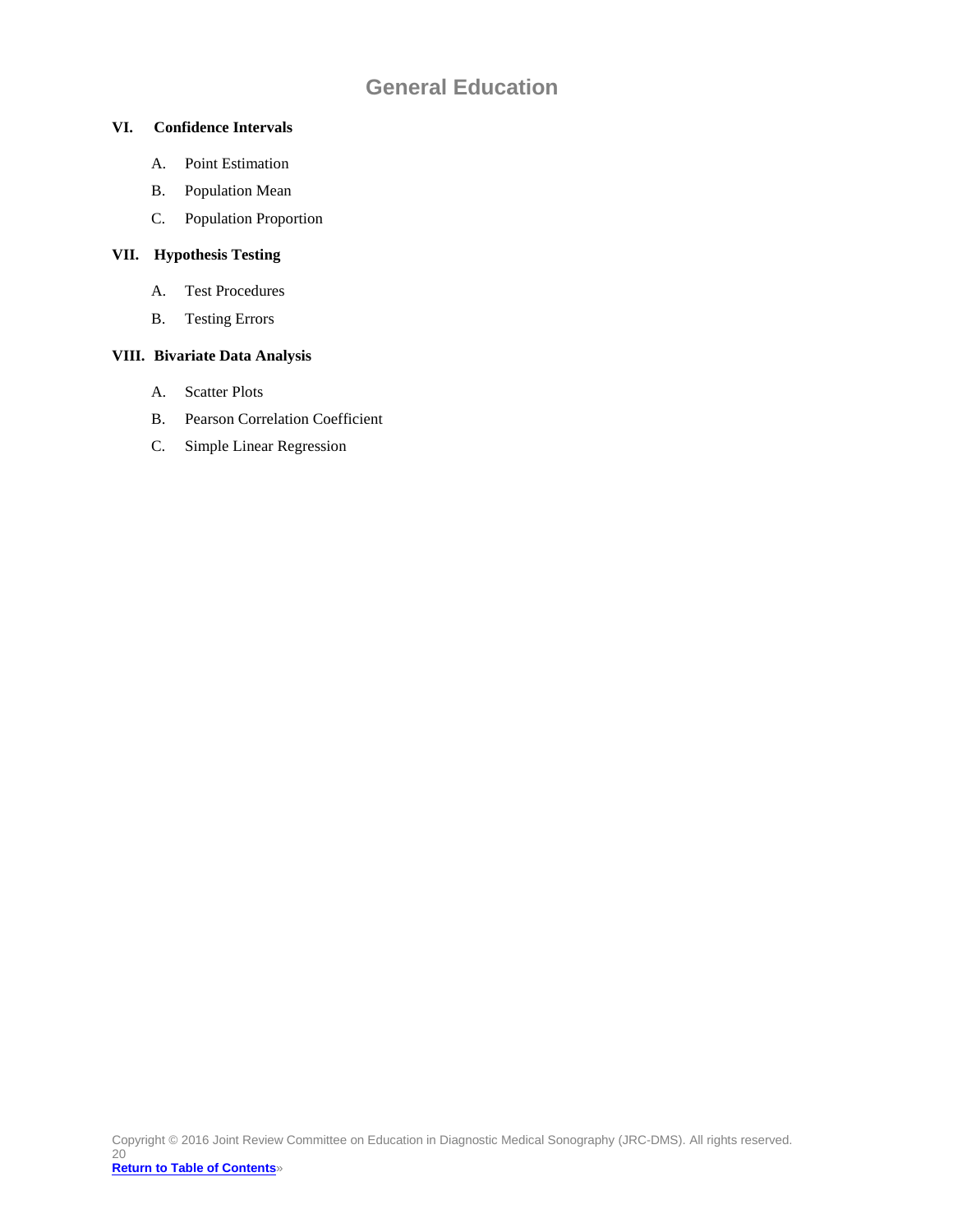### **Information Technology**

<span id="page-20-0"></span>**Rationale:** Sonographers effectively use computer technology to perform diagnostic medical sonography. Application of computer basics is essential in understanding sonographic instrumentation. Information management requires a working knowledge of computer technology. The essential components of an information technology curriculum are listed below.

- 1. Define basic computer terminology
- 2. Discuss use of information technology in health care management
- 3. List devices used for storage in diagnostic imaging
- 4. Discover communication mechanisms used for electronic searches

### <span id="page-20-1"></span>**I. Basic Computer Terminology**

- A. Hardware Components
- B. Computers: Desktop, Laptop
	- 1. Monitor
	- 2. Hard Drive USB and CD Drives
	- 3. Scanner
- C. Mobile: Tablet, Smartphone
- D. Software
	- 1. Operating Systems
	- 2. Web Browser
	- 3. Word Processor
	- 4. Spreadsheets
	- 5. Database Management
	- 6. Presentation Software
	- 7. Image Editing

#### <span id="page-20-2"></span>**II. Information Systems**

- A. File Management
- B. Electronic Medical Record (all medical files related to patient)
- C. Hospital Information System (HIS)
- D. Reporting Software
- E. RIS: Radiology Information System (RIS):
	- 1. Information related to the Radiology Part of Patient's Medical Record
		- a. Request for Examination
		- b. Additional Comments Written by Provider
		- c. Pertinent Lab Values Creatinine
		- d. Time and Date of Request
		- e. Time and Date of Completion of Exam

Copyright © 2016 Joint Review Committee on Education in Diagnostic Medical Sonography (JRC-DMS). All rights reserved. 21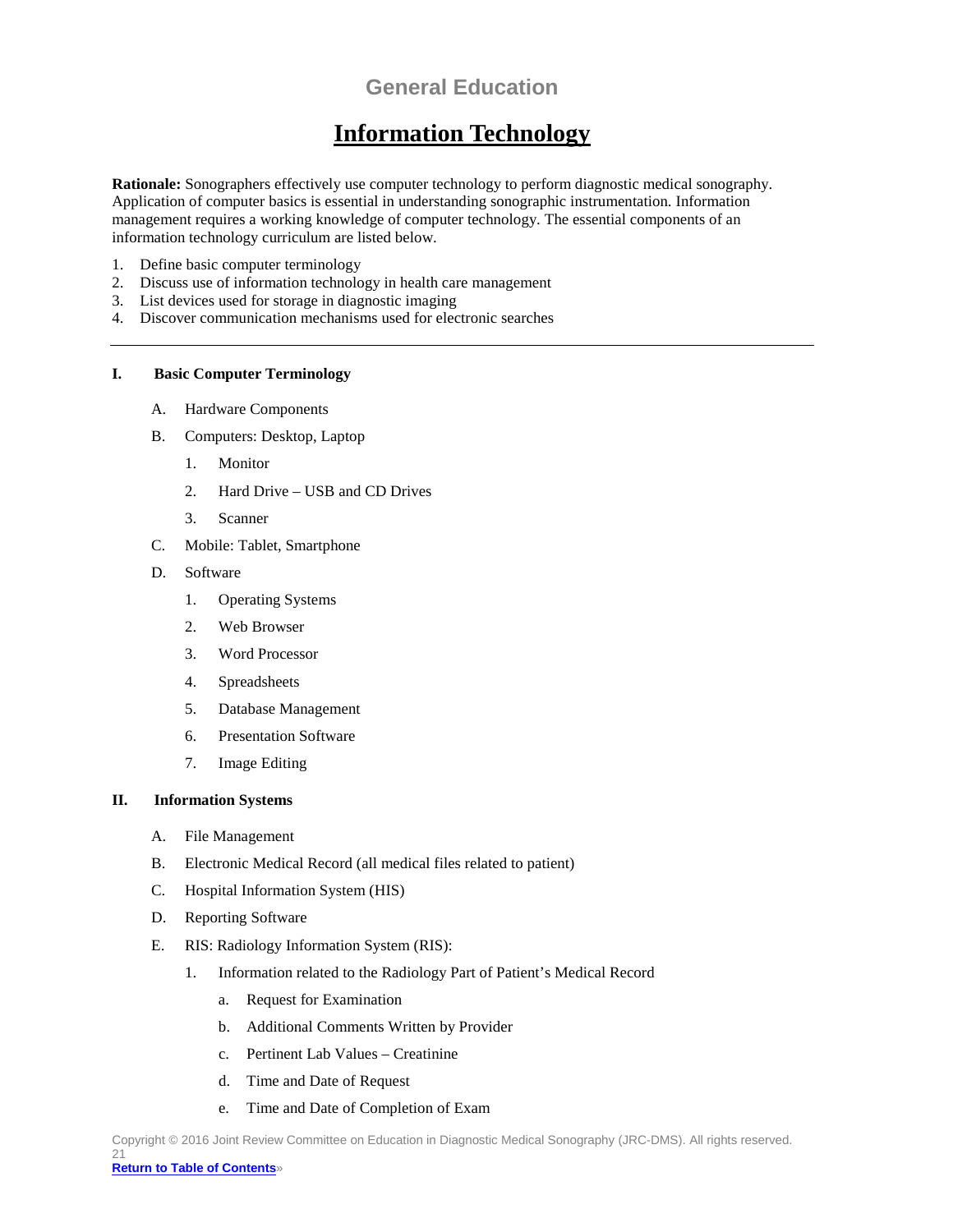- f. Known Allergies, Nursing Comments
- g. Prior Results

### <span id="page-21-0"></span>**III. Storage and Archiving**

- A. PACS (Picture Archiving and Communication System)
	- 1. Allows images to be viewed electronically from anywhere at any time
	- 2. Older exams may need to be retrieved for comparison
	- 3. Allows measurements and annotations to be made and saved
- B. Laser Film
- C. CD/DVD
- D. Thermal Printer

### <span id="page-21-1"></span>**IV. Communications**

- A. Intranet
	- 1. Only viewed by users within the institution
- B. Internet
	- 1. Viewed by all
- C. Connectivity
	- 1. DICOM
	- 2. HL7
	- 3. IHE

### <span id="page-21-2"></span>**V. Electronic Searching**

- A. Search Engines
- B. Databases
- C. Evaluation of Information
	- 1. Websites
	- 2. Professional Journals
	- 3. Copyright and Fair Use of Information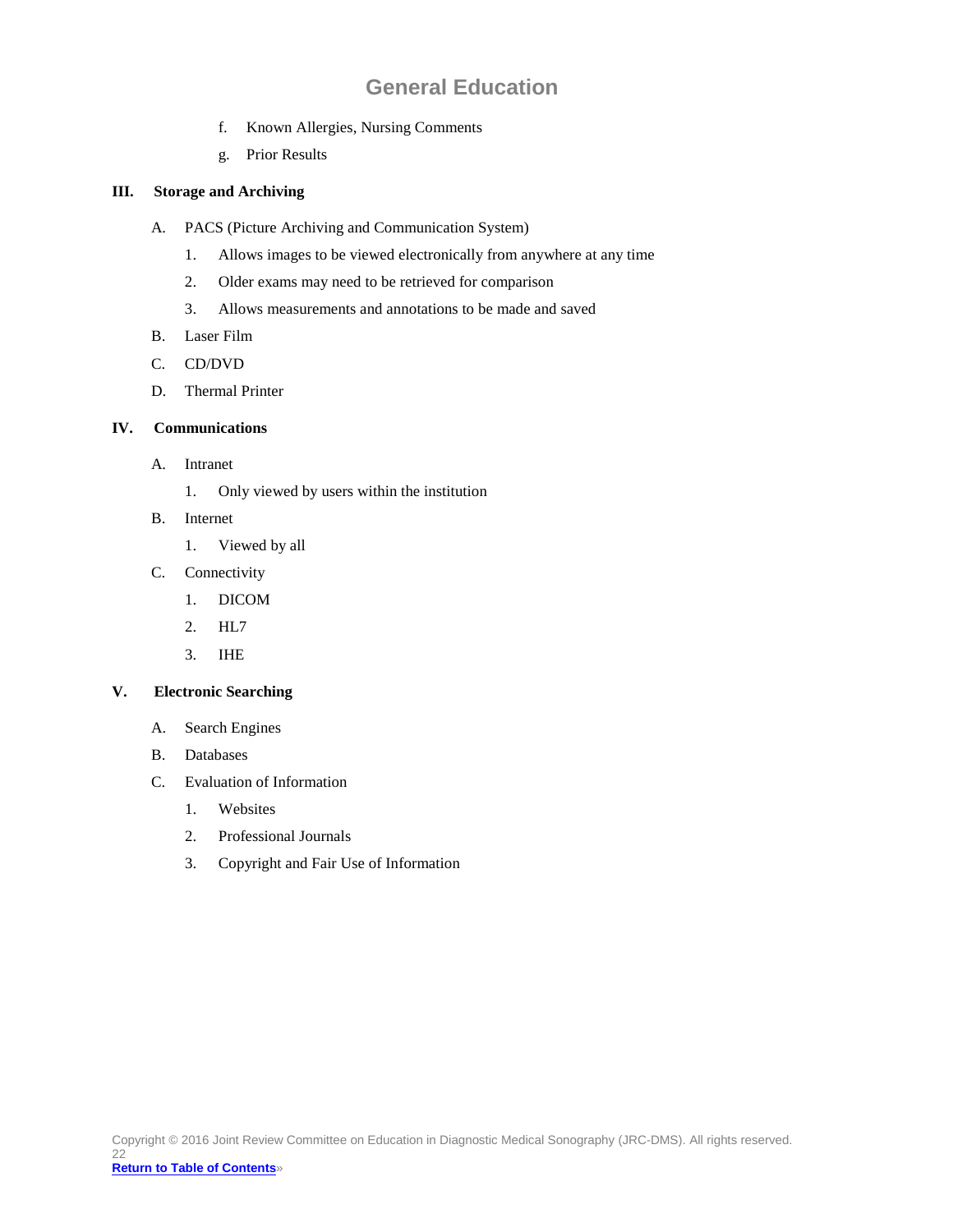# **Medical Ethics and Law**

<span id="page-22-0"></span>**Rationale:** Sonographers must be knowledgeable of medical law as it relates to their professional scope of practice. Exposure to medicolegal consequences are minimized through education in legal process, principles of decision making, ethical dilemmas, HIPAA (Health Insurance Portability and Accountability Act), and coding and reimbursement. Professionalism is demonstrated through practice according to nationallyrecognized scopes of practice and codes of ethics. The essential components of a medical law and ethics curriculum are listed below.

- 1. Discuss the legal process and types of law
- 2. Describe best practices to avoid legal consequences and procedures for reporting medical errors
- 3. Define key terminology related to ethics and principles of ethical decisions
- 4. Discuss the Patient Care Partnership (Patient's Bill of Rights)
- 5. Discuss compliance regulations relating to patient privacy and confidentiality
- 6. Describe the health care coding and reimbursement system
- 7. Analyze consequences for non-compliance to coding and reimbursement policies

### <span id="page-22-1"></span>**I. Medical Law**

- A. Definition of Law
- B. Types of Law
	- 1. Substantive versus Procedural Law
	- 2. Common
	- 3. Civil
	- 4. Contract
	- 5. Criminal
	- 6. Tort
		- a. Unintentional
		- b. Intentional
- C. The Process from Claim to Outcome
	- 1. Filing Complaint
	- 2. Discovery
		- a. Depositions
		- b. Document Request
	- 3. Court
		- a. Trial
		- b. Appellate
		- c. Supreme
- D. Terminology
	- 1. Respondeat Superior
	- 2. Res ipsa loquitur
- E. Risk Management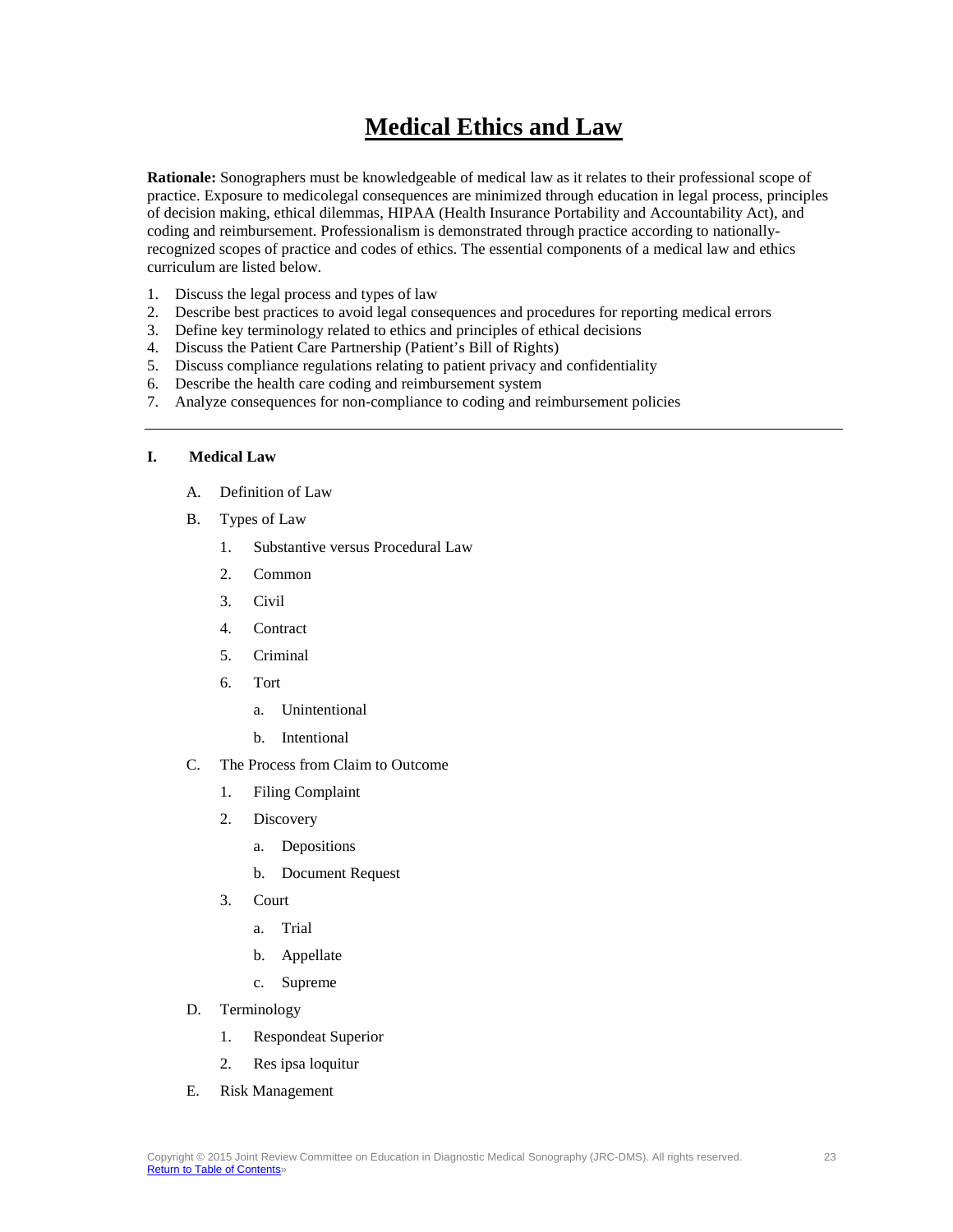- 1. Medical Malpractice Liability Coverage
- 2. Documentation
- 3. Scope of Practice
- 4. Adherence to Employment Policies and Procedures
- 5. Informed Consent
- F. Patient Care Partnership (Patient's Bill of Rights)
- G. Regulatory Standards
	- 1. Agencies
	- 2. Guidelines

### <span id="page-23-0"></span>**II. Ethics**

- A. Key Concepts
	- 1. Ethics
	- 2. Values
	- 3. Morals
	- 4. Codes of Ethics and Conduct
	- 5. Ethical Problems
		- a. Ethical Dilemma
		- b. Ethical Dilemma of Justice
		- c. Ethical Distress
		- d. Locus of Authority Issues

### B. Terminology

- 1. Autonomy
- 2. Justice
- 3. Fidelity
- 4. Beneficence
- 5. Nonmaleficence
- 6. Veracity
- 7. Paternalism
- 8. Utilitarianism
- 9. Deontology

### <span id="page-23-1"></span>**III. Patient Privacy and Confidentiality**

- A. Health Insurance Portability and Accountability Act (HIPAA)
	- 1. Overview of Purpose
	- 2. Confidentiality
		- a. Patient Health Information
		- b. Electronic Transmission of Health Care Rransactions

Copyright © 2016 Joint Review Committee on Education in Diagnostic Medical Sonography (JRC-DMS). All rights reserved. 24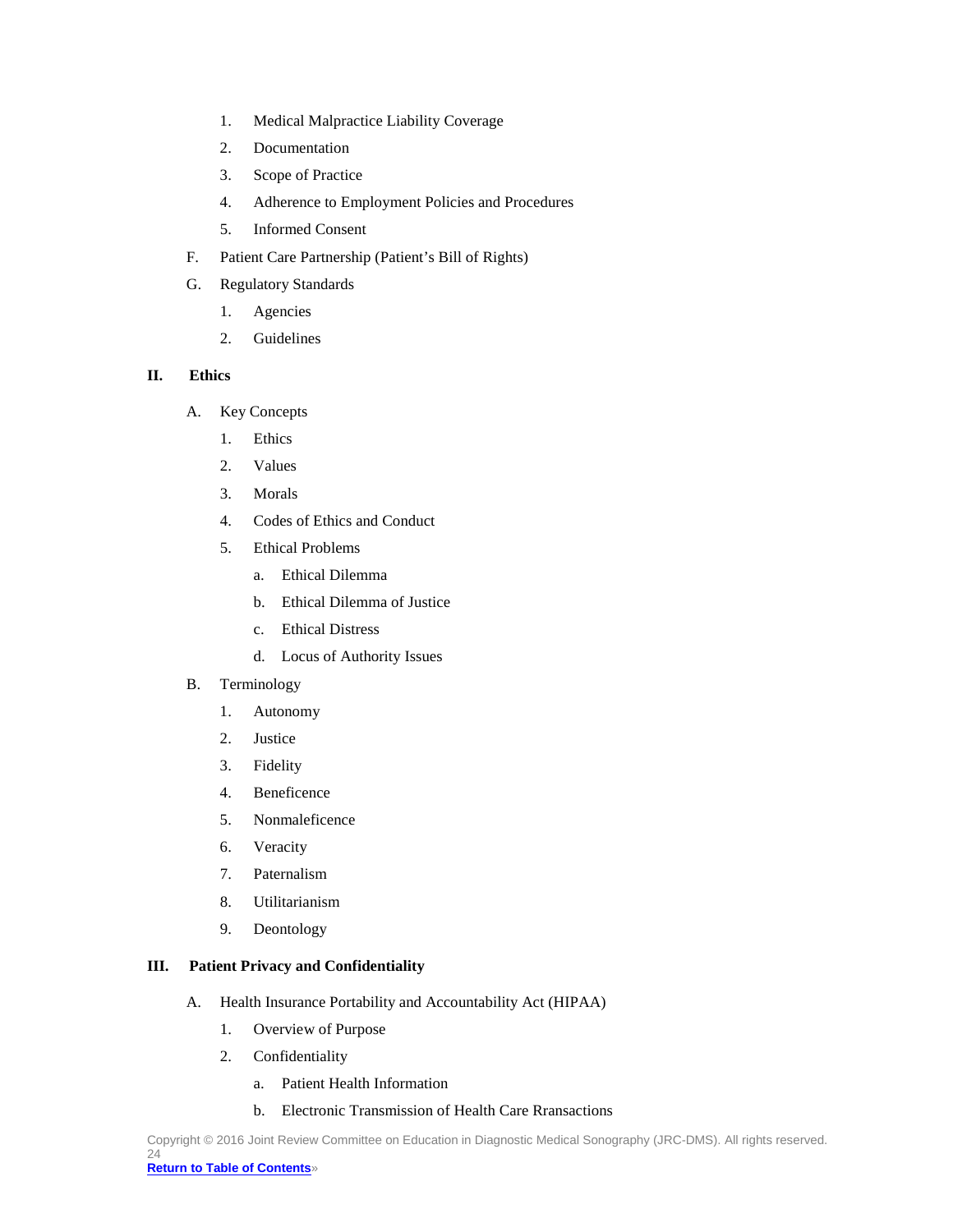- c. Computer Integrity
- B. Compliance Practices

### <span id="page-24-0"></span>**IV. Coding and Reimbursement**

- A. Governing Bodies
	- 1. Center for Medicare and Medicaid Services (CMS)

### **Third-party reimbursement**

### <span id="page-24-1"></span>**V. Universal Coding System**

- A. International Classification of Diseases (ICD-10)
	- 1. Mechanism of Tracking Diseases
	- 2. Symptom and Diagnosis Codes
- B. Health Care Common Procedure Coding System (HCPCS)
	- 1. Uniform Coding System
	- 2. Current Procedural Terminology (CPT) Codes
- C. Local Carrier Determination (LCD) Review Policies
	- 1. Accreditation
	- 2. Personnel certification
- D. Process of Post-Review Audits
- E. Consequences of Fraud
- F. Applicable 'Whistleblower" Laws
	- 1. Local
	- 2. Federal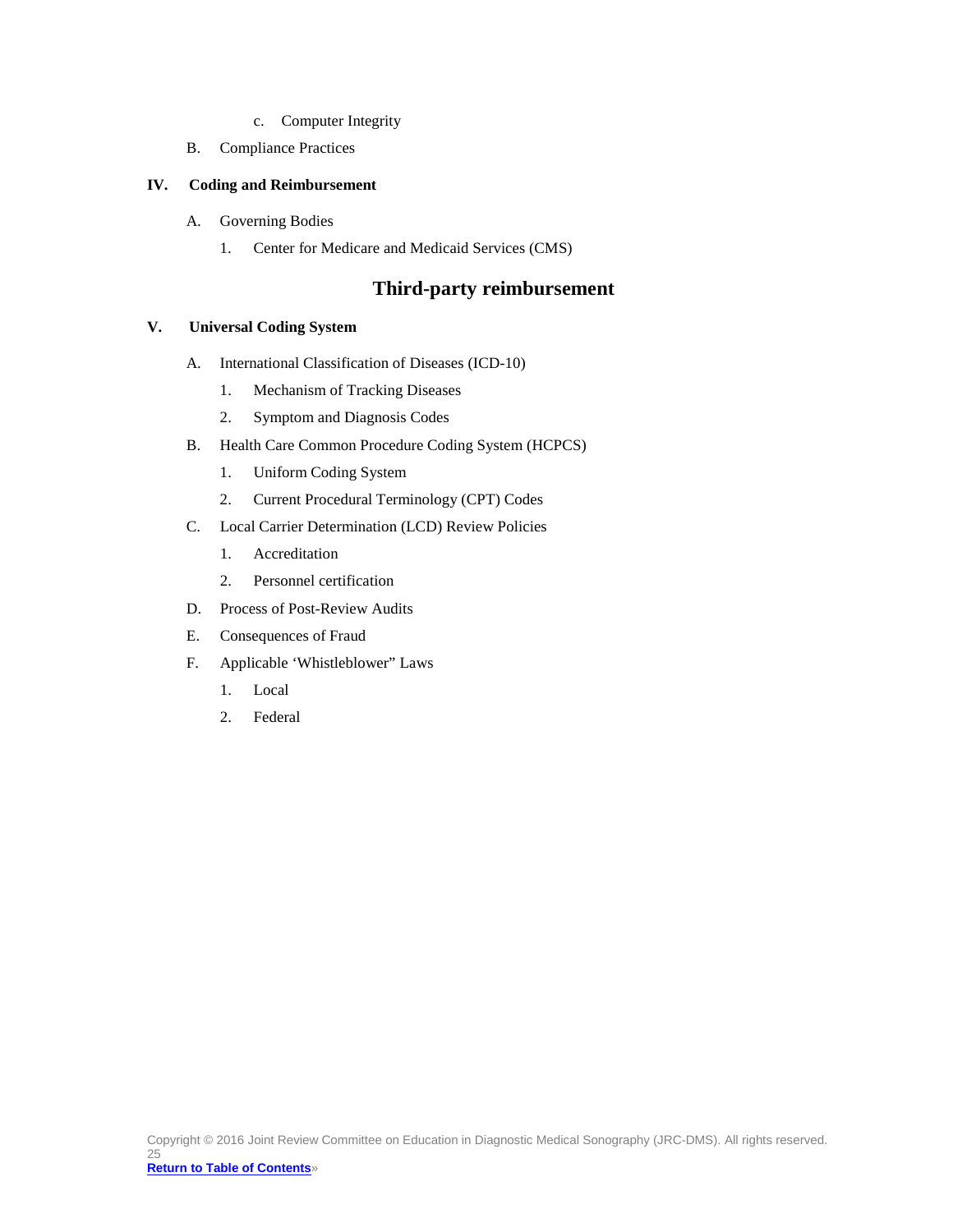# **Abbreviations**

<span id="page-25-0"></span>

| $\overline{C}$          |                                                     |
|-------------------------|-----------------------------------------------------|
| <b>CMS</b>              | Center for Medicare and Medicaid Services           |
| <b>CPT</b>              | <b>Current Procedural Terminology</b>               |
|                         |                                                     |
| $\overline{\mathbf{H}}$ |                                                     |
| <b>HCPCS</b>            | Healthcare Common Procedure Coding System           |
| <b>HIPAA</b>            | Health Insurance Portability and Accountability Act |
|                         |                                                     |
| $\bf{l}$                |                                                     |
| $ICD-10$                | International Classification of Diseases            |
|                         |                                                     |
| $\overline{\mathbf{r}}$ |                                                     |
| <b>LCD</b>              | Local Carrier Determination                         |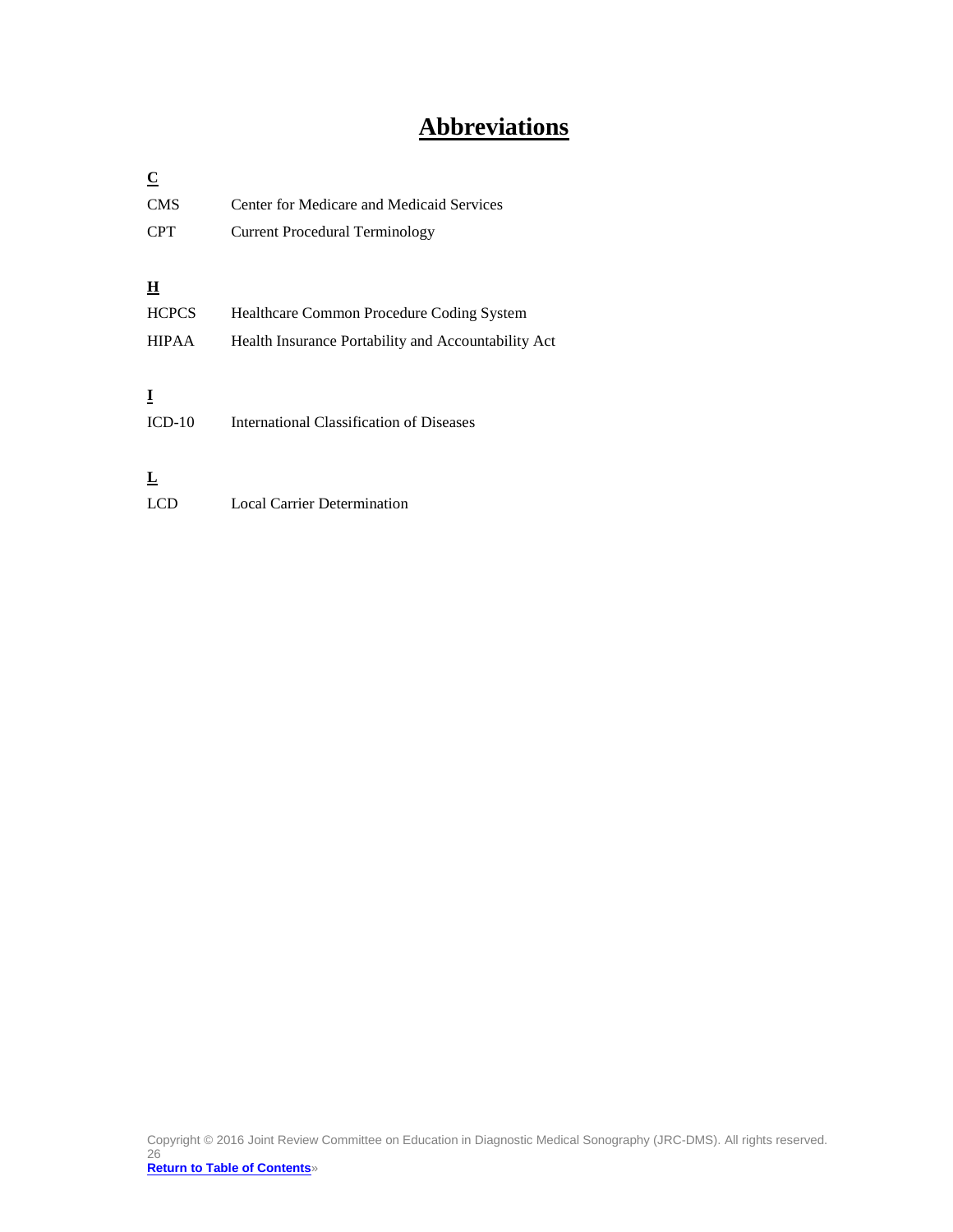# **Utilized References**

- <span id="page-26-0"></span>1. Craig M., *Essentials of Sonography and Patient Care*, 3rd ed. St. Louis, MO: Elsevier Saunders; 2012.
- 2. Dandry Aiken, T., *Legal and Ethical Issues in Health Occupations*, 2nd ed. Saunders; 2014.
- 3. Nuclear Medicine Curriculum Guide from [www.asrt.org.](http://www.asrt.org/)

.

Copyright © 2016 Joint Review Committee on Education in Diagnostic Medical Sonography (JRC-DMS). All rights reserved. 27 **[Return to Table of Contents](#page-1-0)**»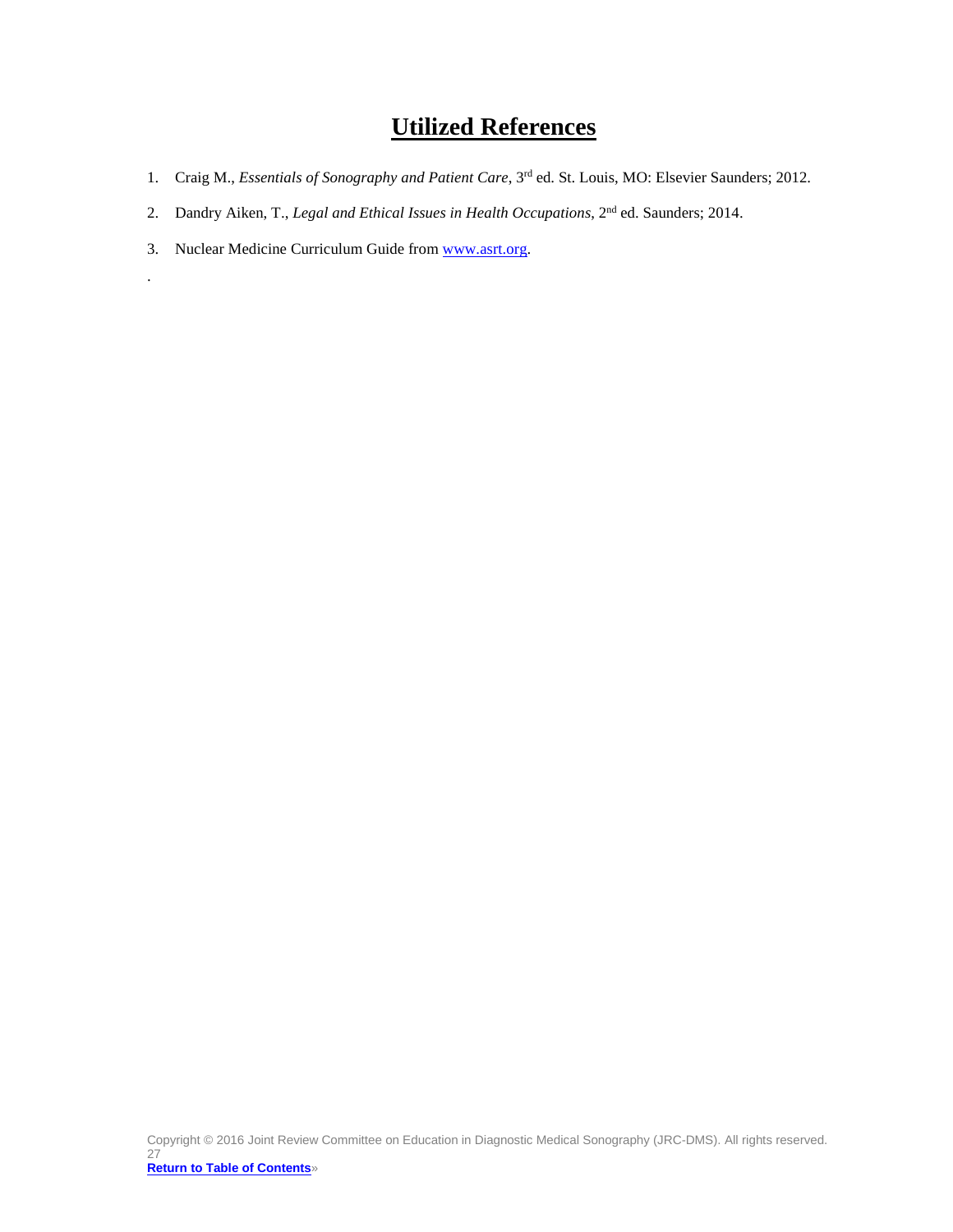# **Patient Care**

<span id="page-27-0"></span>**Rationale:** Sonographers assess clinical history, current medical condition, provide high quality patient care, respond to emergency situations, demonstrate awareness of infection control techniques, and provide a safe environment for both the patient and health care team. Oral, written, and non-verbal communication must adhere to the prescribed professional standards. The essential components of a patient care curriculum are listed below.

- 1. Demonstrate patient transfer and immobilization techniques with consideration to safety of patient and self
- 2. Discuss the use and care for intravenous lines, catheters, percutaneous drains and oxygen administration devices
- 3. Discuss transducer preparation, insertion and disinfectant techniques
- 4. Explain the importance of infection control, practicing proper techniques and management and proper disposal of contaminated and biohazard materials
- 5. Describe isolation precautions and aseptic techniques
- 6. Discuss appropriate responses to condition specific medical emergencies
- 7. Identify various contrast media used with sonography and medical imaging procedures and their associated risks and contraindications
- 8. List basic pharmacological agents that may be used with sonographic procedures, examinations and emergency situations
- 9. Analyze the significance of appropriate professional behaviors
- 10. Discuss critical thinking and its application to the health care environment
- 11. Define and apply medical terms
- 12. Demonstrate effective acquisition and reporting of patient history, physical and sonographic findings
- 13. Discuss the components of an effective emergency preparedness plan
- 14. Demonstrate key skills of cultural competence

### <span id="page-27-1"></span>**I. Body Mechanics, Lifts and Transfers**

- A. Proper Body Mechanics
- B. Lifting
- C. Wheelchair Transfers
- D. Stretcher/Bed Transfers

### <span id="page-27-2"></span>**II. Immobilization Techniques**

- A. Age Specific
	- 1. Pediatric
	- 2. Adult
- B. Mechanisms of Immobilization

#### <span id="page-27-3"></span>**III. Patient Assessment and Administration of Care**

- A. Vital Signs
- B. Special Considerations
	- 1. Sedated
	- 2. Unconscious
	- 3. Cognitively impaired
	- 4. Uncooperative
	- 5. Ventilated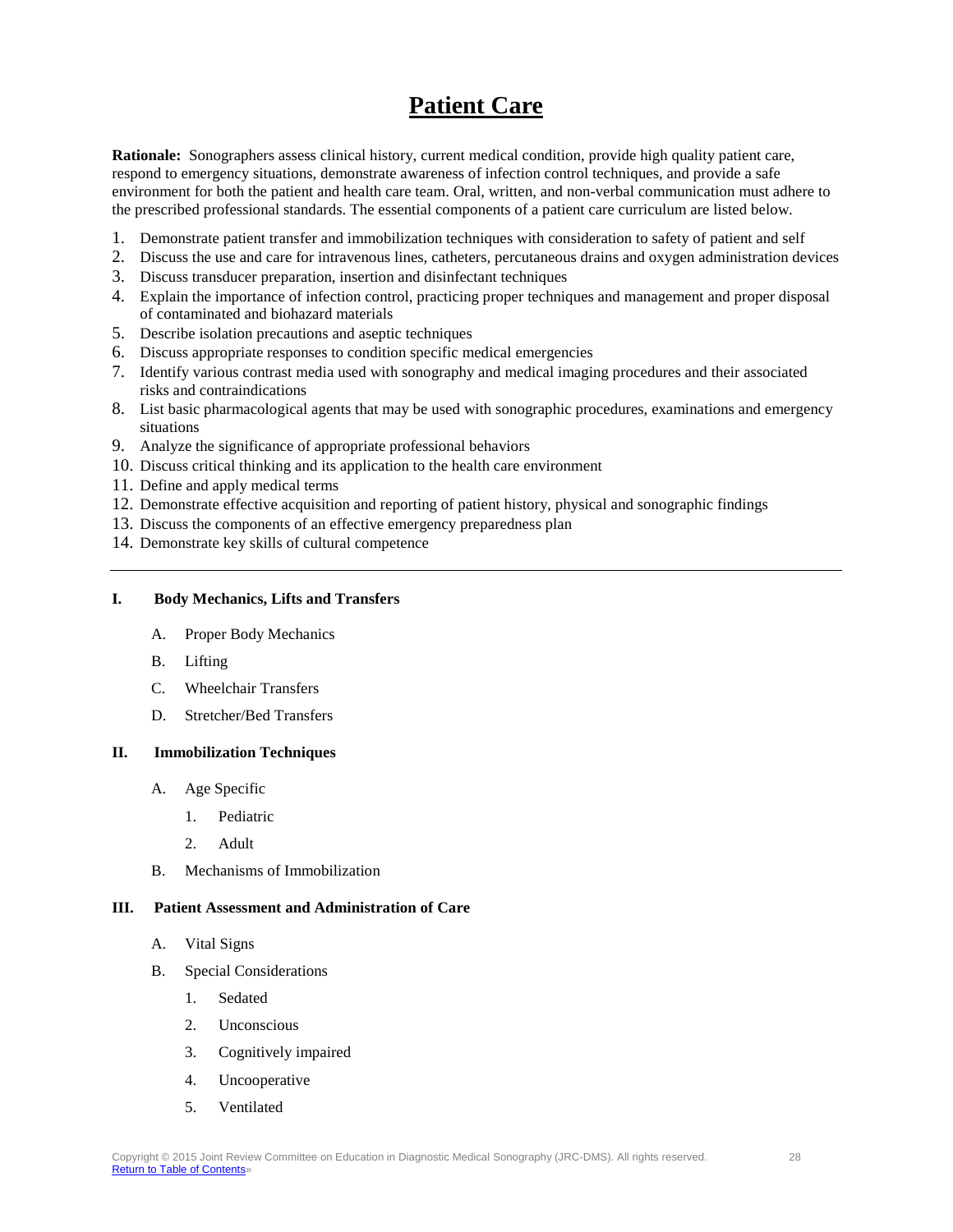- C. Compassionate Care
	- 1. Patient Privacy/Modesty
- D. Patient Directives

### <span id="page-28-0"></span>**IV. Oxygen Therapy and Devices**

### A. Types

- 1. Nasal Cannula
- 2. Nasal Catheter
- 3. Face Mask
- 4. Oxygen Tent
- 5. Pulse Oximeter
- 6. Oxygen Cylinders
- B. Precautions

### <span id="page-28-1"></span>**V. Tubes, Lines, and Indwelling Catheters**

- A. Intravenous
- B. Urinary Catheters
- C. Wound Drainage
- D. Nasogastric Tube
- E. Gastrostomy Tube
- F. Endotracheal Tube
- G. Chest Tube
- H. Percutaneous Catheter
- I. Fetal Monitor
- J. Assist Devices
- K. Other

### <span id="page-28-2"></span>**VI. Transducer Care**

- A. Types
- B. Preparation, Cleaning, Disinfection, and Storage

### <span id="page-28-3"></span>**VII. Infection Control**

- A. Nosocomial Infections
- B. Signs and Symptoms
- C. Precautions
	- 1. Standard precautions
		- a. Hand hygiene
		- b. Personal protective equipment
			- i) Masks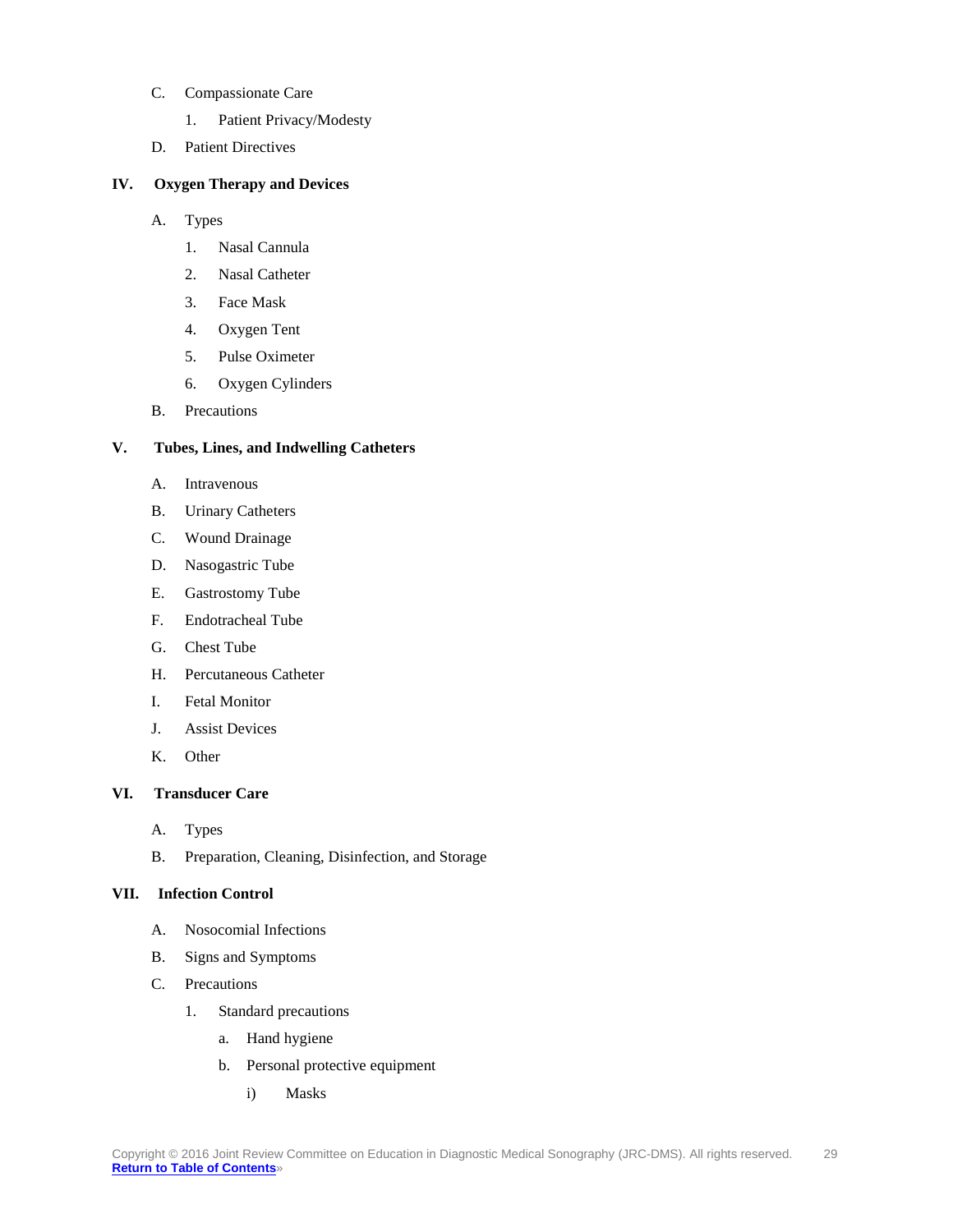- ii) Eye protection
- iii) Gloves
- iv) Aprons/gowns
- a. Sharps management
- b. Biohazards
- 2. Transmission based precautions
	- a. Airborne
	- b. Droplet
	- c. Contact

### <span id="page-29-0"></span>**VIII. Isolation Techniques**

- A. General
- B. Reverse Isolation

### <span id="page-29-1"></span>**IX. Aseptic and Sterile Technique**

- A. Medical, Surgical Asepsis
	- 1. Proper Attire
- B. Establish and Maintain Sterile Field
- C. Hand Wash Technique
- D. Sterile Environments
	- 1. Intensive Care Unit (ICU)
	- 2. Operating Room (OR)

### <span id="page-29-2"></span>**X. Response to Medical Emergencies**

- A. First Aid
- B. Emergency Cart
- C. Head Injuries
- D. Shock
- E. Diabetic Crisis
- F. Respiratory Distress
	- 1. Respiratory Arrest
- G. Cardiac Arrest
	- 1. Cardiopulmonary Resuscitation (CPR)
- H. Cardiovascular Event
	- 1. Stroke
	- 2. Transient Ischemic Attack (TIA)
- I. Minor Emergencies
	- 1. Nausea and vomiting
	- 2. Syncope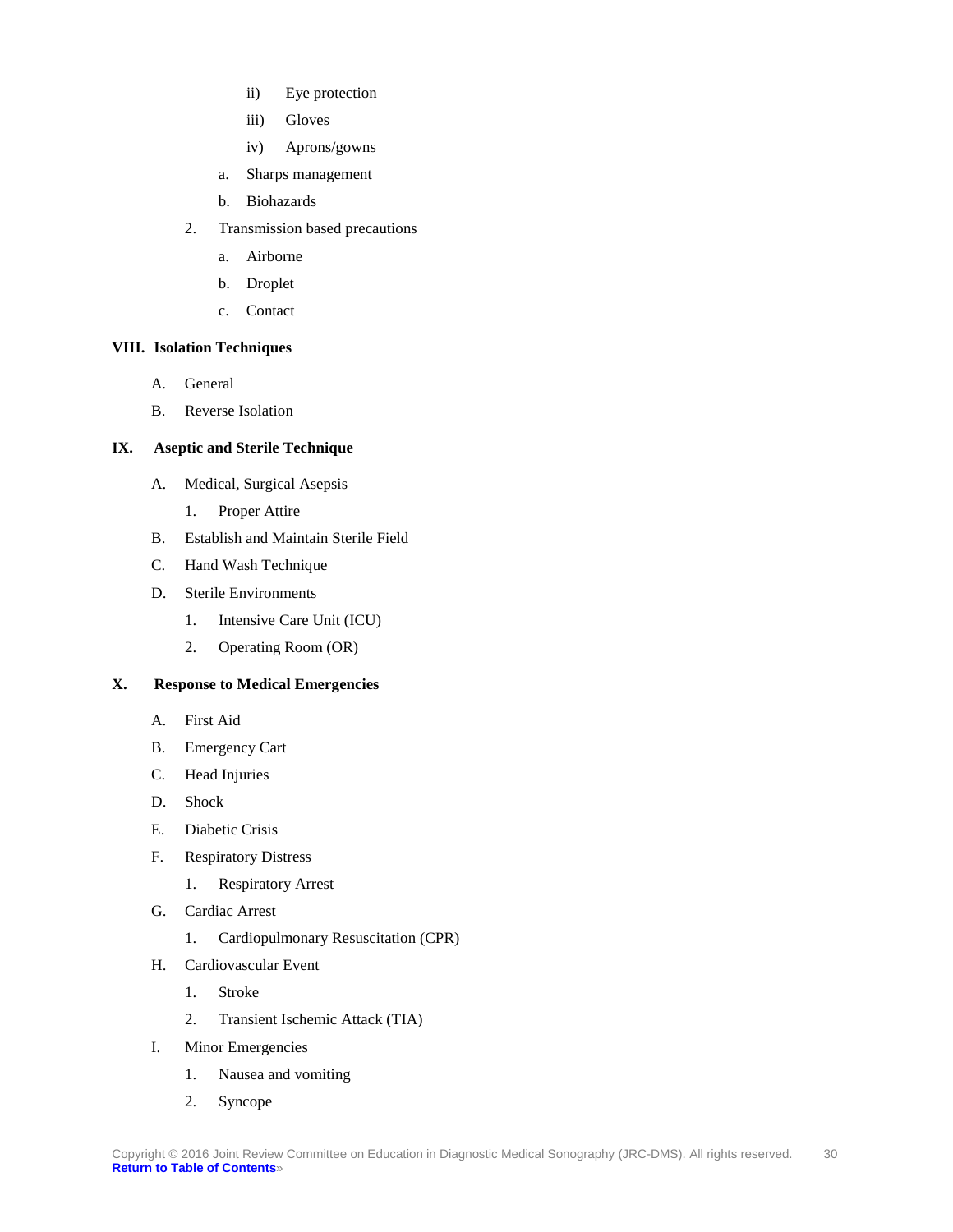- 3. Seizures
- J. Wounds
	- 1. Hemorrhage
	- 2. Burns
	- 3. Dehiscence
	- 4. Ulcerations

### <span id="page-30-0"></span>**XI. Contrast Media**

- A. Types
	- 1. Intravenous Injections
	- 2. Other
- B. Risks and Contraindications
- C. Adverse Reactions and Patient Management

### <span id="page-30-1"></span>**XII. Basic Pharmacology**

- A. Anticoagulants
- B. Hypertension Medications

### <span id="page-30-2"></span>**XIII. Professionalism**

- A. Professional Standards of Practice
- B. Code of Ethics
- C. Professional Image
	- 1. Appearance and Hygiene
	- 2. Positive Attitude
- D. Non-Discrimination
- E. Respect for Patient Dignity
- F. Barriers to Employment
- G. Continuous Quality Improvement (CQI)

### **Critical Thinking**

A. Problem Solving and Decision Making

### <span id="page-30-3"></span>**XIV. Medical Terminology**

- A. Word Roots, Prefixes and Suffixes
- B. Definitions
- C. Pronunciations
- D. Abbreviations

### <span id="page-30-4"></span>**XV. Patient Evaluation**

A. Patient Identification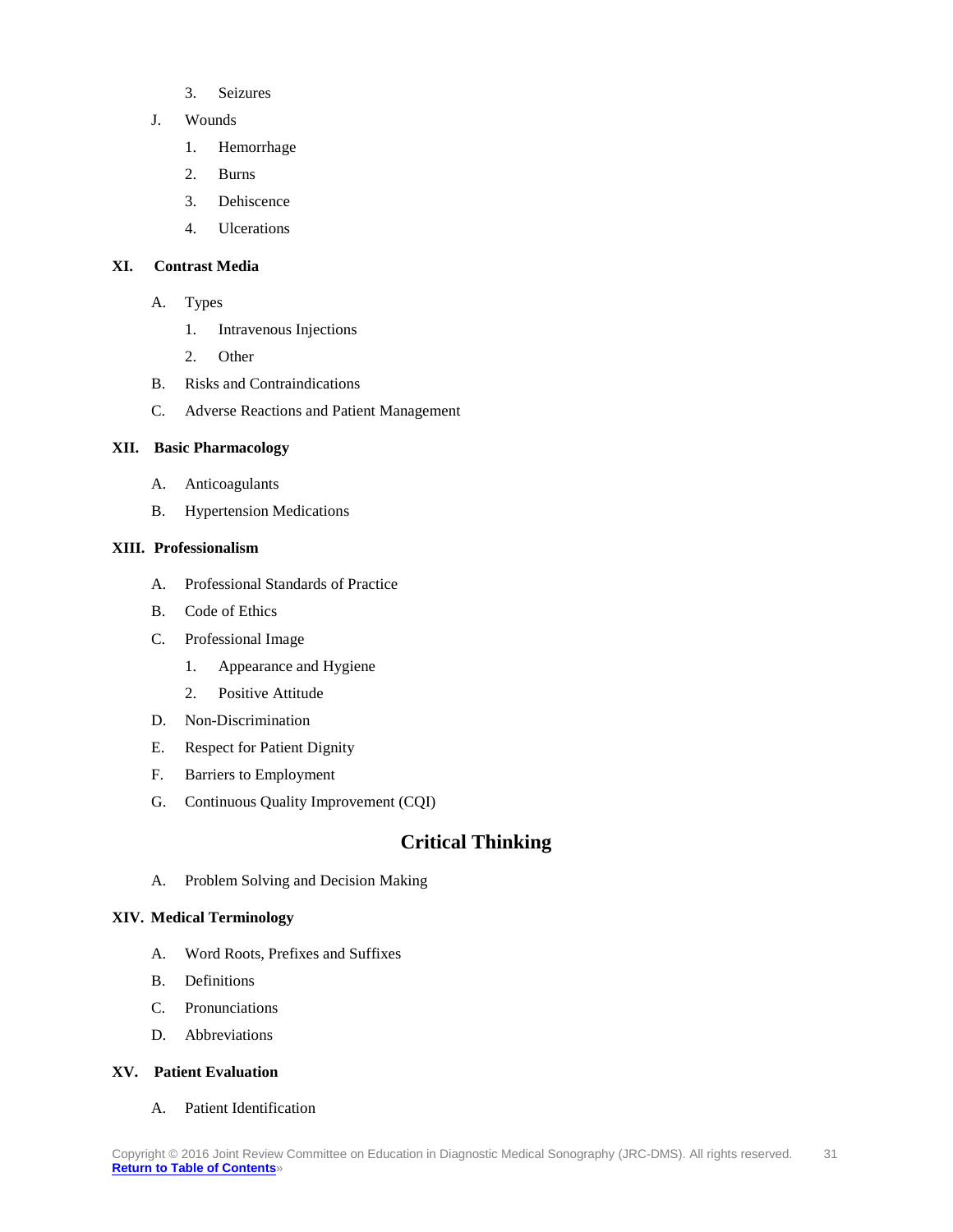- 1. Double Identifier
- 2. Time Out
- 3. Hand Off
- B. Informed Consent
- C. Pertinent Medical History
- D. Critical Analysis of Patient History and Physical Findings
	- 1. Medical Record
	- 2. Medical Chart
	- 3. Correlative Diagnostic Assessment Reports
- E. Documentation of History and Sonographic Findings
	- 1. Technical Notes
	- 2. Oral Case Presentation

### **Emergency Preparedness**

### <span id="page-31-0"></span>**XVI. Cultural Competence**

- A. Awareness of One's Own Cultural World View
- B. Knowledge of Different Cultural Practices and World Views
- C. Attitude Toward Cultural Differences
- D. Cross-Cultural Skills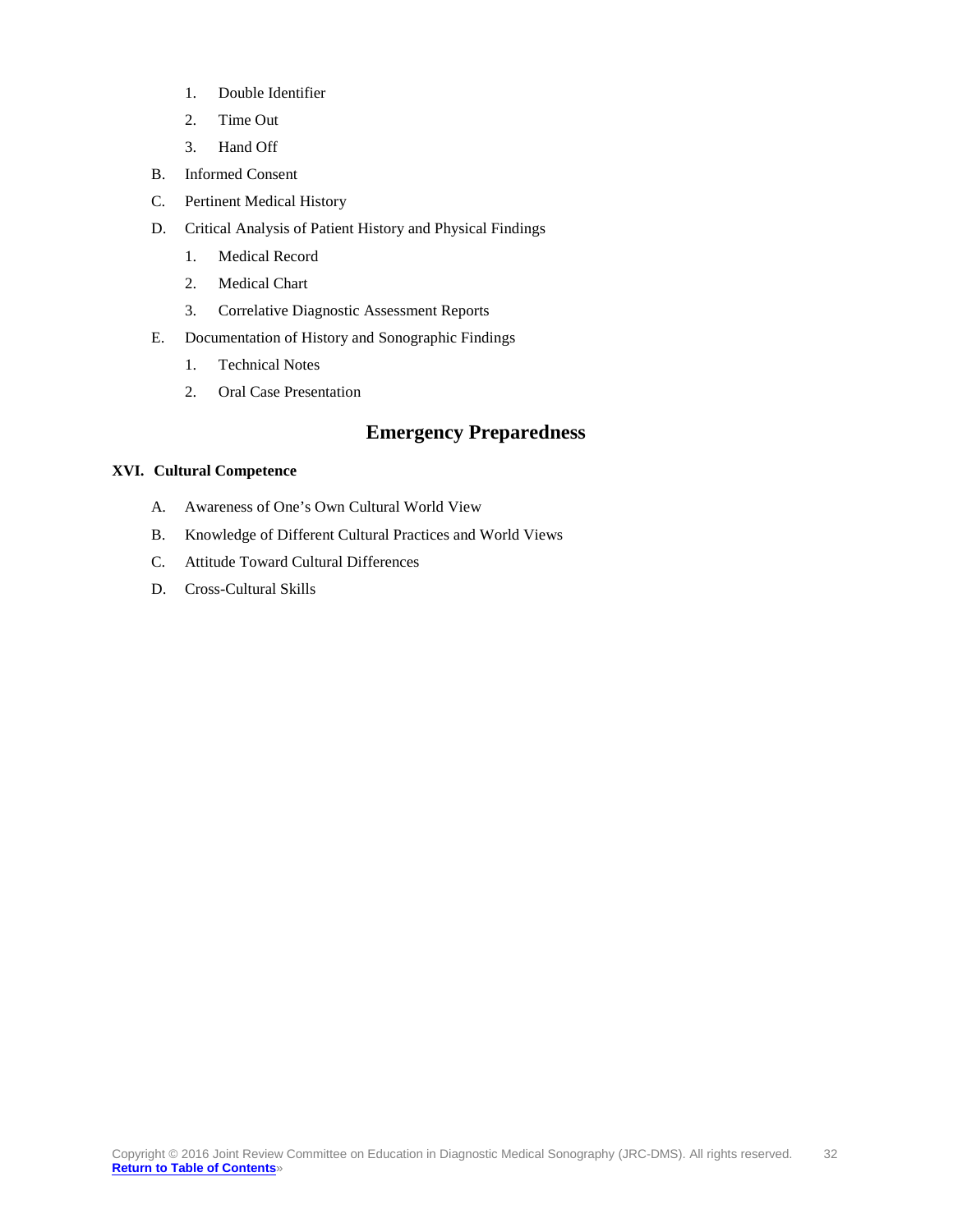# **Abbreviations**

<span id="page-32-0"></span>

| $\underline{\mathbf{C}}$ |                                |
|--------------------------|--------------------------------|
| <b>CPR</b>               | Cardiopulmonary Resuscitation  |
| <b>COI</b>               | Continuous Quality Improvement |
|                          |                                |
| I                        |                                |
| <b>ICU</b>               | Intensive Care Unit            |
|                          |                                |
| $\overline{\mathbf{O}}$  |                                |
| <b>OR</b>                | <b>Operating Room</b>          |
|                          |                                |
| <u>T</u>                 |                                |

TIA Transient Ischemic Attack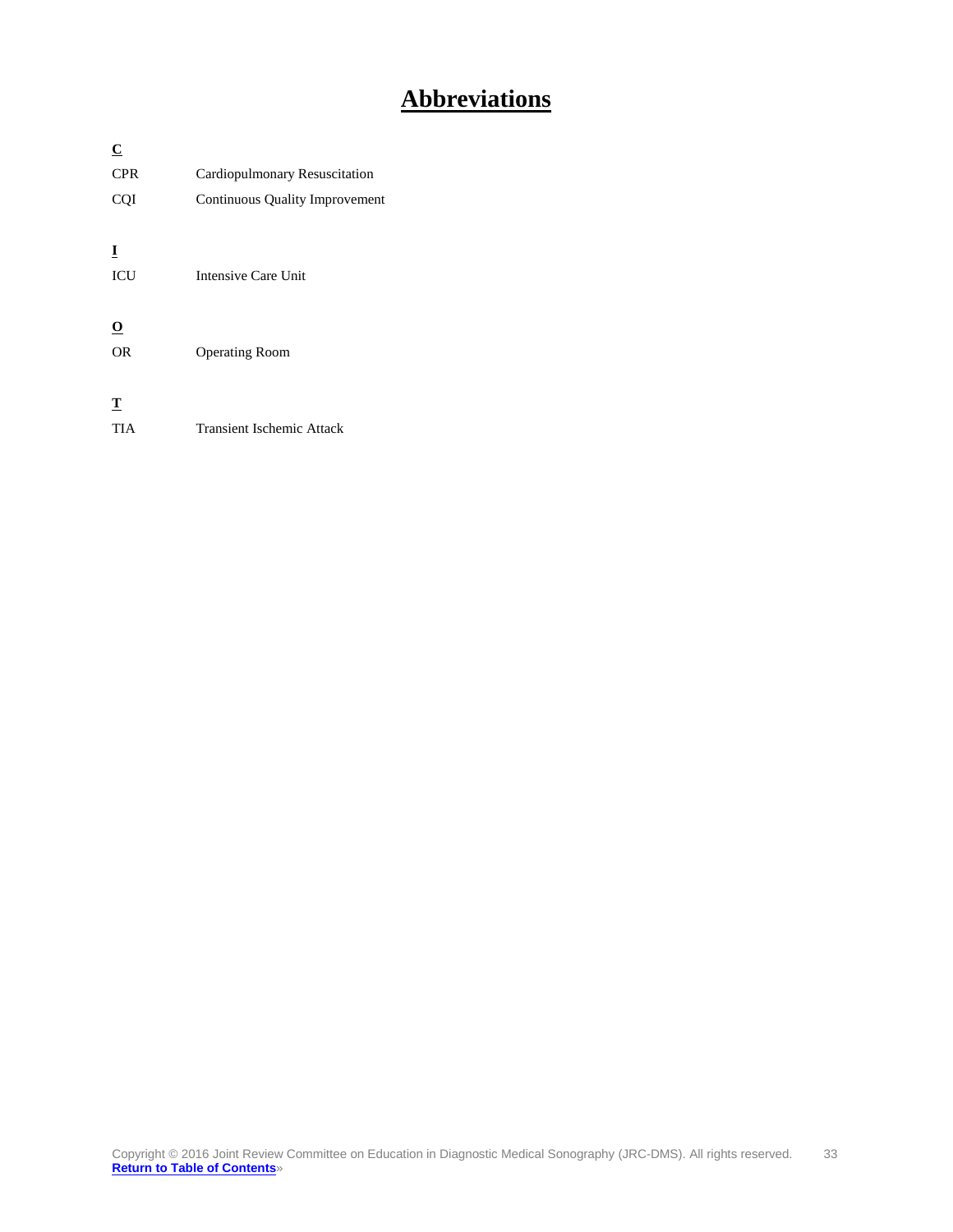# **Utilized References**

- <span id="page-33-0"></span>1. Commission on Accreditation of Allied Health Education Programs (CAAHEP) *Standards and Guidelines for Diagnostic Medical Sonography*.
- 2. Craig M. *Essentials of Sonography and Patient Care*, 3rd ed. St. Louis, MO: Elsevier Saunders; 2012.
- 3. *Diagnostic Ultrasound Clinical Practice Standards.* Plano, TX: Society of Diagnostic Medical Sonography; 2008.
- 4. *Code of Ethics for the Profession of Diagnostic Medical Sonography*. Plano, TX: Society of Diagnostic Medical Sonography 2008.
- 5. St. John Ambulance First Aid on the Scene; 2000.
- 6. Torres, Norcutt, Dutton. *Basic Medical Techniques and Patient Care in Imaging Technology*, 6th ed. Lippincott Williams & Wilkins; 2003.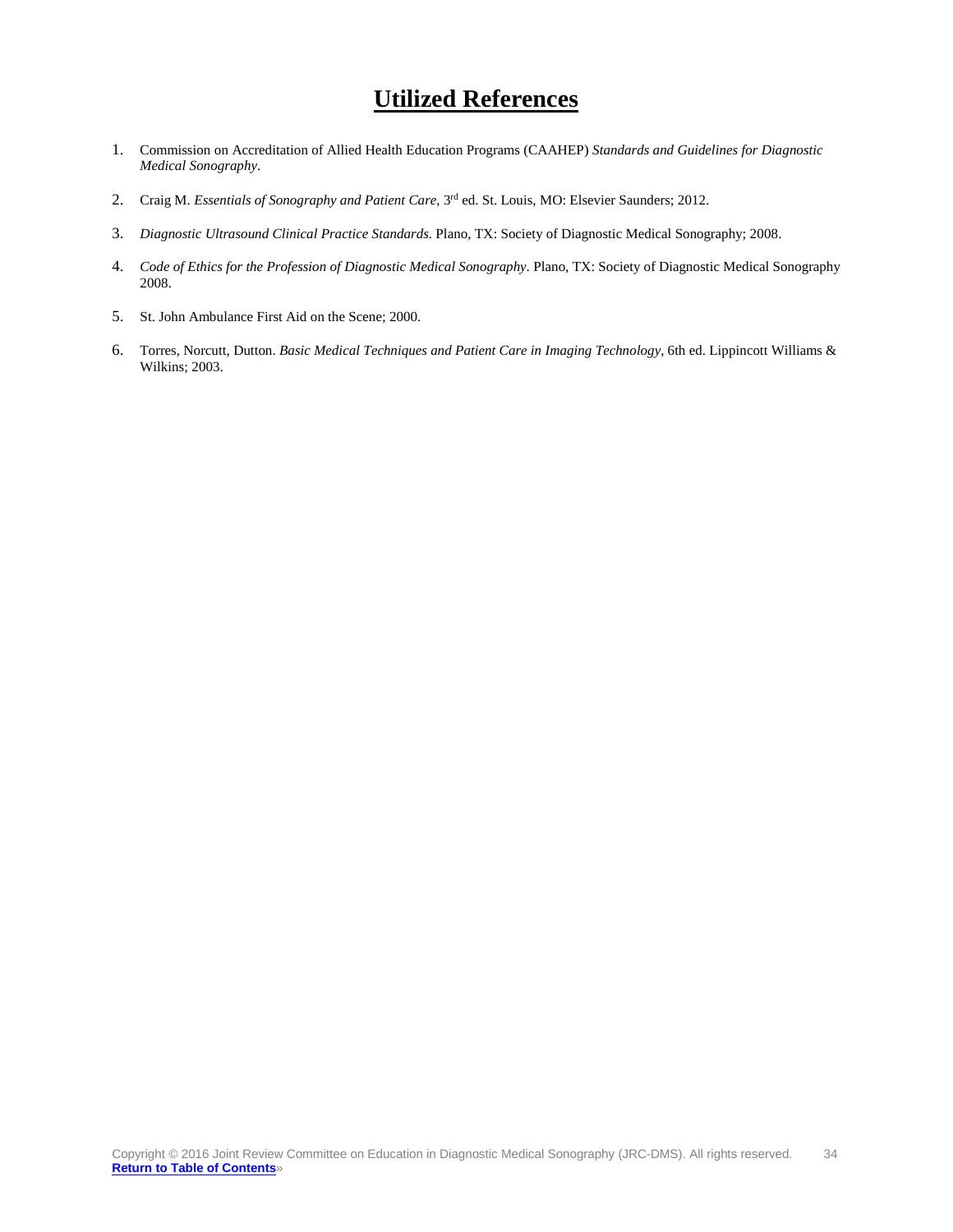# **Sonographic Physics & Instrumentation**

<span id="page-34-0"></span>**Rationale**: Sonographers apply principles of ultrasound in the operation of medical sonographic equipment to produce a sonogram. Knowledge of the interaction of ultrasound with tissue is important for image optimization, acquisition and interpretation of sonographic images, and critical to the accurate diagnosis of disease.

- 1. Describe sound waves, propagation of ultrasound through tissue, reflection, refraction and scattering
- 2. Explain transducer technology, and discuss the advantages and limitations of the various types
- 3. Discuss the basic features of medical sonographic equipment, including operator controls and image processing
- 4. Describe the role of advanced scanning features, including harmonics, coded excitation and compounding
- 5. Explain how pulsed Doppler, color flow imaging and amplitude imaging is achieved
- 6. Recognize and describe image artifacts and techniques to minimize or eliminate them
- 7. Describe the importance of performance, safety and output measurements and standards

#### <span id="page-34-1"></span>**I. Basic Principles and Wave Analysis**

- A. General Principles
	- 1. Scientific Notation
	- 2. Metric Notation
	- 3. Common Units
		- a. Time sec
		- b. Power watts, pascal
		- c. Work joule
		- d. Acoustic impedance rayls
	- 4. Measurement Dimensions
		- a. Distance
			- i) Linear
			- ii) Circumference
		- b. Area
		- c. Volume
- B. Nature of Sound
	- 1. Definition of Sound
		- a. Wave classifications
			- i) Electromagnetic
			- ii) Mechanical
				- Longitudinal
				- Transverse
		- b. Wave anatomy
			- i) Cycle
				- Phase
				- **Frequency**
				- Period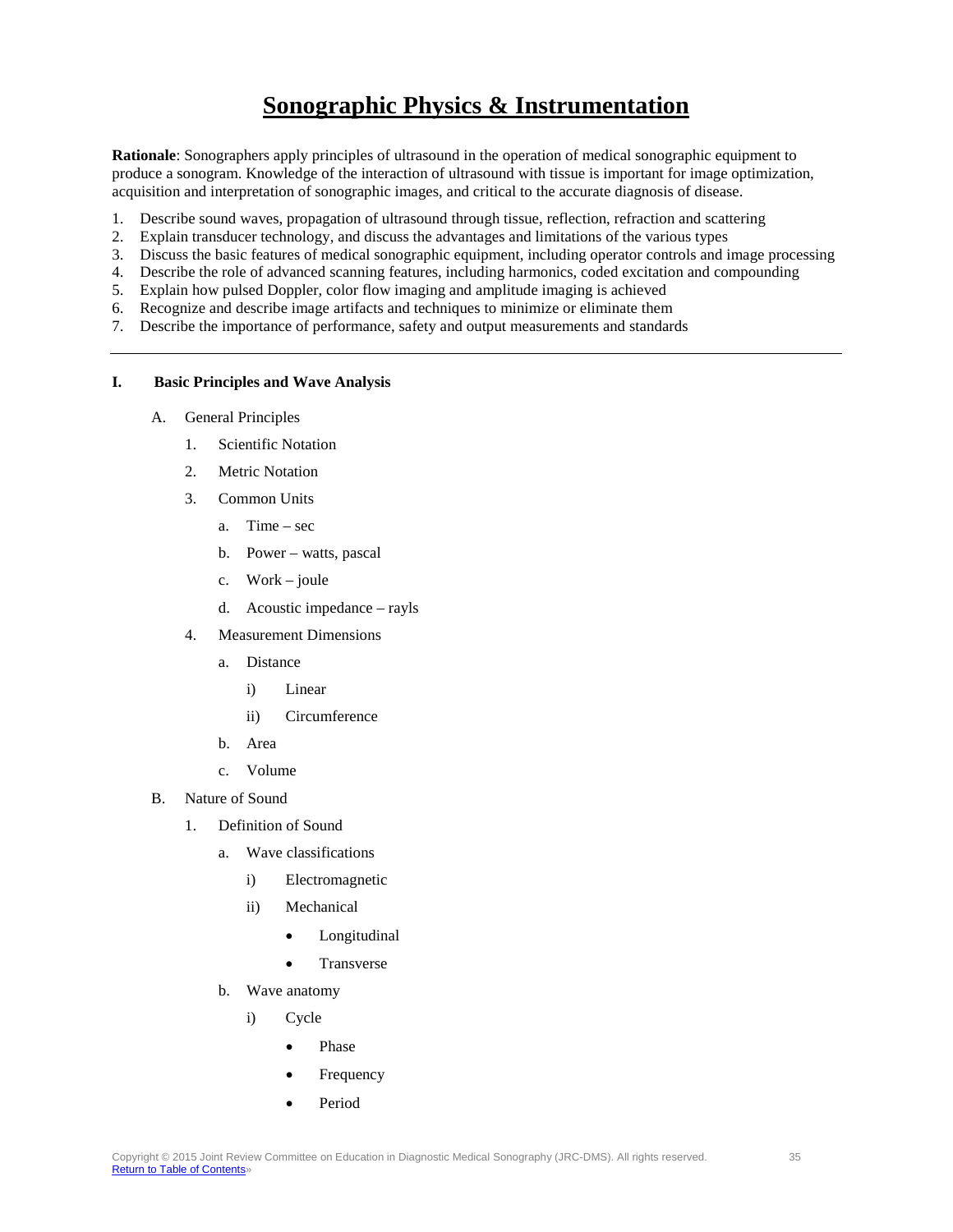- Wavelength
- ii) Compression
- iii) Rarefaction
- iv) Nodes/antinodes
- 2. Acoustic spectrum
	- a. Infrasound
	- b. Audible sound
	- c. Ultrasound
- 3. Sound wave interaction/interference
	- a. Huygen's Principle
	- b. Constructive
	- c. Destructive
	- d. Beat frequency
- 4. Types of Waves
	- a. Continuous Wave
	- b. Pulse Wave Characteristics, Units and Ranges
		- i) Pulse repetition frequency
		- ii) Pulse repetition period
		- iii) Pulse duration
		- iv) Spatial pulse length
		- v) Duty factor
- C. Wave Characteristics
	- 1. Definition of Terms
		- a. Propagation speed
		- b. Frequency
			- i) Typical ranges
			- ii) Penetration
		- c. Wavelength
		- d. Acoustic impedance
	- 2. Relationship Between Term
	- 3. Common Units of Terms
	- 4. Acoustic Variable
		- a. Density
		- b. Pressure
		- c. Temperature
		- d. Particle motion
- D. Properties of Acoustic Waves
	- 1. Amplitude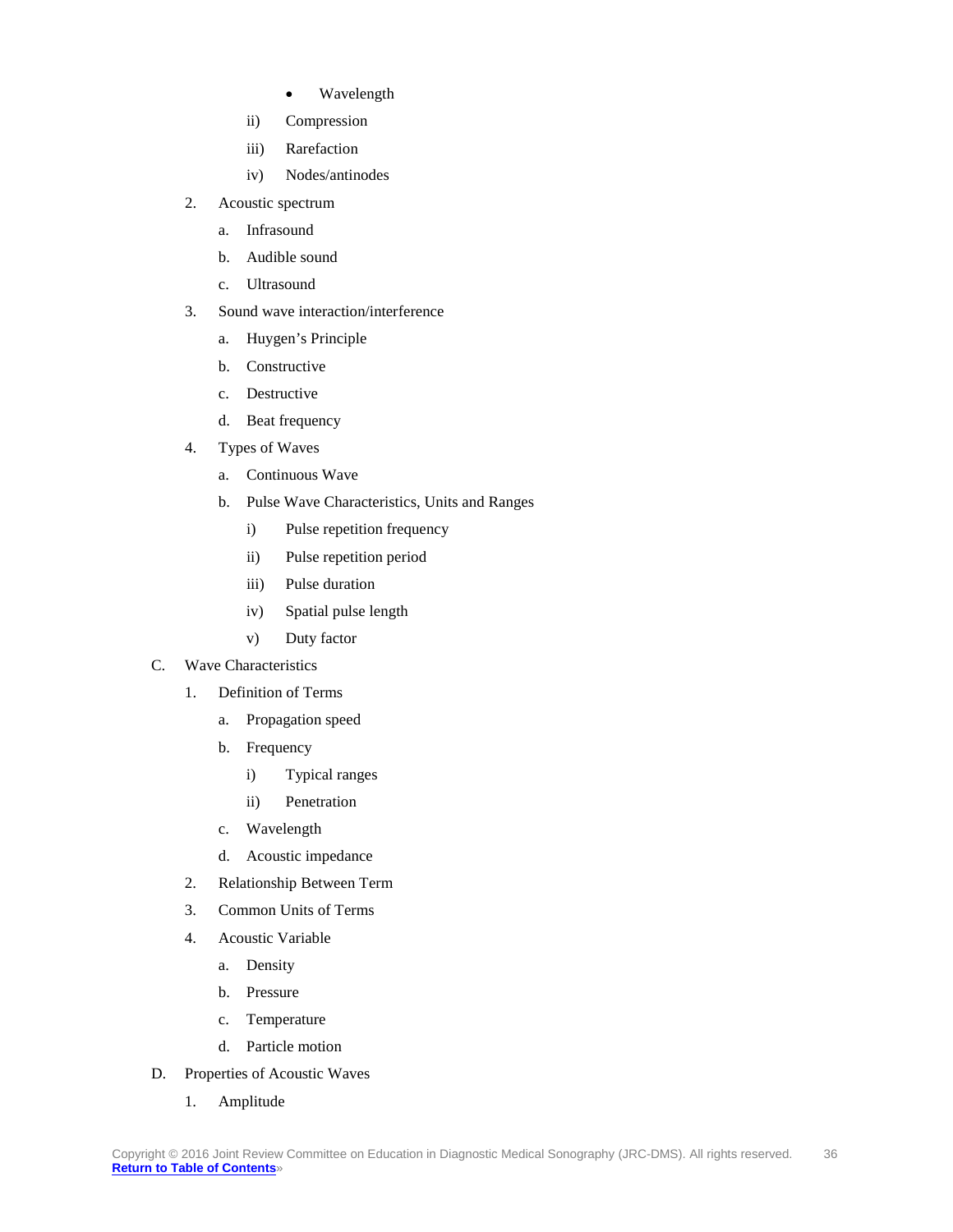- 2. Pressure
- 3. Power
- 4. Intensity
- E. Decibels
	- 1. Definition
		- a. Related to Intensity
		- b. Related to Amplitude
	- 2. Examples Corresponding to Half Value Layers

#### <span id="page-36-0"></span>**II. Propagation of Acoustic Waves through Tissues**

- A. Speed of Sound
	- 1. Average speed in tissues
	- 2. Range of propagation speeds in the body
		- a. Air
		- b. Water
		- c. Muscle
		- d. Fat
		- e. Various Parenchyma
		- f. Bone
		- g. Average for Soft Tissue
	- 3. Media Properties
		- a. Elasticity
		- b. Density
		- c. Compressibility/Bulk Modulus
		- d. Relationship Between Properties
- B. Reflection
	- 1. Definition of Reflection
	- 2. Specular Reflector and Highlights
		- a. Interface Size and Contour
		- b. Dependence on Angle
		- c. Dependence on Acoustic Impedance Mismatch
			- i) Definition of Acoustic Impedance
			- ii) Common Units
			- iii) Determine Ease of Reflection Versus Transmission
	- 3. Scatterer
		- a. Definition of Scattering
		- b. Frequency Dependence
		- c. Interface Contour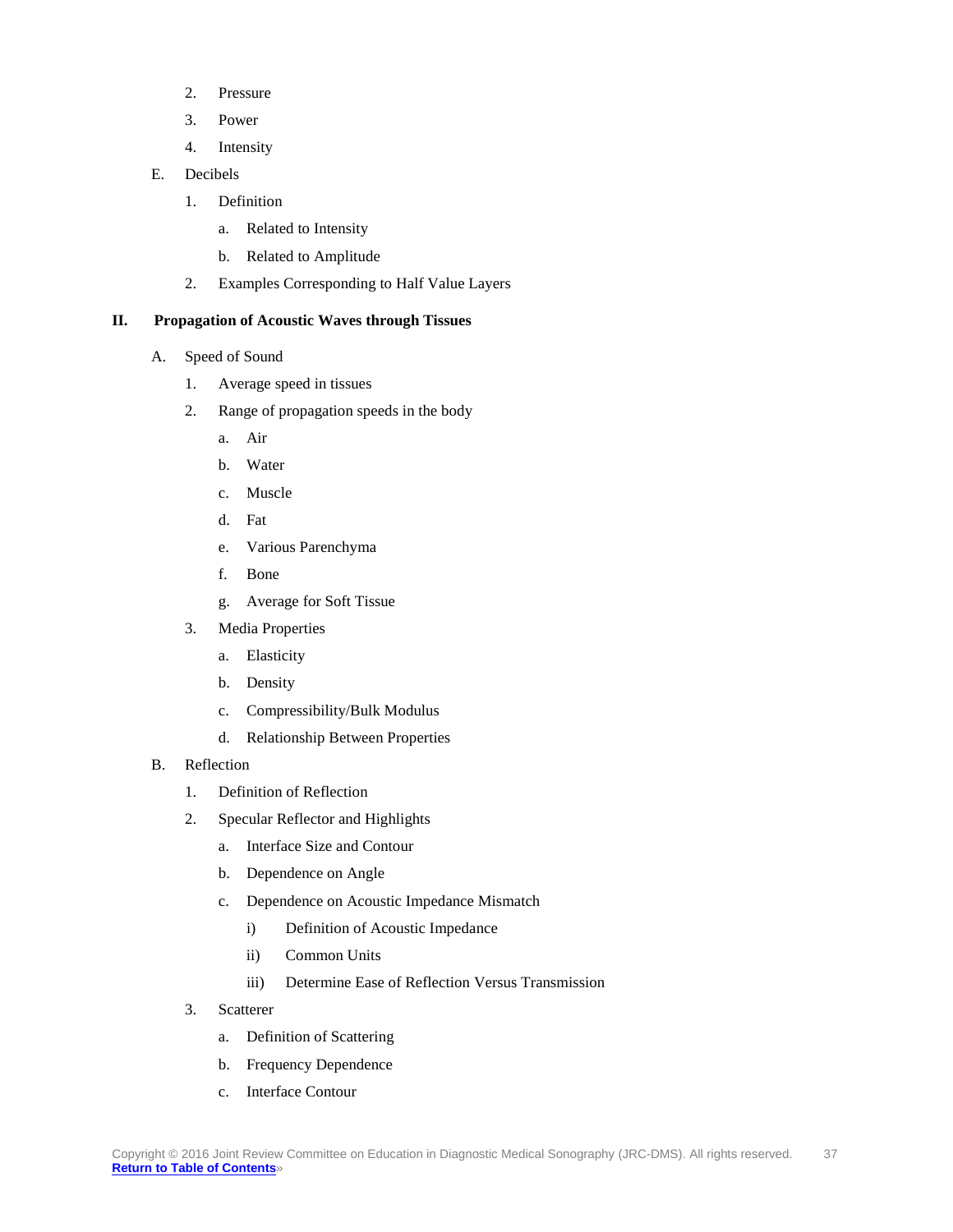- d. Contrast Media
- C. Refraction
	- 1. Definition of Refraction
	- 2. Snell's Law
- D. Attenuation
	- 1. Definition of Attenuation
	- 2. Sources of Attenuation
		- a. Reflection/Scattering
		- b. Refraction
		- c. Interference
		- d. Diffusion
		- e. Absorption
	- 3. Dependence on Frequency
	- 4. Typical Values in Soft Tissue
	- 5. Relationship Between Coefficient, Depth, Frequency
	- 6. Effects on Images
		- a. Frequency Versus Spatial Resolution
		- b. Penetration Versus Spatial Resolution
- E. Harmonics
	- 1. Tissue harmonics versus contrast harmonics
	- 2. Generation of odd or even multiples of original frequency wave
	- 3. Effect of high pressure area on sound wave
	- 4. System Requirements
		- a. Wide Dynamic Range
		- b. Transmitter
		- c. Bandwidth/Passband Limitations
	- 5. Advantages and Limitations
	- 6. Clinical Applications

### <span id="page-37-0"></span>**III. Sonographic Transducers and Sound Beams**

- A. Piezoelectric Properties
	- 1. Definition of Piezoelectric Effect
	- 2. Curie Point
	- 3. Dipole Alignment Process
	- 4. Piezoelectric Materials
- B. Transducer Construction and Characteristics
	- 1. Transducer Housing
		- a. Protective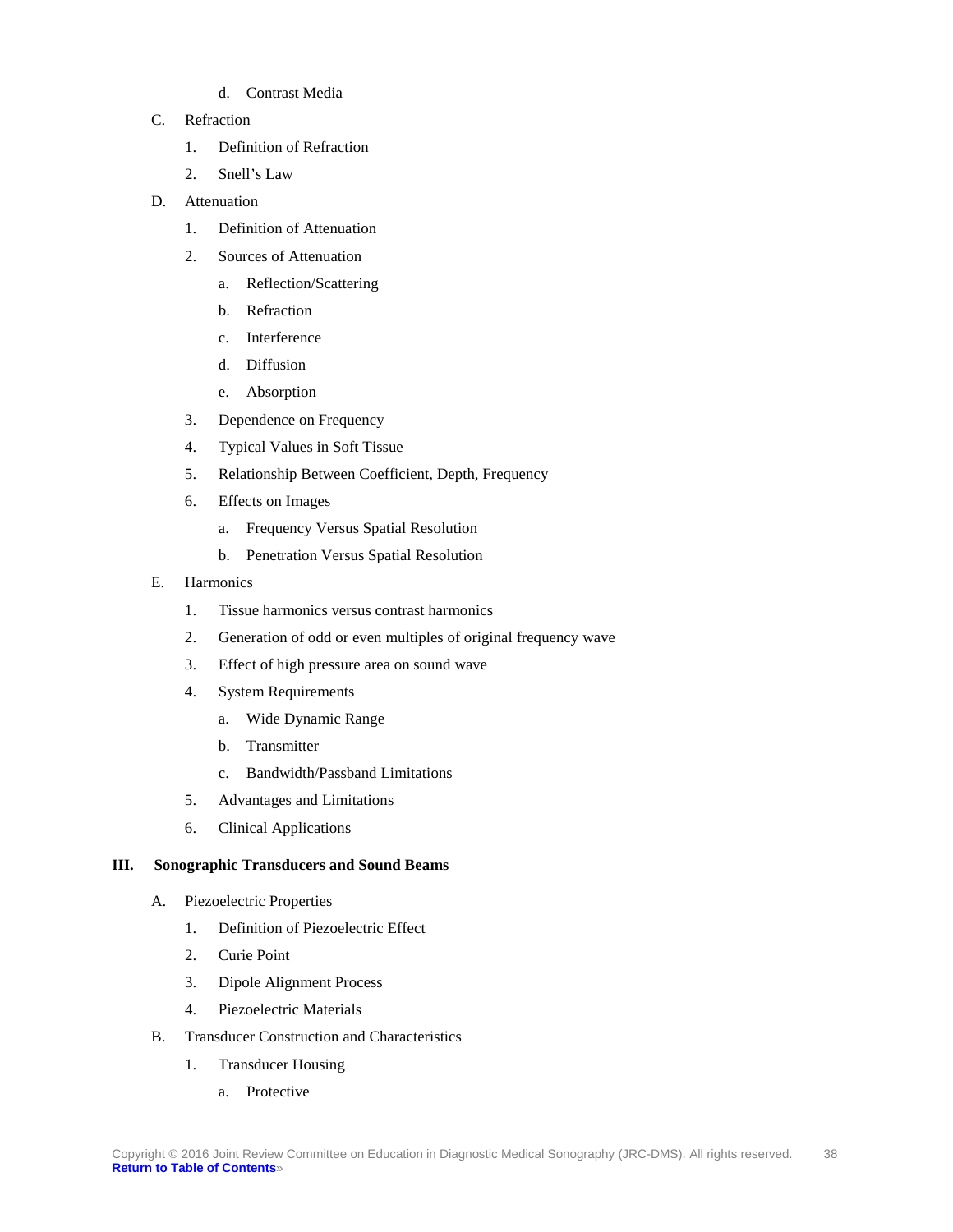- b. Orientation
- c. Care
- 2. Backing Material
	- a. Insulation
	- b. Damping
		- i) Relationship of damping, pulse length, axial resolution, sensitivity
		- ii) Passive versus dynamic damping
- 3. Matching Layer
	- a. Purpose of matching layer
	- b. Relationship to wavelength, pulse length, sensitivity
- 4. Crystal/Element
	- a. Resonant, operating versus nominal frequency
	- b. Dependence of crystal thickness to resonance frequency
	- c. Frequency characteristics
		- i) Bandwidth
			- Narrow versus broad bandwidth
			- Effect of damping
			- Q factor
- C. Sound Beam Formation and Beam Shape
	- 1. Definition of Near Field/Fresnel Zone
		- a. Length of near field
			- i) Relationship to transducer frequency and crystal diameter
		- b. Shape of near field
			- i) Beam width
			- ii) Natural focus
	- 2. Definition of Far Field/Fraunhofer Zone
		- a. Shape of far field
			- i) Relationship to transducer frequency and crystal diameter
	- 3. Focused Beam
		- a. Definition of focal plane, focal point, focal distance, focal zone
			- i) Maximum versus minimal areas of beam intensity
		- b. Method of focusing
			- i) Single element/mechanical transducers
			- ii) Multi-element/dynamic transducers
		- c. Clinical uses with variable focuses
		- d. Interference phenomena
			- i) Huygen's Principle
			- ii) Diffraction (divergence)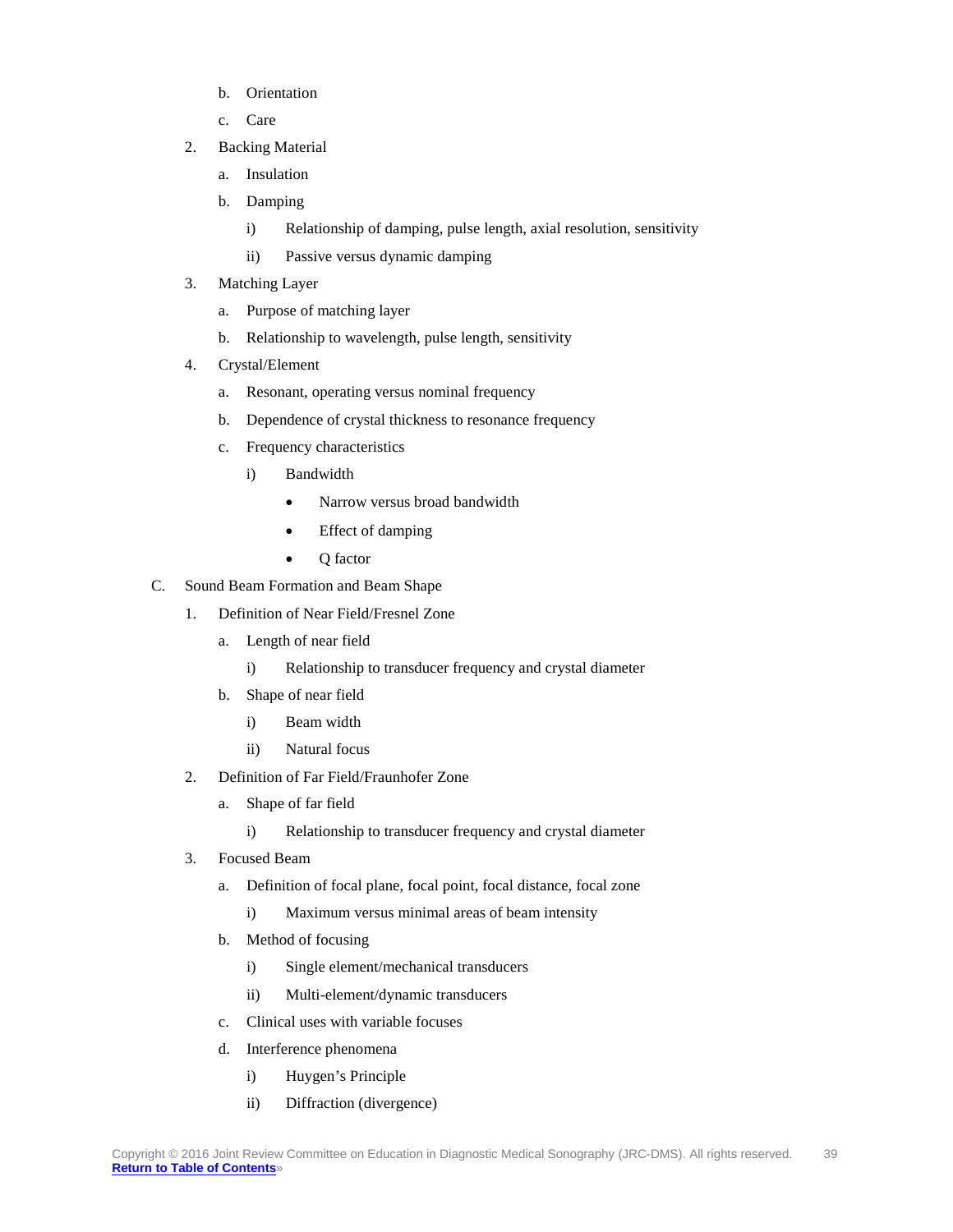- iii) Bandwidth
- 4. Pressure Profiles
	- a. Identify axial, transverse and polar pressure profiles
	- b. Relationship between bandwidth and each profile
	- c. Axial profile labeling
		- i) Pressure axis
		- ii) Central beam axis
		- iii) Near field
		- iv) Far field
		- v) Application to assess near field and far field fluctuations
	- d. Transverse profile labeling
		- i) Pressure axis
		- ii) Beam width axis
		- iii) Distance from transducer axis
		- iv) Application to provide beam diameter information
	- e. Polar profile labeling
		- i) Pressure axis
		- ii) Angle theta
		- iii) Main lobe
		- iv) Side lobe
		- v) Application to provide information about energies outside of main beam
- D. Axial Resolution
	- 1. Dependence on spatial pulse length/ pulse duration, damping, bandwidth
	- 2. Relationship to transducer frequency
	- 3. Numerical example
- E. Lateral Resolution
	- 1. Dependence on beam width, transducer frequency, transducer size, focal characteristics
	- 2. Relationship from transducer face
- F. Slice Thickness or Elevational Resolution
	- 1. Dependence on beam width, focal characteristics, and frequency
	- 2. Relationship to lateral and axial resolution
- G. Transducer Types
	- 1. Mechanical Construction/Operation
		- a. Contact
		- b. Liquid-path
	- 2. Multiple Element Construction
		- a. Linear array
		- b. Curved array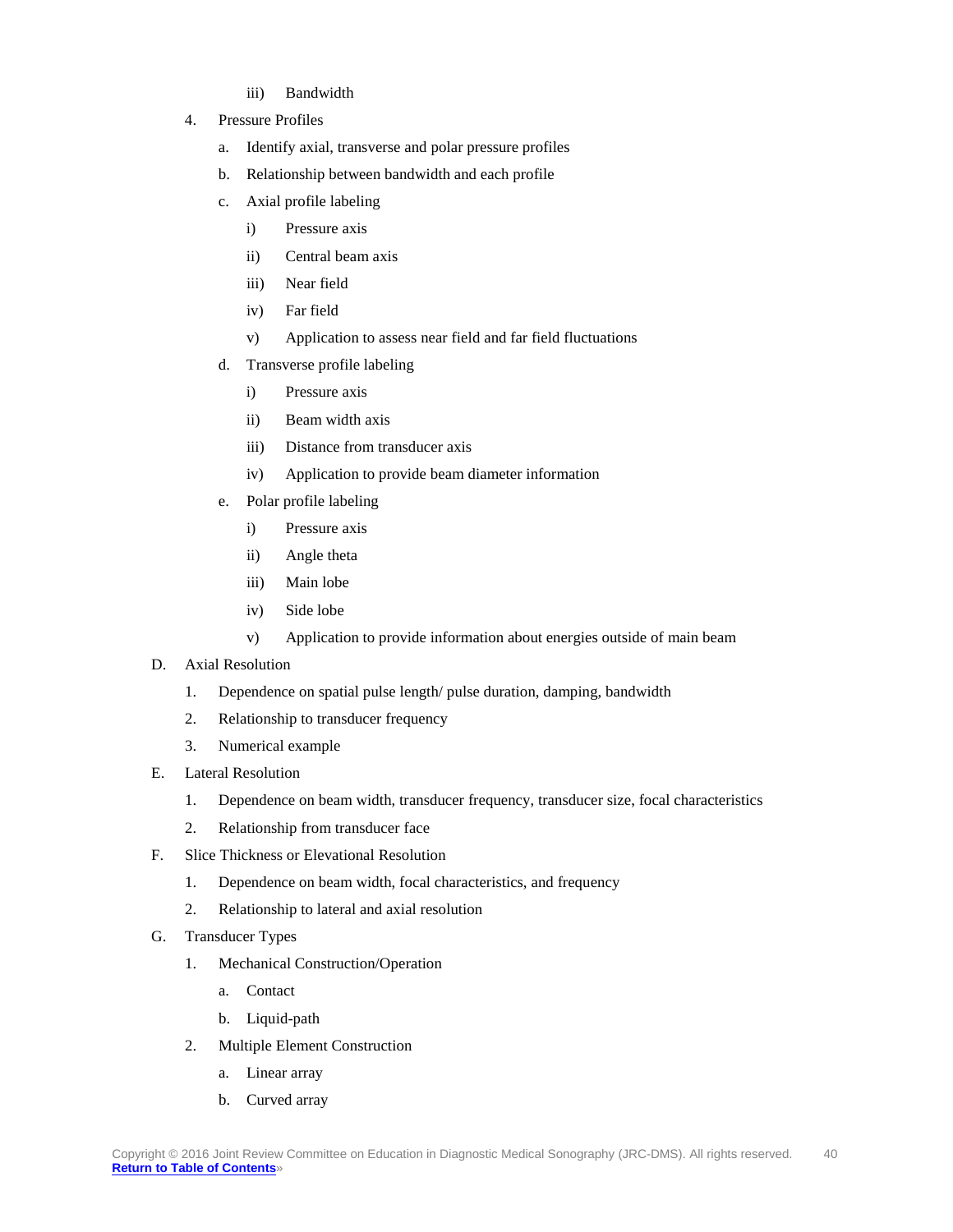- c. Annular array
- d. Multi-dimensional array
- 3. Electronic Operation
	- a. Sequenced
	- b. Phased/simultaneous
	- c. Annular/hybrid
	- d. Multi-dimensional
	- e. Beam steering
		- i) Transmission time delays
		- ii) Reception time delays
	- f. Beam focusing
		- i) Time delays
		- ii) Dynamic aperture
	- g. Firing variations
		- i) Apodization
		- ii) Subdicing
- 4. Emerging Technologies
- H. Transducer Care and Maintenance
	- 1. Effects of Alcohol, Autoclave and Physical Damage
	- 2. Proper Cleansing Routine

### <span id="page-40-0"></span>**IV. Principles of Pulse Echo Imaging**

- A. A-mode
	- 1. Information Displayed on Image
		- a. Amplitude, depth/time
	- 2. Advantages and Disadvantages
	- 3. Clinical Applications
- B. M-mode
	- 1. Information Displayed on Image
		- a. Amplitude, depth, time
	- 2. Advantages and Disadvantages
	- 3. Clinical Applications
- C. B-mode
	- 1. Information Displayed on Image
		- a. Amplitude, depth
	- 2. Advantages and Disadvantages
	- 3. Clinical Applications
- D. Volumetric Scanning Modes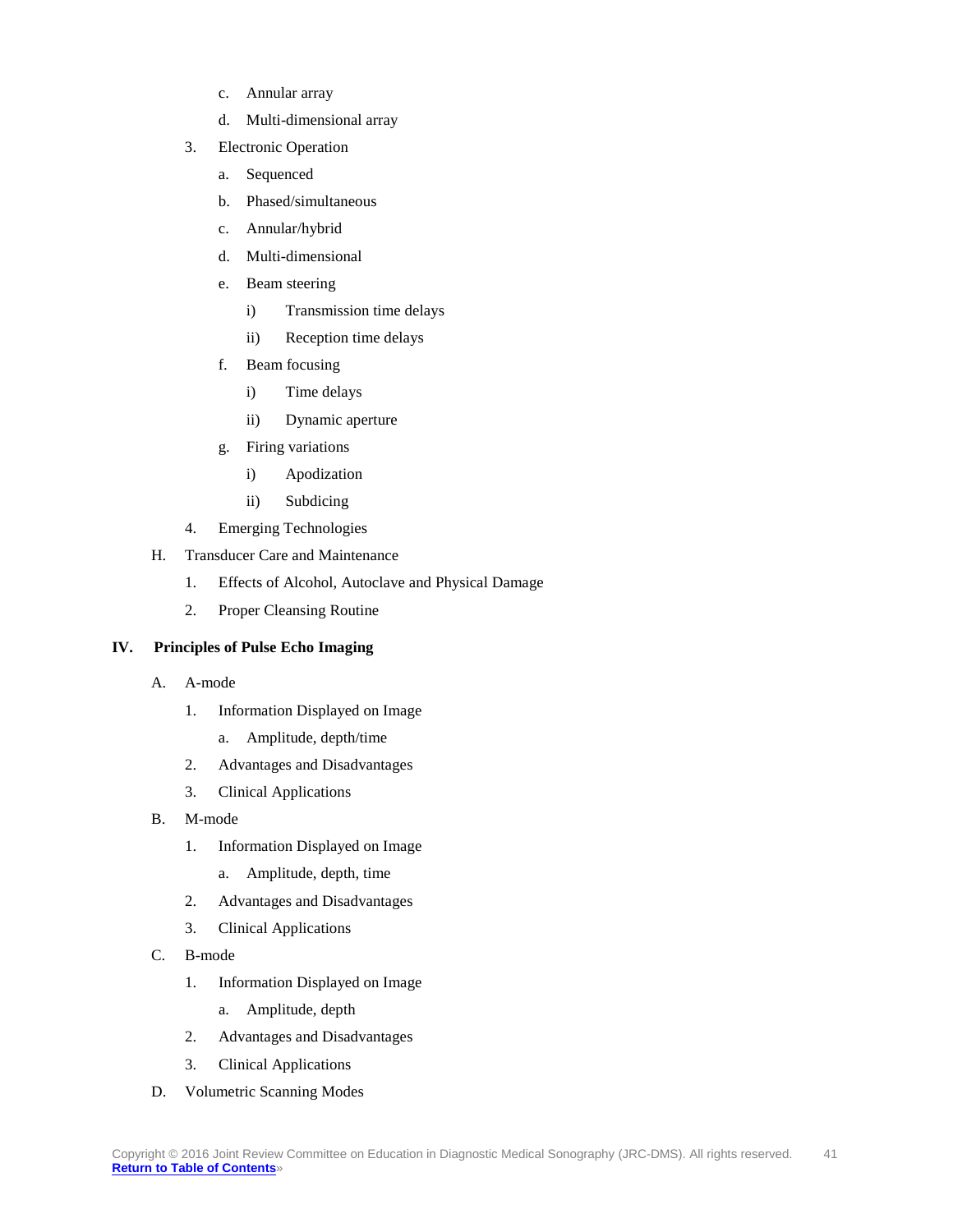- 1. Definition of Voxel
- 2. Information displayed on image
- 3. Orthogonal planes
- 4. Advantages and disadvantages
- 5. Clinical applications
- E. Scanning Speed Limitations
	- 1. Definition of range equation
	- 2. Real-time systems-relationships between
		- a. Pulse repetition frequency
		- b. Frame rate
		- c. Number of lines per frame
		- d. Number of focal regions
		- e. Field of view or sector angle
		- f. Image depth/penetration
		- g. Spatial resolution
		- h. Temporal resolution
- F. System Controls
	- 1. Purpose and definition
		- a. Freeze
		- b. Print
		- c. Depth/field of view (FOV)
		- d. Focus
		- e. Overall gain
		- f. Time gain compensation (TGC)
		- g. Transducer frequency selection
			- i) Examination presets
		- h. Calipers
		- i. Power/Mechanical Index (MI)/Thermal Indices (TI)
		- j. Cine loop
		- k. Harmonics
		- l. Compound imaging
		- m. Extended field of view
		- n. Scan modes
		- o. Emerging technologies

### <span id="page-41-0"></span>**V. Hemodynamic and Doppler Imaging**

- A. Hemodynamics
	- 1. Factors that Influence Blood Flow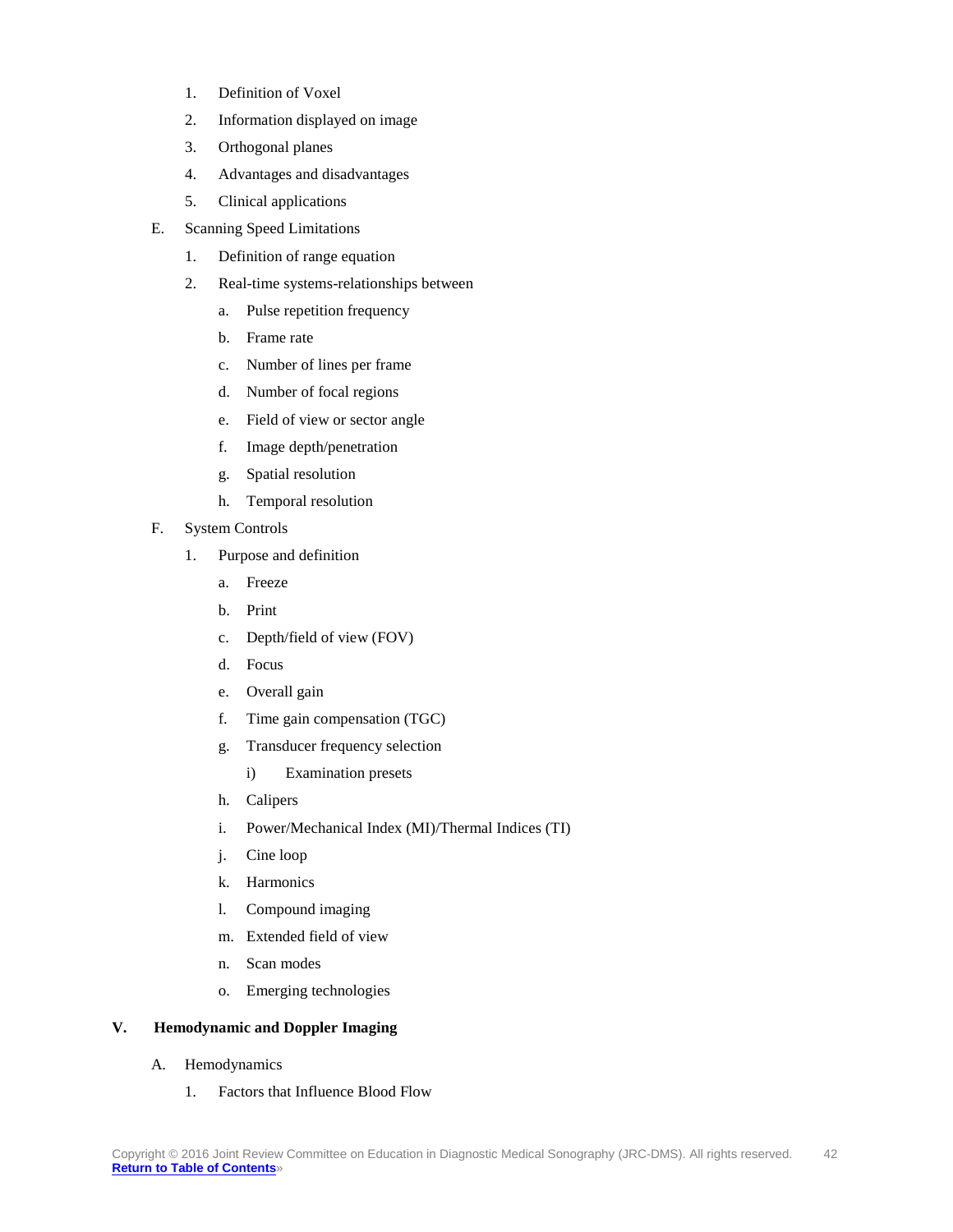- a. Cardiac function
- b. Compliance
- c. Muscle tone
- d. Vessel branching patterns and dimensions
- e. Luminal vessel diameter
- 2. Pressure Gradient
	- a. Relationship between heart stroke volume, heart rate, blood volume
	- b. Dependence on flow and resistance
	- c. Effect of peripheral resistance
	- d. Sources of resistance
- 3. Hemodynamic Resistance
	- a. Blood viscosity
	- b. Friction
	- c. Inertia
- 4. Poiseuille's Law
	- a. Relationship between pressure, flow volume and resistance
	- b. Effect of vessel radius to velocity and flow volume
	- c. Effects of temperature, exercise, and pharmacologics
		- i) Specific to various systems
- 5. Bernoulli's Equation
	- a. Relationship between velocity and pressure
- 6. Flow Patterns
	- a. Steady flow
	- b. Pulsatile flow
	- c. High resistance
	- d. Low resistance
	- e. Laminar
	- f. Turbulent flow
		- i) Reynolds number
		- ii) Bruit
	- g. Effects of stenosis on flow characteristics
	- h. Effects of peripheral resistance
- 7. Venous Resistance
	- a. Hydrostatic pressure
	- b. Effects of respiration
	- c. Muscle pump
	- d. Gravitational pressure
	- e. Incompetency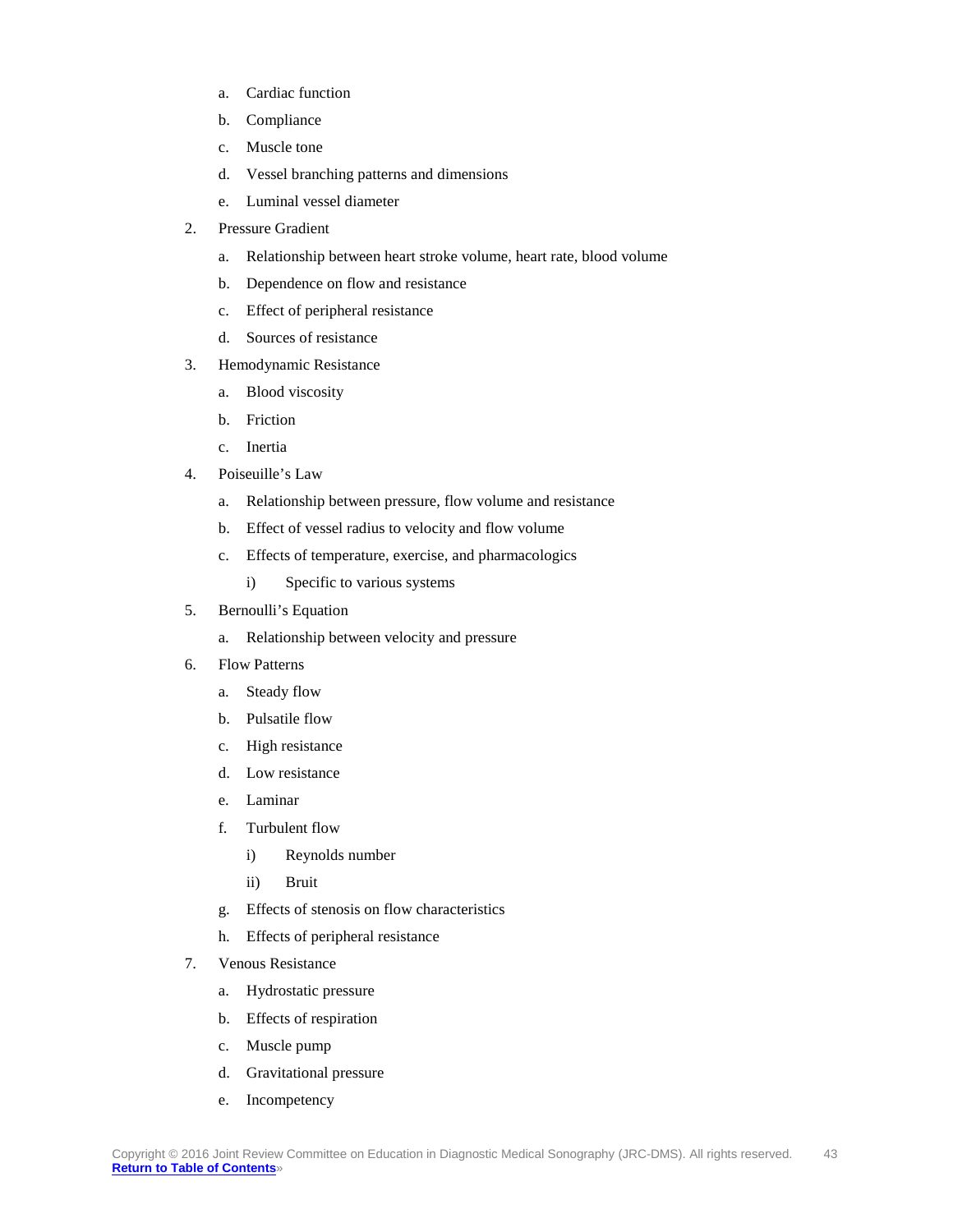- f. Fistula formation
- g. Pressure versus volume effects
- B. Doppler Physical Principles
	- 1. Doppler Effect
		- a. Principle as related to sampling red blood cell movement
		- b. Doppler equation
	- 2. Factors influencing the magnitude of the Doppler shift frequency
		- a. Range of the Doppler shift frequency
		- b. Effects of beam angle, transmitted frequency
		- c. Relationship between frequency shift and flow velocity, flow direction
		- d. Relationship between blood pressure and blood volume
- C. Doppler Instruments
	- 1. Definition of Continuous Wave
		- a. Range ambiguity
		- b. Spectral appearance
		- c. Advantages and disadvantages
	- 2. Definition of Pulsed-Wave Doppler
		- a. Range resolution
		- b. Nyquist limit
		- c. Advantages and disadvantages
	- 3. Duplex Instruments
		- a. Definition
		- b. Basic principles
		- c. Instrumentation
			- i) Receiver
			- ii) Demodulator
				- Quadrature phase detector
			- iii) Wall filter
			- iv) Directional knobs
	- 4. Spectral Analysis
		- a. Appearance on the spectral display
			- i) Flow direction
			- ii) Flow velocity
			- iii) Velocity profiles
				- Plug
				- Turbulent
				- Laminar
		- b. Waveform magnitude or brightness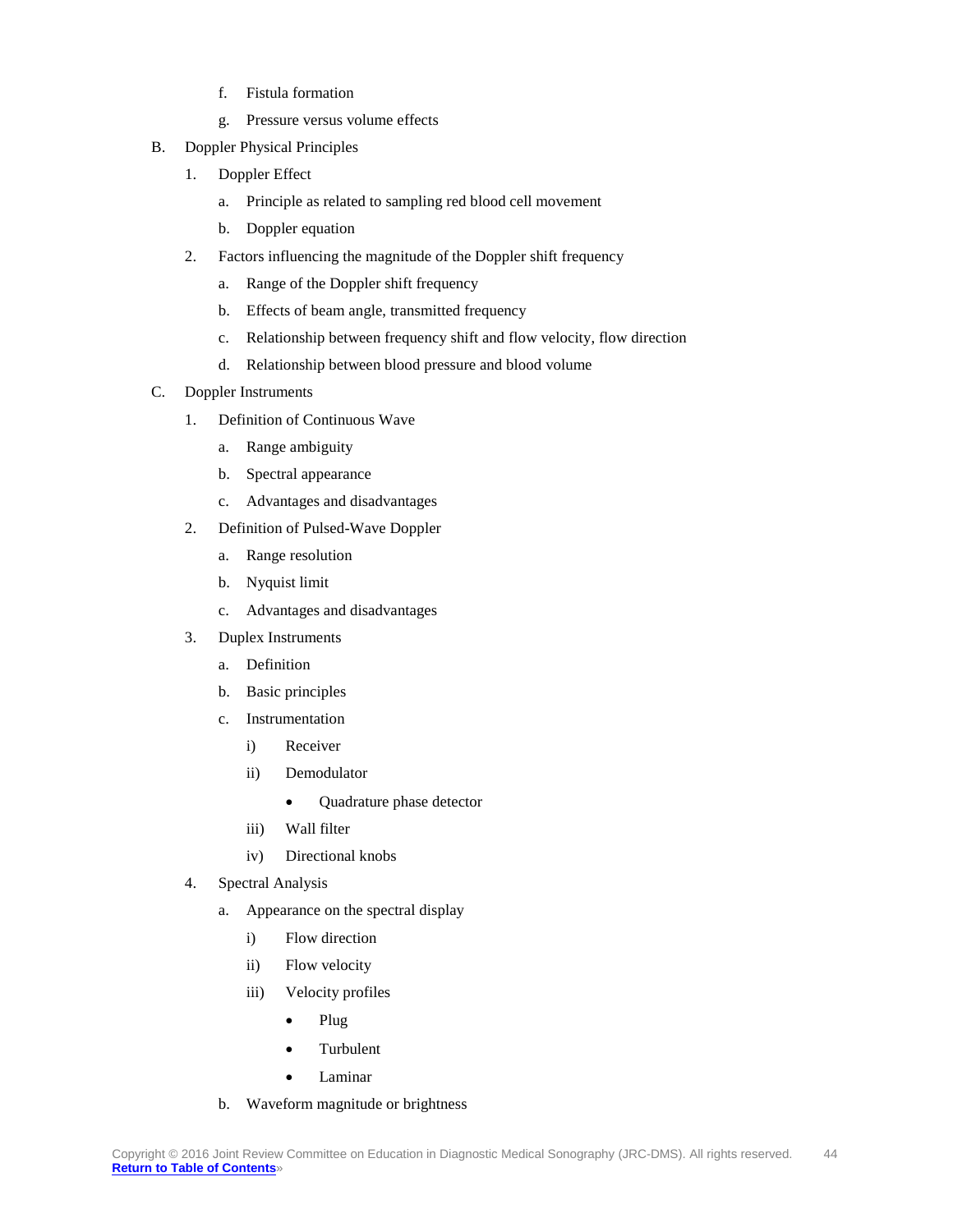- i) Fast Fourier transform (FFT)
- c. Qualitative versus quantitative evaluation
- D. Color Flow Imaging
	- 1. Sampling Methods
		- a. PW Doppler
		- b. RBC sampling
		- c. Tissue sampling
	- 2. Display of Doppler Information
		- a. Flow direction
		- b. Average velocity
		- c. Velocity maps
		- d. Angle dependence
	- 3. Advantages and Disadvantages
	- 4. Instrumentation
		- a. Autocorrelation
			- i) Time domain processing
			- ii) Dwell time
			- iii) Color sensitivity
		- b. Relationship between color box size and frame rate
			- i) Ensemble length/packet size/pulse packet
			- ii) Line density
			- iii) Depth of penetration
		- c. Color maps
			- i) Hue
			- ii) Saturation
			- iii) Brightness/luminance/intensity
- E. Color Power/Energy Mode
	- 1. Displayed Information (Formats)
		- a. Flow direction
		- b. Displayed velocity
		- c. Velocity maps
		- d. Angle independence
	- 2. Advantages and Disadvantages

### <span id="page-44-0"></span>**VI. Sonographic Instrumentation**

- A. System Components
	- 1. Beam Former
	- 2. Signal Processor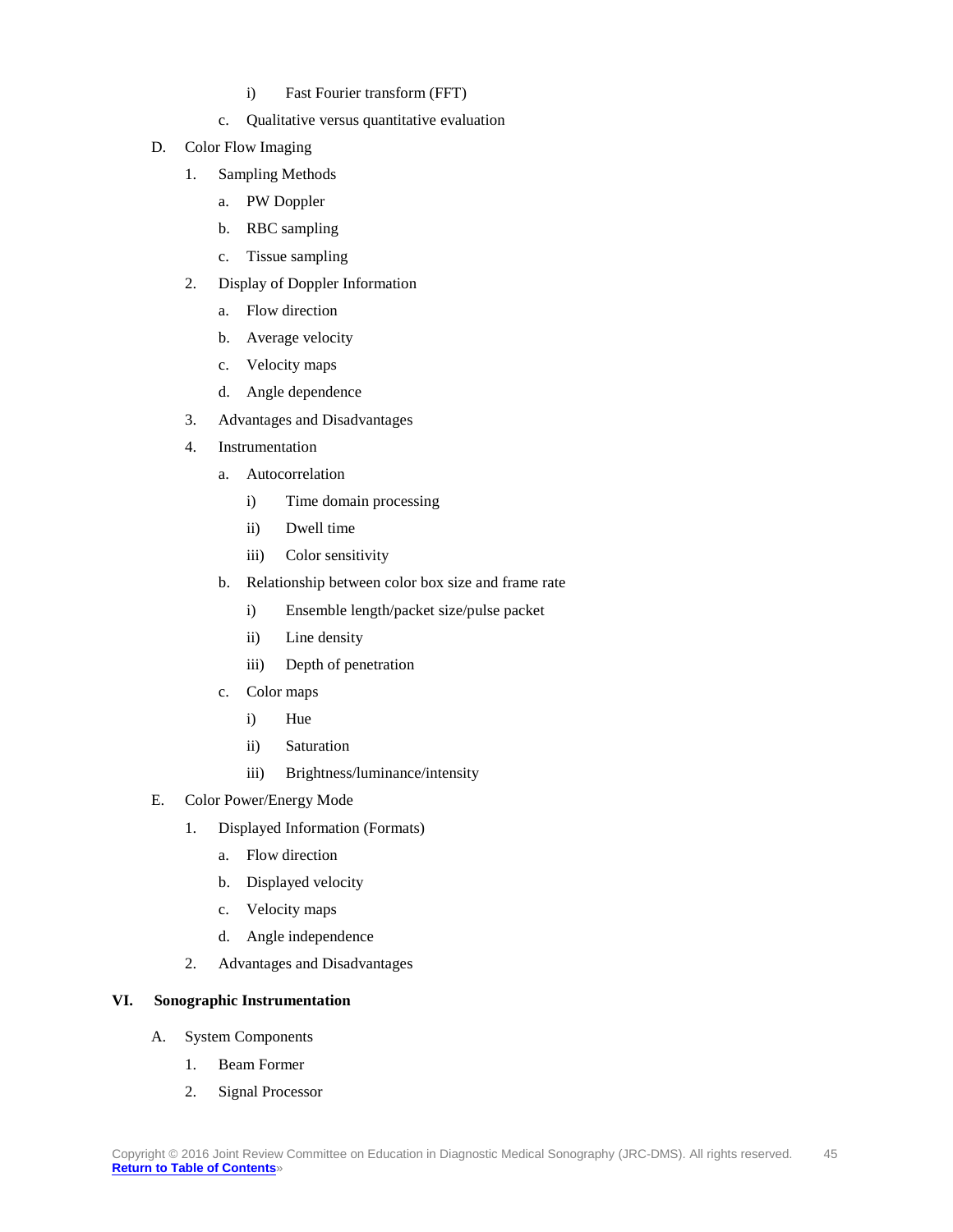- 3. Image Processor
- B. Timer
	- 1. Range equation
- C. Transmitter/Pulse Generator
	- 1. Effect of transmitter voltage on penetration, intensity, and patient exposure
- D. Receiver
	- 1. Amplification
		- a. Controlled by overall gain knob
		- b. Effect on returning signal and image
	- 2. Compensation
		- a. Depth attenuation
		- b. Controlled by TGC
		- c. Effect on return signal and image
	- 3. Compression
		- a. Definition of dynamic range
			- i) Ranges associated with system components
			- ii) Typical units
	- 4. Demodulation
		- a. Rectification
			- i) Half-wave
			- ii) Full-wave
		- b. Smoothing/enveloping
	- 5. Rejection
		- a. Signal-to-noise ratio
		- b. System control for rejection
- E. Image Storage Devices
	- 1. Role of Scan Converter
		- a. Image storage
		- b. Scan conversion
	- 2. Digital Devices
		- a. Binary system
			- i) Bits, bytes, words, pixels
			- ii) Nature of binary numbers
		- b. Steps in processing echo information
			- i) Analog-to-digital converter
				- Types of sampling
				- Effects of sampling frequency
			- ii) Preprocessing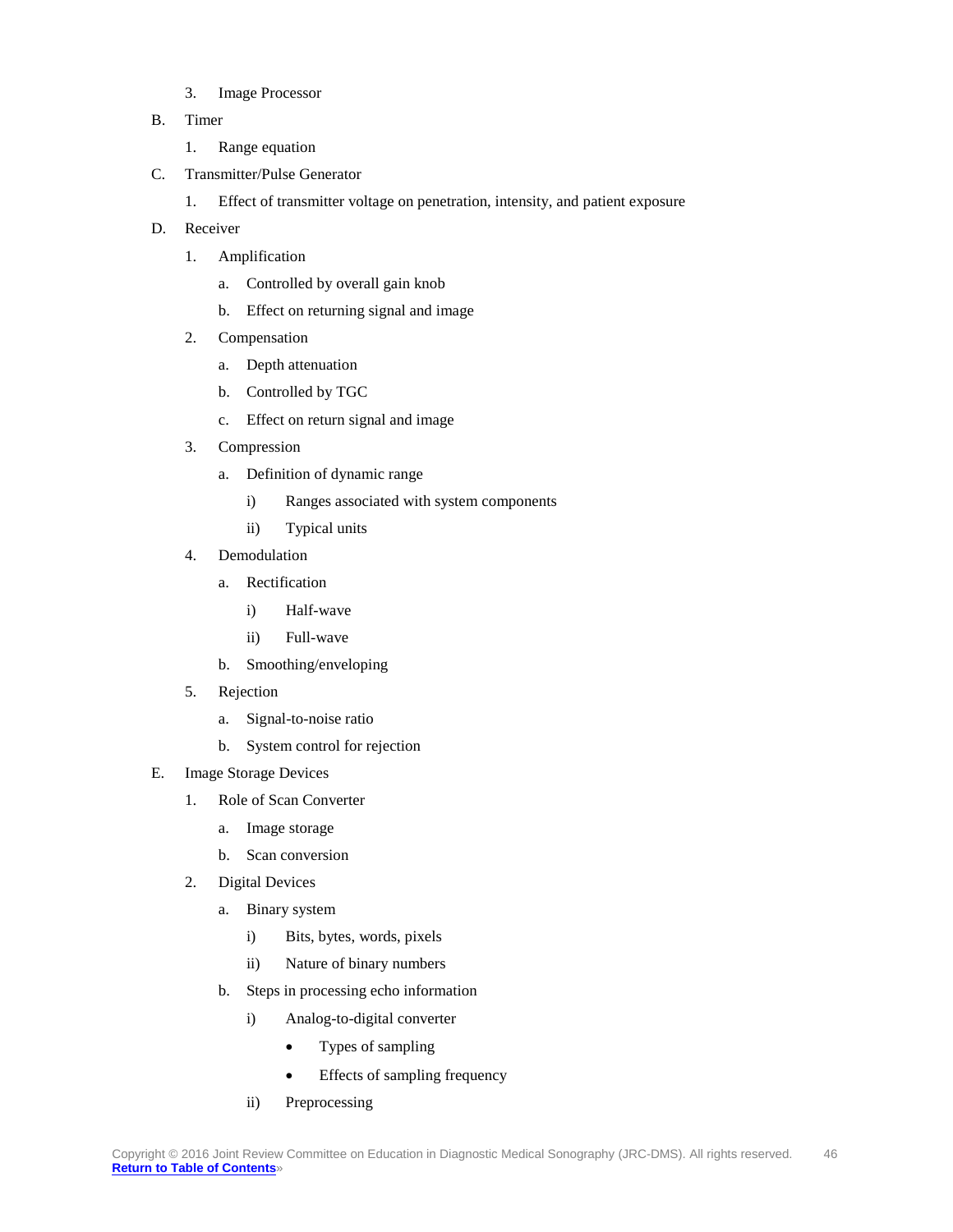- iii) Digital memory
	- Spatial resolution
		- o Relationship between pixels and field of view
	- Contrast resolution
		- o Relationship between memory size and bit depth
	- Post processing
	- Digital-to-analog converter
	- Display devices
- F. Imaging Processing
	- 1. Preprocessing Functions
		- a. Time gain compensation
		- b. Logarithmic compression curves
		- c. Write magnification
		- d. Panning
		- e. Other
	- 2. Postprocessing Functions
		- a. Freeze frame
		- b. Black/white inversion
		- c. Read magnification
		- d. Contrast variation curves
		- e. B-color
		- f. Other
	- 3. Manufacturer Dependent Functions
		- a. Persistence
		- b. Frame averaging
		- c. Edge enhancement
		- d. Smoothing
		- e. Interpolation
		- f. Emerging technologies
		- g. Other
- G. Scanning Speed Limitations
	- 1. Range Equation
	- 2. Real-time System Relationships
		- a. Pulse repetition frequency
		- b. Frame rate
		- c. Number of lines per frame
		- d. Number of focal regions
		- e. Field of view or sector angle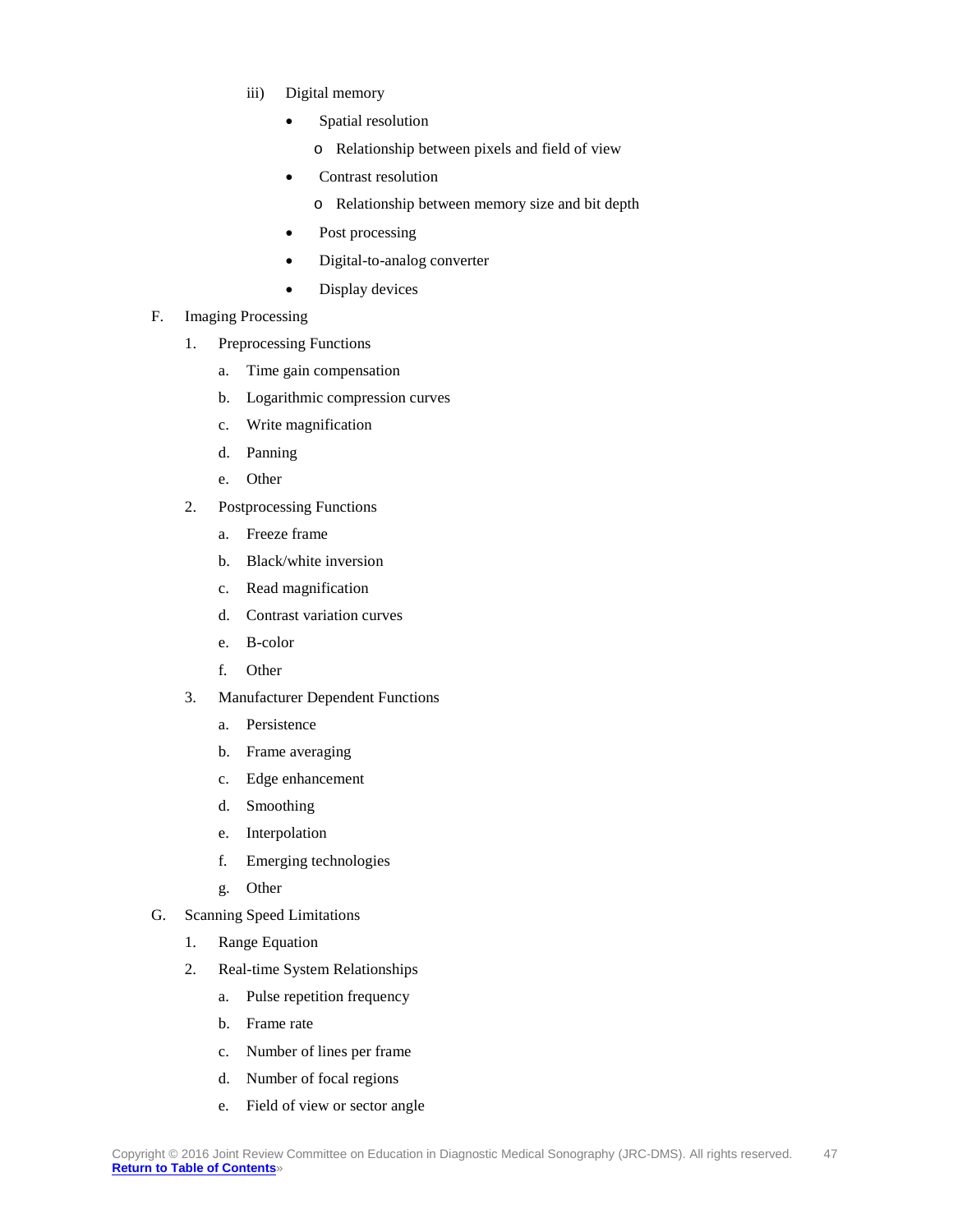- f. Image depth/penetration
- g. Spatial resolution
- h. Temporal resolution
- H. Display Devices
- I. Recording and Archiving Devices
	- 1. Analog Format
		- a. Display
		- b. Single, multi-image or laser cameras
			- i) Photographic film
			- ii) Emulsion film
		- c. Recorders
		- d. Printer
			- i) Thermal
			- ii) Laser
	- 2. Digital Format
		- a. Digital media
		- b. Picture Archiving and Communication Systems (PACS)
			- i) Digital Imaging and Communications in Medicine (DICOM)
				- Industry standards
		- c. Emerging technologies
	- 3. Advantages and disadvantages

### <span id="page-47-0"></span>**VII. Artifacts**

- A. Definition
	- 1. Assumptions of sonographic beams and instruments
- B. Performance and Interpretation Recognition
	- 1. Appearance on display
		- a. Display of non-structural echo signals
		- b. Missing real structural echo signals
		- c. Displacement of echo signals on display
		- d. Distortion of echo signal
	- 2. Definition of each artifact
	- 3. Mechanisms of production
- C. Resolution and Propagation Association
	- 1. Axial resolution
	- 2. Lateral resolution
	- 3. Slice thickness/beam width artifact/elevational resolution
	- 4. Acoustic speckle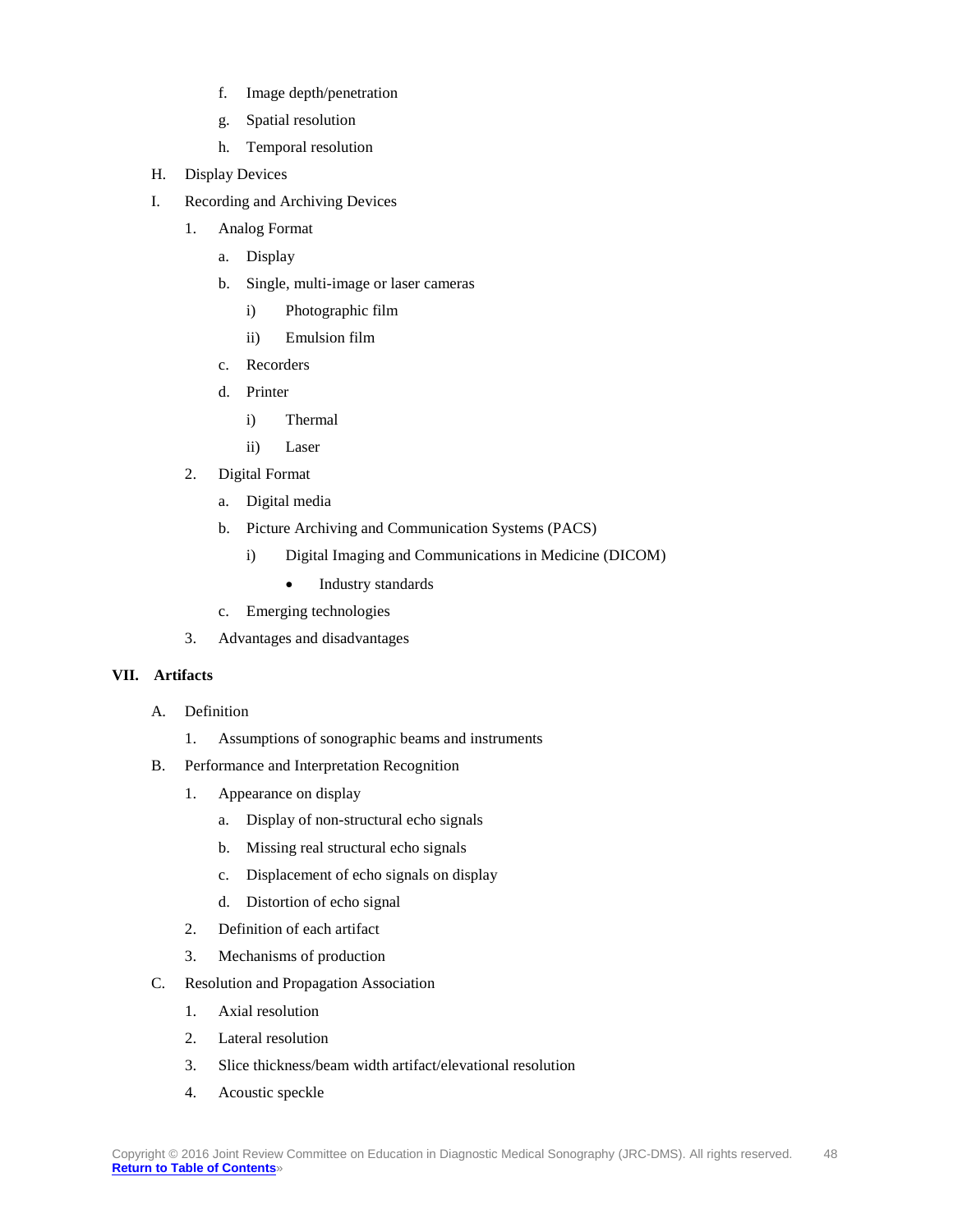- 5. Temporal resolution
- D. Propagation
	- 1. Reverberation
		- a. Comet-tail
		- b. Ring-down
	- 2. Mirror image
	- 3. Duplication
	- 4. Side lobes or grating lobes
	- 5. Velocity error
	- 6. Refraction
	- 7. Edge shadowing
	- 8. Range ambiguity
	- 9. Multipath
- E. Attenuation
	- 1. Shadowing
	- 2. Enhancement
	- 3. Focal enhancement or focal banding
- F. Miscellaneous
	- 1. Dead zone/near field artifact/main bang
	- 2. Excessive gain or TGC
	- 3. Excessive reject
	- 4. Electrical noise
- G. Doppler and Color Flow
	- 1. Aliasing
	- 2. Mirror imaging or ghosting
	- 3. Color registration
		- a. Ghosting or flash
		- b. Bleed
		- c. Noise
	- 4. Incident beam angle
	- 5. Clutter
	- 6. Slice thickness
	- 7. Reverberation
- H. Volumetric Imaging

### <span id="page-48-0"></span>**VIII. Quality Assurance/Quality Control of Sonographic Instruments**

- A. Program
	- 1. Purpose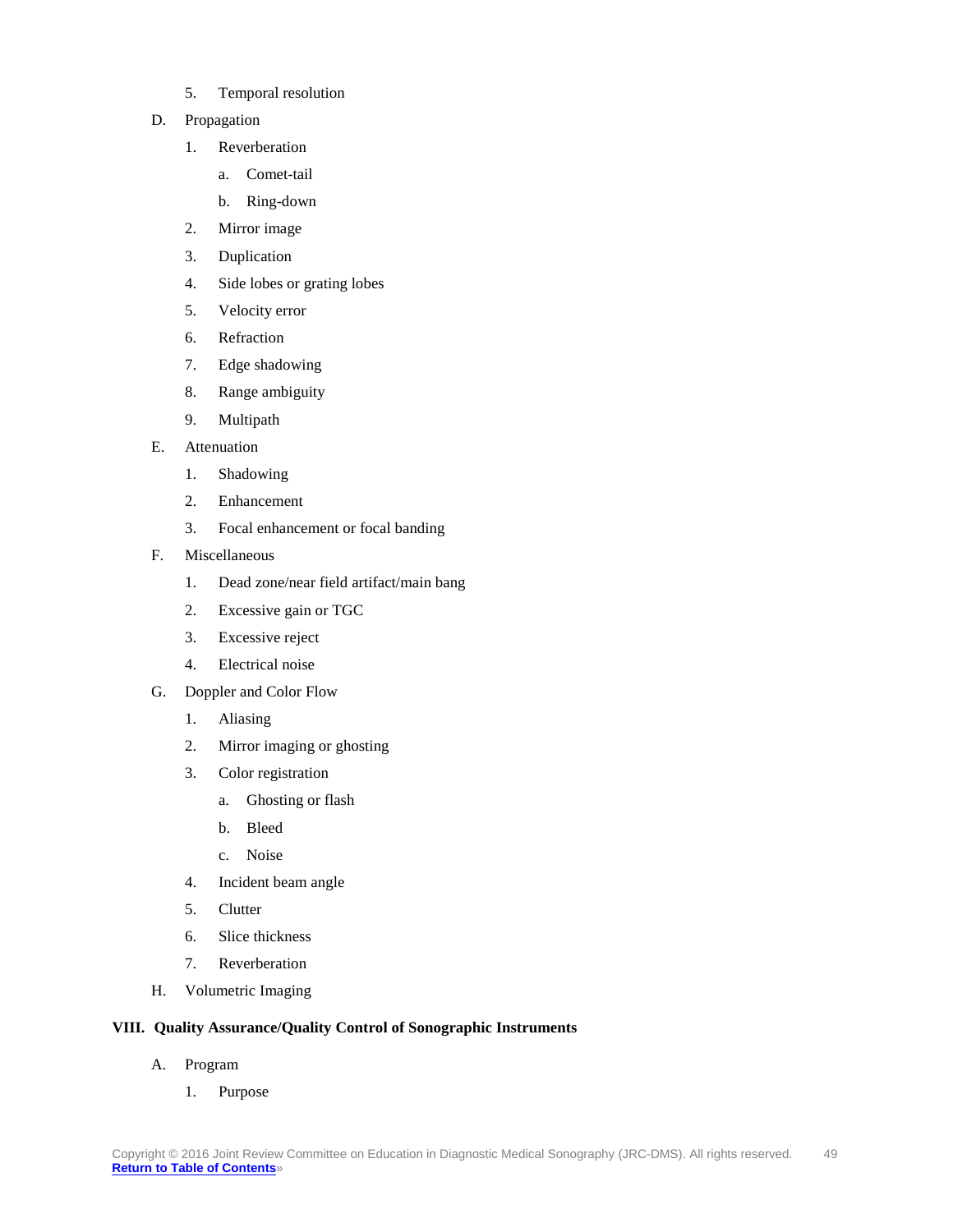- 2. Frequency
- 3. Documentation
- B. Evaluation of Instrument Performance
	- 1. Test objects
	- 2. Various tissue equivalent phantoms
- C. Parameters
	- 1. Test Object
		- a. Dead zone
		- b. Axial resolution
		- c. Lateral resolution
		- d. Range accuracy
			- i) Vertical depth calibration
			- ii) Horizontal calibration
		- e. TGC characteristics
		- f. Uniformity
		- g. System sensitivity
	- 2. Tissue Equivalent Phantom
		- a. Dead zone
		- b. Range accuracy
			- i) Vertical depth calibration
			- ii) Horizontal calibration
		- c. Detail resolution
			- i) Axial resolution
			- ii) Lateral resolution
			- iii) Slice thickness/elevational resolution
		- d. TGC characteristics
		- e. System sensitivity
		- f. Contrast resolution
			- i) Dynamic range
				- Image congruency test
	- 3. Doppler Phantoms
		- a. Maximum depth
		- b. Pulsed Doppler sample volume accuracy
		- c. Velocity accuracy
		- d. Color flow sensitivity
		- e. Image congruency test
- D. Statistical Indices
	- 1. Chi square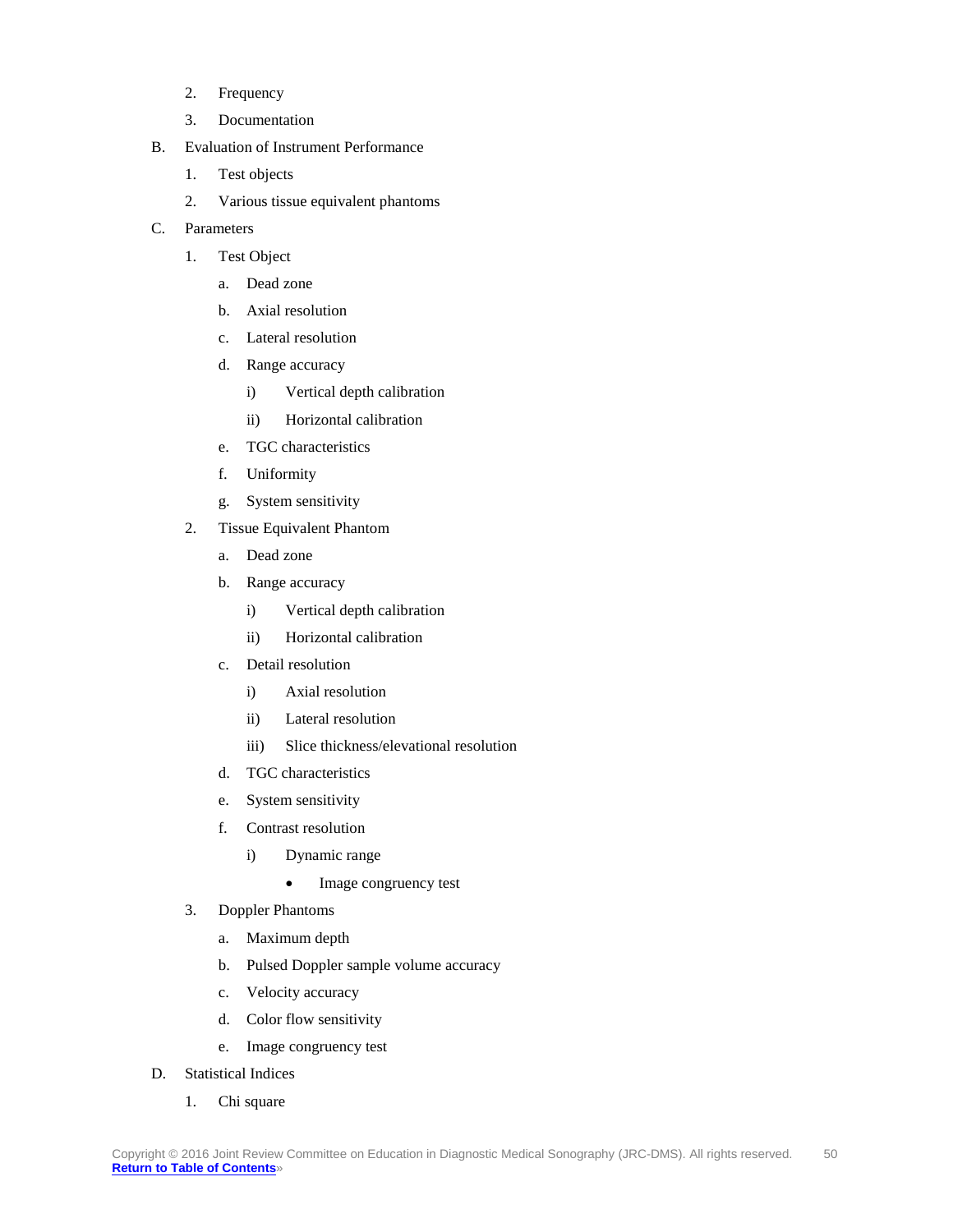- 2. Sensitivity/specificity
- 3. Negative/positive predictive value; prevalence of disease
- 4. Accuracy

### <span id="page-50-0"></span>**IX. Bioeffects and Safety**

- A. General Terms
	- 1. Hydrophone
	- 2. Calorimeter
	- 3. Thermocouple
	- 4. Dosimetry
	- 5. In vivo
	- 6. In vitro
- B. Acoustic Output Quantities
	- 1. Pressure
		- a. Units
			- i) Mpa
			- ii) MmHg
		- b. Peak pressures
	- 2. Power
		- a. Units
			- i) mW
		- b. Methods of determining power (radiation force, hydrophone)
	- 3. Intensity
		- a. Units
			- i) mW/cm2
			- ii)  $W/cm^2$
		- b. Spatial and temporal considerations
		- c. Average and peak intensities
		- d. Methods of determining intensity
		- e. Intensities
			- i) Spatial Average-temporal Average (SATA)
			- ii) Spatial Peak-Temporal Average (SPTA)
			- iii) Spatial Peak-Pulse Average (SPPA)
			- iv) Spatial Peak-Temporal Peak (SPTP)
			- v) Spatial Average-Temporal Peak (SATP)
		- f. Intensity and power values for operating modes
- C. Acoustic Output Labeling Standard
	- 1. Definition of Thermal Index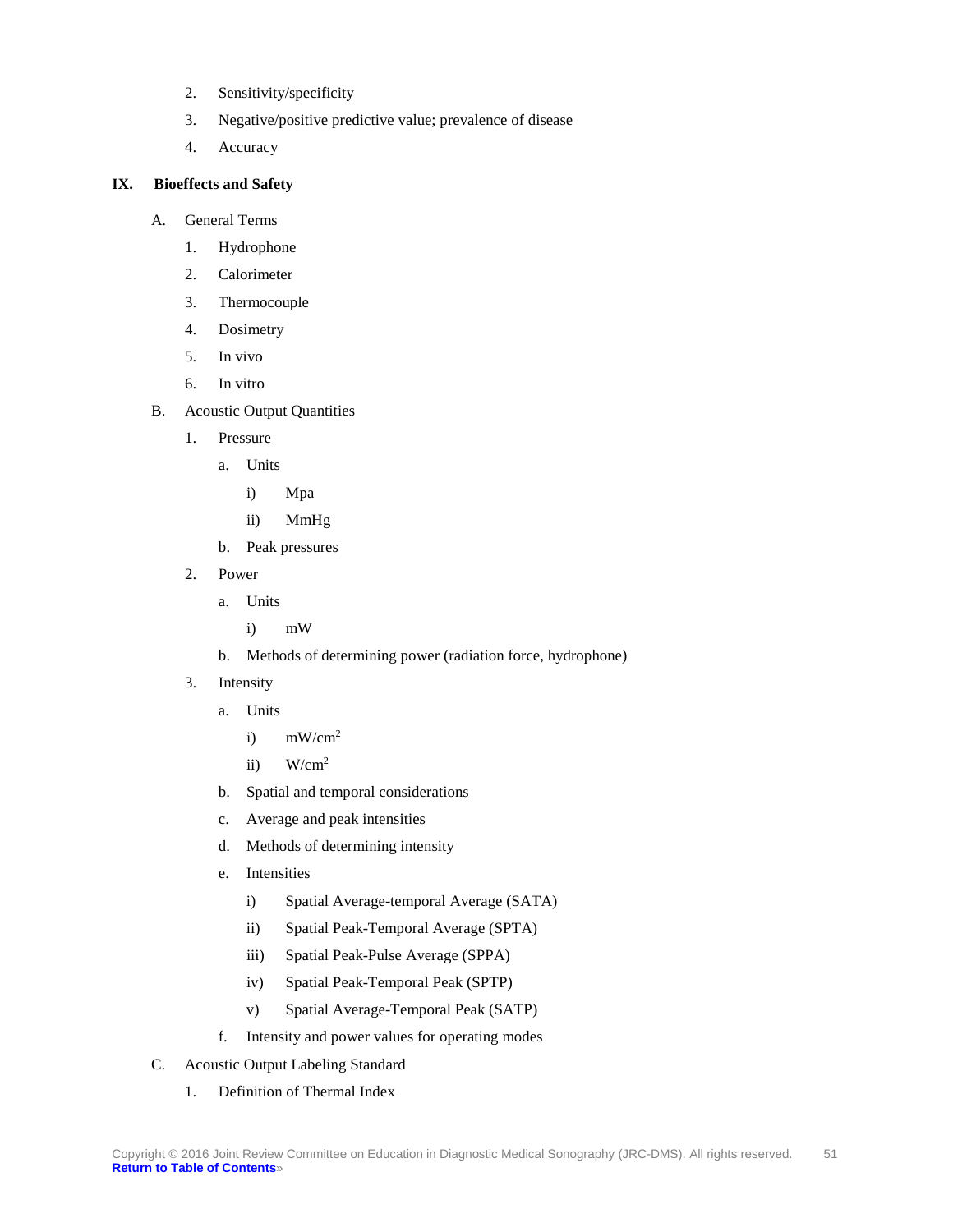- a. Thermal Index for Soft Tissue (TIS)
- b. Thermal Index for Bone (TIB)
- c. Thermal Index for Cranial Bone (TIC)
- 2. Definition of Mechanical Index (MI)
	- a. Stable cavitation
	- b. Transient cavitation
- D. Acoustic Exposure
	- 1. Prudent Use
	- 2. Methods to Reduce Acoustic Exposure
		- a. As Low As Reasonably Achievable (ALARA)
- E. Primary Mechanisms of Biologic Effect Production
	- 1. Cavitation Mechanisms
	- 2. Thermal Mechanisms
- F. Experimental Biologic Effect Studies
	- 1. Animal Studies
	- 2. In Vitro Studies
	- 3. Epidemiologic Studies
	- 4. Limitations
- G. Guidelines and Regulations
	- 1. Organizational Statements
		- a. Clinical safety
		- b. Prudent use
		- c. Bioeffects
		- d. Epidemiology
		- e. In vitro
		- f. Safety in training and research
		- g. Other
	- 2. National Electrical Manufacturers Association (NEMA)
	- 3. Food and Drug Administration (FDA)
- H. Electrical and Mechanical Hazards
	- 1. Patient Susceptibility
	- 2. Operator Susceptibility
	- 3. Equipment Components
- I. Emerging Technologies
	- 1. Elastography
	- 2. Panoramic
	- 3. 4D Video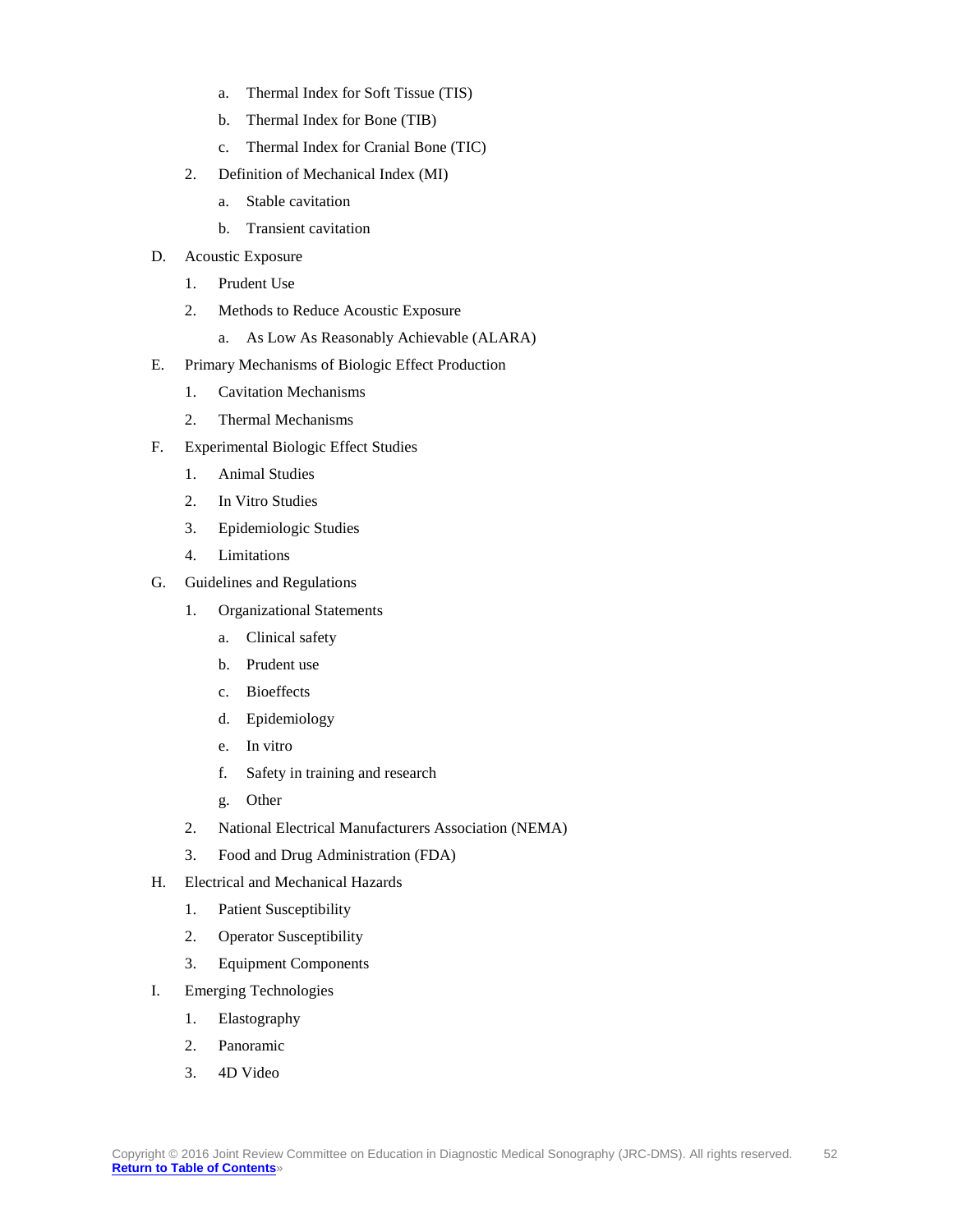# **Abbreviations**

<span id="page-52-0"></span>

| $\underline{\mathbf{A}}$ |                                                |
|--------------------------|------------------------------------------------|
| $\rm{AIUM}$              | American Institute of Ultrasound in Medicine   |
| <b>ALARA</b>             | As Low As Reasonably Achievable                |
| A-mode                   | Amplitude Mode                                 |
|                          |                                                |
| $\underline{\mathbf{B}}$ |                                                |
| B-mode                   | <b>Brightness Mode</b>                         |
|                          |                                                |
| $\underline{\mathbf{C}}$ |                                                |
| <b>CRT</b>               | Cathode Ray Tube                               |
| $\mathrm{CW}$            | Continuous Wave                                |
|                          |                                                |
| $\mathbf{D}$             |                                                |
| <b>DICOM</b>             | Digital Imaging and Communications in Medicine |
| <b>DMS</b>               | Diagnostic Medical Sonography/Sonographer      |
|                          |                                                |
| F                        |                                                |
| <b>FDA</b>               | Food and Drug Administration                   |
|                          |                                                |
| $\underline{\mathbf{M}}$ |                                                |
| MI                       | Mechanical Index                               |
| M-mode                   | Motion Mode                                    |
|                          |                                                |
| $\mathbf N$              |                                                |
| <b>NEMA</b>              | National Electrical Manufacturers Association  |
| $\Omega$                 |                                                |
| QC                       | <b>Quality Control</b>                         |
|                          |                                                |
| $\mathbf{P}$             |                                                |
| <b>PACS</b>              | Picture Archiving and Communication Systems    |
| PW                       | Pulsed Wave                                    |
|                          |                                                |
| ${\bf S}$                |                                                |
| <b>SPTA</b>              | Spatial Peak-Temporal Average                  |
| $\mathbf T$              |                                                |
| $\operatorname{TGC}$     | Time-Gain Compensation                         |
| TI                       | Thermal Indices                                |
|                          |                                                |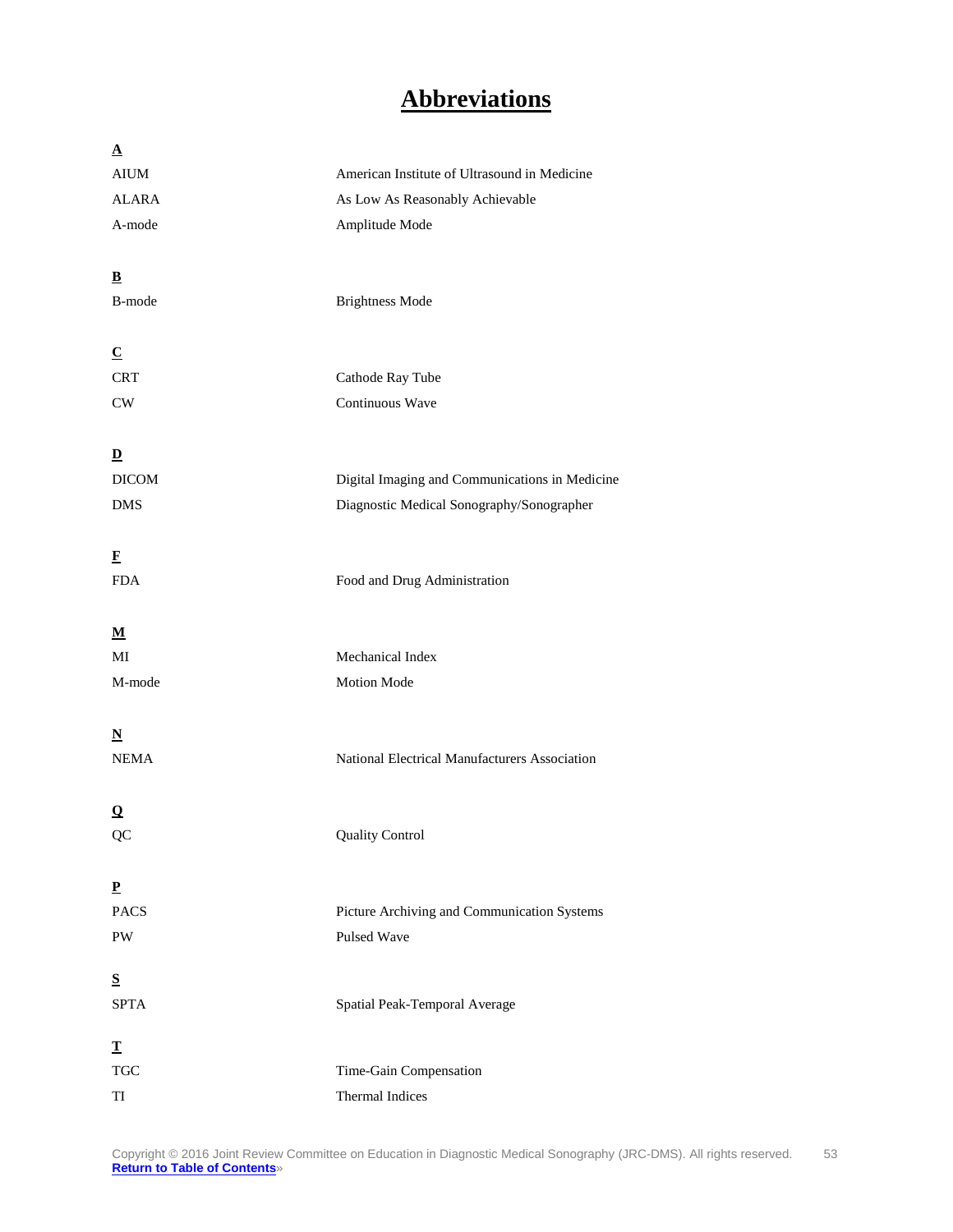### **Utilized References**

- <span id="page-53-0"></span>1. American Institute of Ultrasound in Medicine. Official Statements. *Conclusions Regarding Heat,* approved March 26, 1997; *In Vitro Biological Effects,* approved March 19, 2007; *Mammalian In Vivo Ultrasonic Biological Effects,* approved October 20, 1992; *Prudent Use and Clinical Safety,* approved March 19, 2007; *Safety in Training and Research,* approved March 19, 2007. retrieved on November 8, 2007 at [www.aium.org/publications/statements/statements.asp](http://www.aium.org/publications/statements/statements.asp)
- 2. Edelman SK. *Understanding Ultrasound Physics*. 4th ed. ESP: Woodlands, TX; 2012.
- 3. Hendrick WR, Hykes DL, Starchman DE. *Ultrasound Physics and Instrumentation*. 4th ed. Elsevier/Mosby; 2005.
- 4. Kremkau FW. *Diagnostic Ultrasound: Principles and Instruments*.8th ed. WB Saunders: Philadelphia, PA; 2010.
- 5. Miele FR. *Ultrasound Physics and Instrumentation.* Pegasus Lectures, Inc. Medical Research and Education. 5th ed; 2013.
- 6. Zagzebski J. *Essentials of Ultrasound Physics*. Mosby: St. Louis, MO; 1996.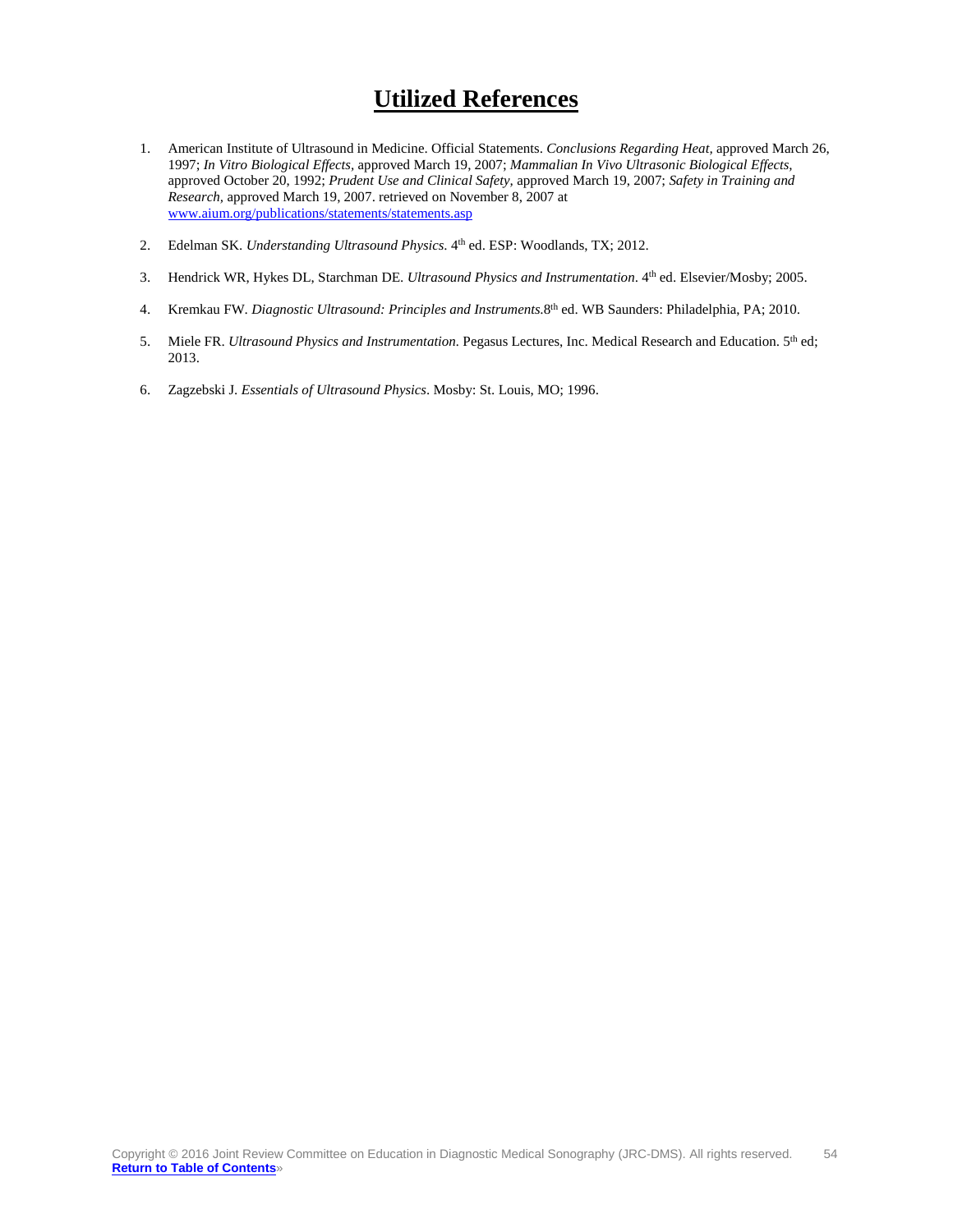### **WRMSD**

<span id="page-54-0"></span>**Rationale:** Sonographers must incorporate ergonomic principles to avoid negative short- and long-term consequences of scanning. Through proactive education and preventative techniques, the occurrence of work-related musculoskeletal disorders (WRMSD) can be minimized and/or prevented. The essential components of a WRMSD curriculum are listed below.

- 1. Define ergonomics
- 2. Describe the risk factors, causes, symptoms and physical consequences for WRMSD in sonographers
- 3. Describe prevention techniques to minimize risk
- 4. Discuss the diagnosis and treatment of WRMSD
- 5. Describe devices and modifications designed to minimize WRMSD
- 6. Evaluate the psychological, emotional and financial impact of WRMSD

### <span id="page-54-1"></span>**I. Ergonomics**

- A. Definition of WRMSD
- B. Synonyms
- C. History

### <span id="page-54-2"></span>**II. Risk factors**

- A. Pre-existing Physical Conditions
- B. Equipment and Examination Room Design
- C. Work Environment
	- 1. Work Load
	- 2. Types of Sonographic Examinations
		- a. Repetitive
		- b. Volume
	- 3. Scanning Posture
- D. Personal Activities

#### <span id="page-54-3"></span>**III. Prevention Techniques**

- A. Posture
	- 1. Individual Posture
		- a. Standing
		- b. Sitting
	- 2. Position of Examination Table
	- 3. Position of Patient
	- 4. Position of Equipment
- B. Supports for Arm and Wrist
- C. Physical Conditioning
- D. Miscellaneous Prevention Techniques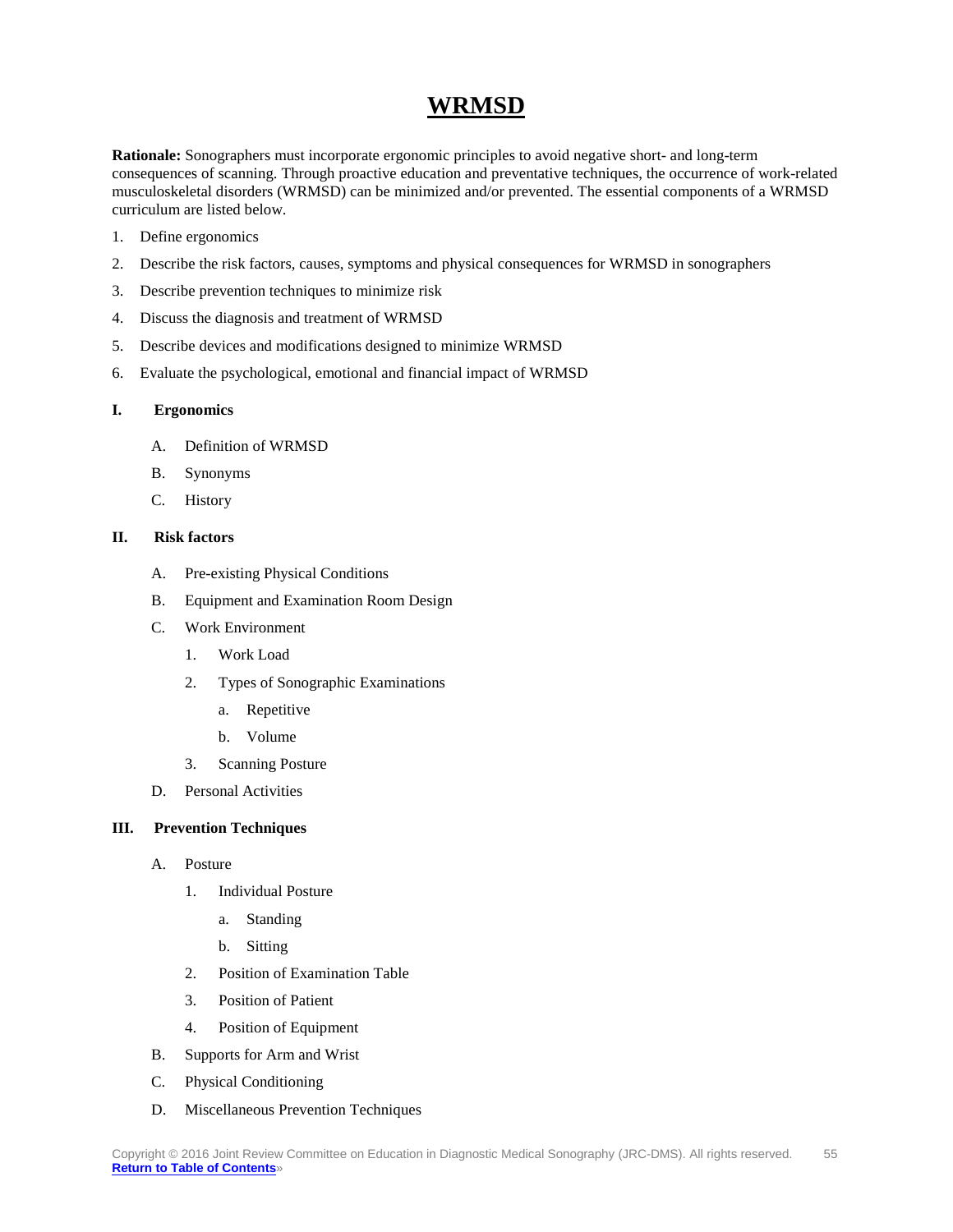### <span id="page-55-0"></span>**IV. Ergonomic Design of Work Environment**

- A. Monitors
- B. Keyboards
- C. Transducers
- D. Voice Recognition
- E. Furniture
- F. Lighting
- G. Flooring
- H. Ancillary Devices

### <span id="page-55-1"></span>**V. Physical Manifestations**

- A. Carpal Tunnel Syndrome
- B. Tendonitis
	- 1. Tenosynovitis
	- 2. DeQuervain's Disease
- C. Bursitis
- D. Thoracic Outlet Syndrome
- E. Cubital Tunnel Syndrome
- F. Rotator Cuff Tear

### <span id="page-55-2"></span>**VI. Symptoms**

A. Stages and Progression of Disease

### <span id="page-55-3"></span>**VII. Diagnosis and Treatment**

- A. Clinical Assessment
- B. Imaging Examinations
- C. Treatment
	- 1. Physical Therapy
	- 2. Medical
	- 3. Surgical
	- 4. Alternative

### <span id="page-55-4"></span>**VIII. Impact of WRMSD**

- A. Personal
	- 1. Psychological
		- a. Fear of reporting
		- b. Relationship with colleagues and employers
		- c. Adapting to injury
		- d. Loss of career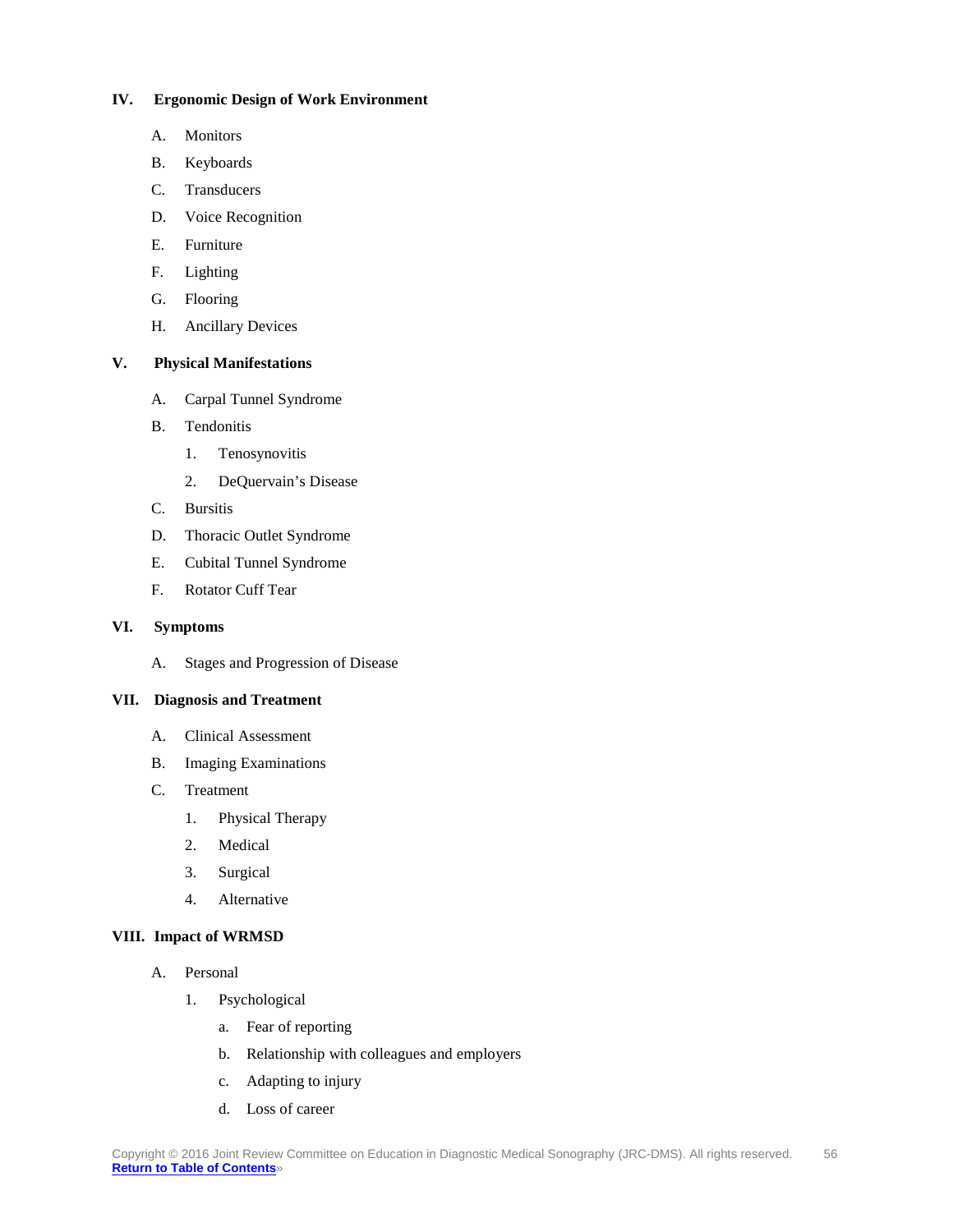- 2. Financial
	- a. Short term
	- b. Long term
		- i) Loss of career
		- ii) Retraining
- B. Institutional/Departmental
	- 1. Financial
		- a. Equipment accommodations
		- b. Worker's compensation
		- c. Staffing
	- 2. Attitudinal Changes
		- a. Morale
		- b. Awareness